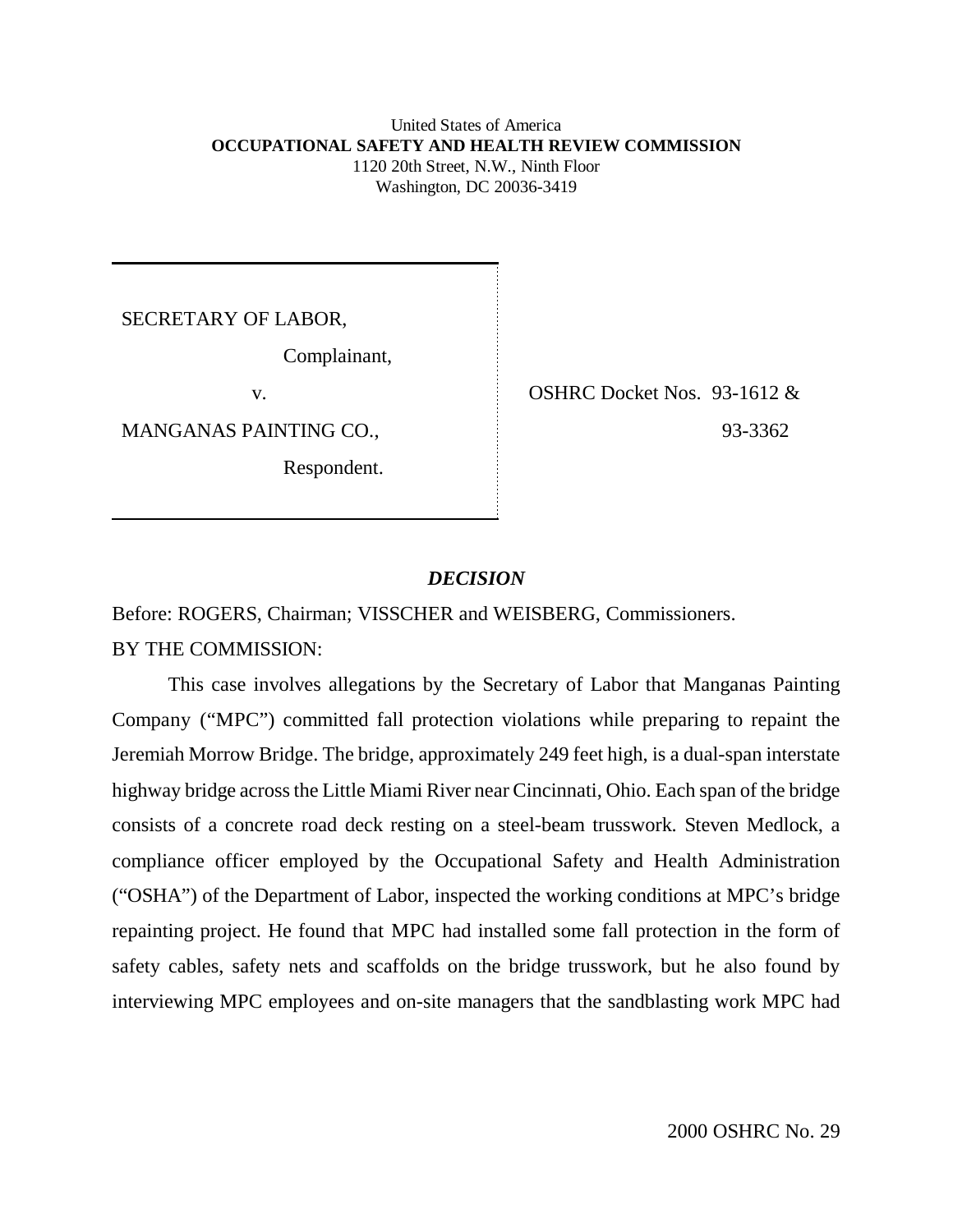already done on the trusswork had involved certain fall hazards.<sup>1</sup> Thereafter, OSHA issued citations to MPC alleging that it committed a serious violation of a guardrails standard and repeated violations of a personal protective equipment standard.

Administrative Law Judge Michael Schoenfeld heard the case and found that MPC had violated the standards as alleged. However, the judge affirmed the violations as serious and assessed smaller penalties than the Secretary proposed. On review, the Secretary urges us to classify the personal protective equipment violations as repeated. She also argues that the judge erred in reducing the proposed penalties. MPC argues that the judge erred in finding any violations. For the following reasons, we affirm the judge in affirming the violations involved here and we affirm the penalty assessed by the judge for the guardrails violation, but we find that a repeated classification and higher penalties are warranted for the personal protective equipment violations.

# *The Guardrails Violation (Citation 1, Item 1)*

The Secretary alleges that 29 C.F.R.  $\S$  1926.451(a)(4)<sup>2</sup> required MPC to install guardrails on a painter's pick, a temporary working and walking surface approximately 20 inches wide and 18 feet long. Alvin Stillwell, one of MPC's experienced sandblasterpainters, had been using the pick to gain access to certain exterior beams he was required to sandblast. He used the pick as a temporary walkway from the permanent railed catwalk inside the trusswork to a temporary cable MPC had strung on the outside of the trusswork. Timothy McCully, an MPC foreman, sometimes helped Stillwell position the pick as he

<sup>&</sup>lt;sup>1</sup>MPC employees were not engaged in any work activity when Medlock was there.

<sup>&</sup>lt;sup>2</sup>29 C.F.R. § 1926.451(a)(4), the guardrails requirement for scaffolds in general that was in effect at the time of the inspection in this case, reads as follows: "Guardrails and toeboards shall be installed on all open sides and ends of platforms more than 10 feet above the ground or floor, except needle beam scaffolds and floats (see paragraphs (p) and (w) of this section). Scaffolds 4 to 10 feet in height, having a minimum horizontal dimension in either direction of less than 45 inches, shall have standard guardrails on all open sides and ends of the platform."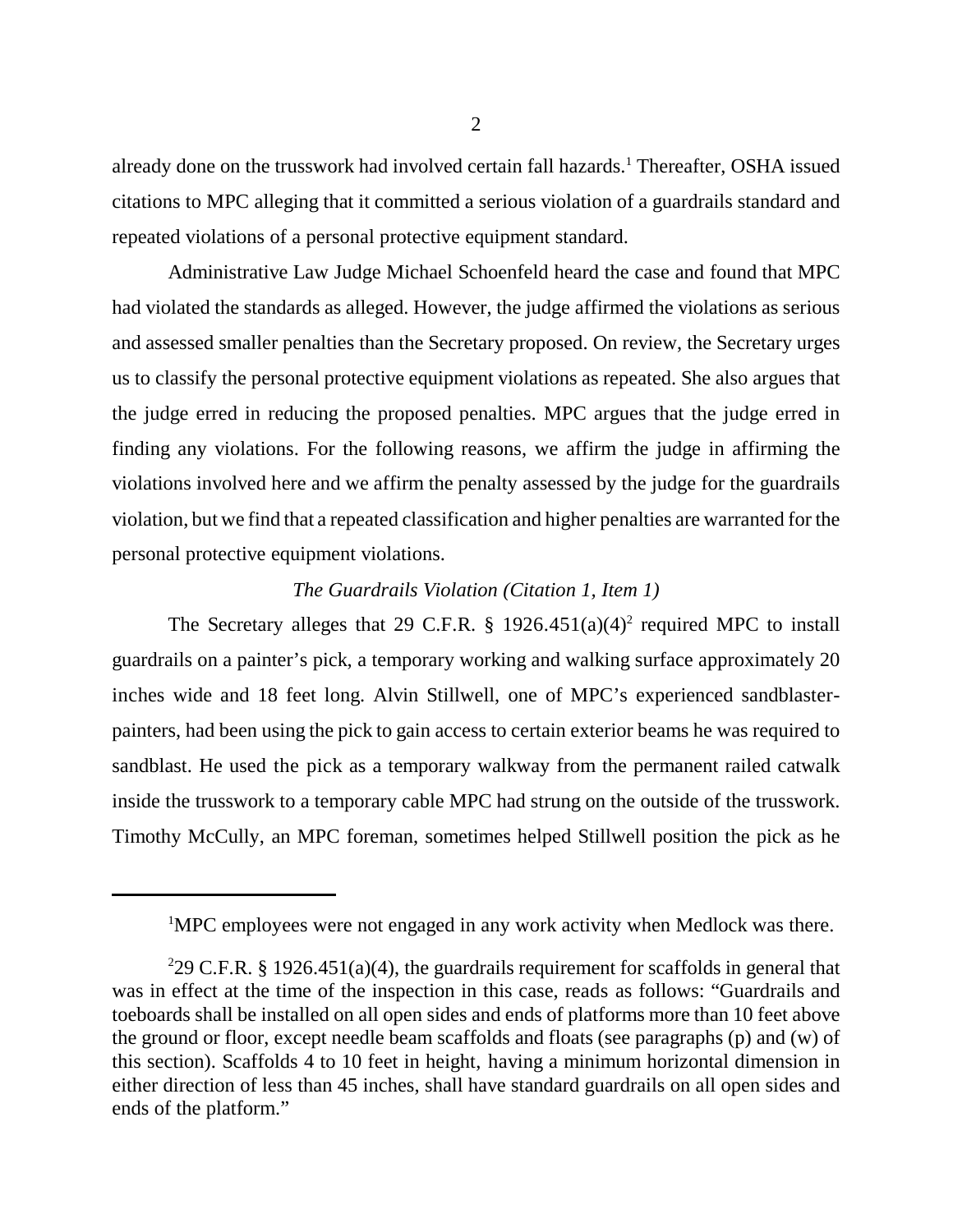progressed from one trusswork bay to another. There is no dispute that McCully knew the pick lacked guardrails, and that there were no safety nets under the pick.<sup>3</sup> MPC witnesses testified that Stillwell could have tied off to a safety cable running perpendicular to the pick at head height approximately midway between the catwalk and the outer edge of the trusswork. However, Stillwell told Medlock that he crossed the pick without tying off. His walking distance across the pick was approximately 8 feet.<sup>4</sup>

<sup>&</sup>lt;sup>3</sup>The judge's decision erroneously states that safety nets were in place by the time of the inspection. MPC had not installed nets where Stillwell worked. "The nets were ordered," Stillwell testified, "and when they arrived, [MPC] would hang them, but in the meantime, we would do our job[.]" Stillwell testified that it would take three to three and a half months to "have this bridge totally rigged" with safety nets.

<sup>&</sup>lt;sup>4</sup>The judge found from McCully's testimony that the distance was 8 feet. Medlock measured 12 feet, 9 inches from the catwalk rail to the perimeter cable. Stillwell testified that the distance was only "a matter of three steps."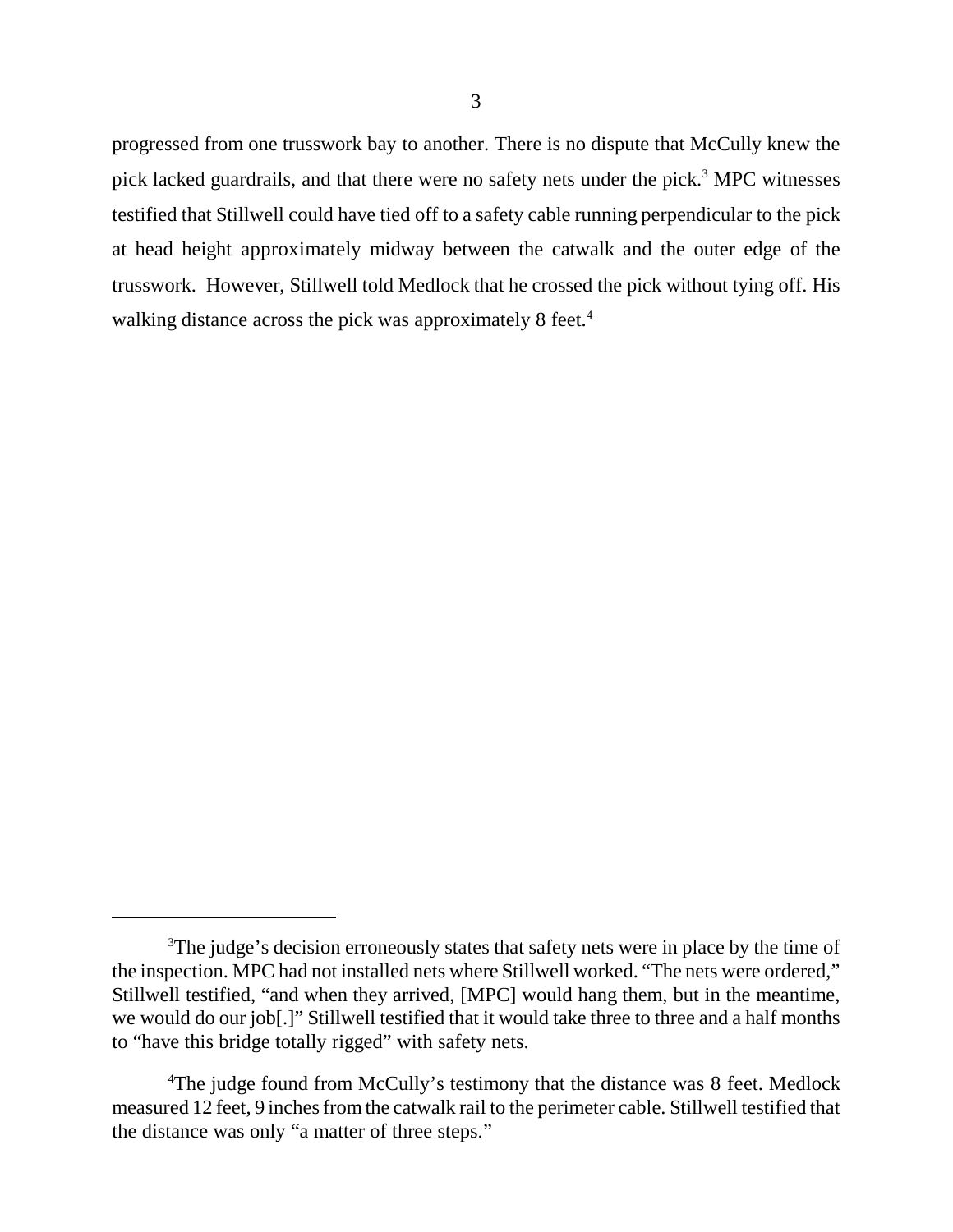The only issue directed for review concerning the merits of the violation<sup>5</sup> is whether the cited scaffold standard that required guardrails on "platforms" applied to a pick. However, consistent with the definition of a platform as a "working space for persons, elevated above the surrounding floor or ground," 29 C.F.R. § 1926.502(e), and the definition of a scaffold as a "temporary elevated platform and its supporting structure used for supporting workmen," 29 C.F.R. § 1926.452(b)(27), the Commission has previously found that frequently moved painter's picks used as temporary elevated surfaces for access to work

<sup>&</sup>lt;sup>5</sup>To establish a violation, the Secretary must show that the cited standard applied, that the employer failed to comply with it, that one or more employees were exposed or had access to the hazard, and that the employer knew of it. *E.g., Kulka Constr. Mgmt. Corp.,* 15 BNA OSHC 1870, 1873, 1991-93 CCH OSHD ¶ 29,829, p.40,687 (No. 88-1167, 1992). The only issue in MPC's cross-petition for discretionary review and in the Commission's briefing order was whether the cited standard applied. MPC's review brief, however, raised three more issues that the Secretary responded to in her reply brief. Although the Commission may decline to address issues not directed for review, *see Tampa Shipyards, Inc.,* 15 BNA OSHC 1533, 1535 and.4, 1991-93 CCH OSHD ¶ 29,617, p. 40,097 n.4 (No. 86-360, 1992), we have reviewed the entire record in this case and affirm the judge's findings as to each element of the violation. Thus, although MPC argues that the Secretary failed to establish employee exposure, we reject the argument because, as the judge found, Stillwell's testimony that he crossed the pick without tying off is not refuted by McCully's testimony to the contrary; McCully was not present every time Stillwell crossed the pick. MPC argues that the Secretary failed to establish knowledge, but as the judge found, McCully had constructive knowledge that Stillwell did not always tie off because the only available lifeline was in "an awkward and less than completely useful location" perpendicular to the pick and approximately 4 feet from each end. Moreover, the judge found that Stillwell walked along the pick without fall protection "on more occasions than not." In view of the difficulty with the lifeline, the frequency of Stillwell's use of the pick, and McCully's knowledge of these conditions, reasonable diligence would include the further step of monitoring to see that Stillwell tied off. This is readily distinguishable from applying a per se rule that a safety policy is inadequate unless employees are being constantly monitored for safety violations, which the Second Circuit rejected in *New York State Elec. & Gas Corp,* 88 F.3d 98 (2d Cir. 1996). MPC argues that it established an affirmative defense of infeasibility, but the defense has not been established because MPC did not effectively implement the alternative means of protection, a safety belt. *See, e.g., Mosser Constr.,* 15 BNA OSHC 1408, 1416, 1991-93 CCH OSHD ¶ 29,546, p. 39,907 (No. 89-1027, 1991) (elements of infeasibility defense).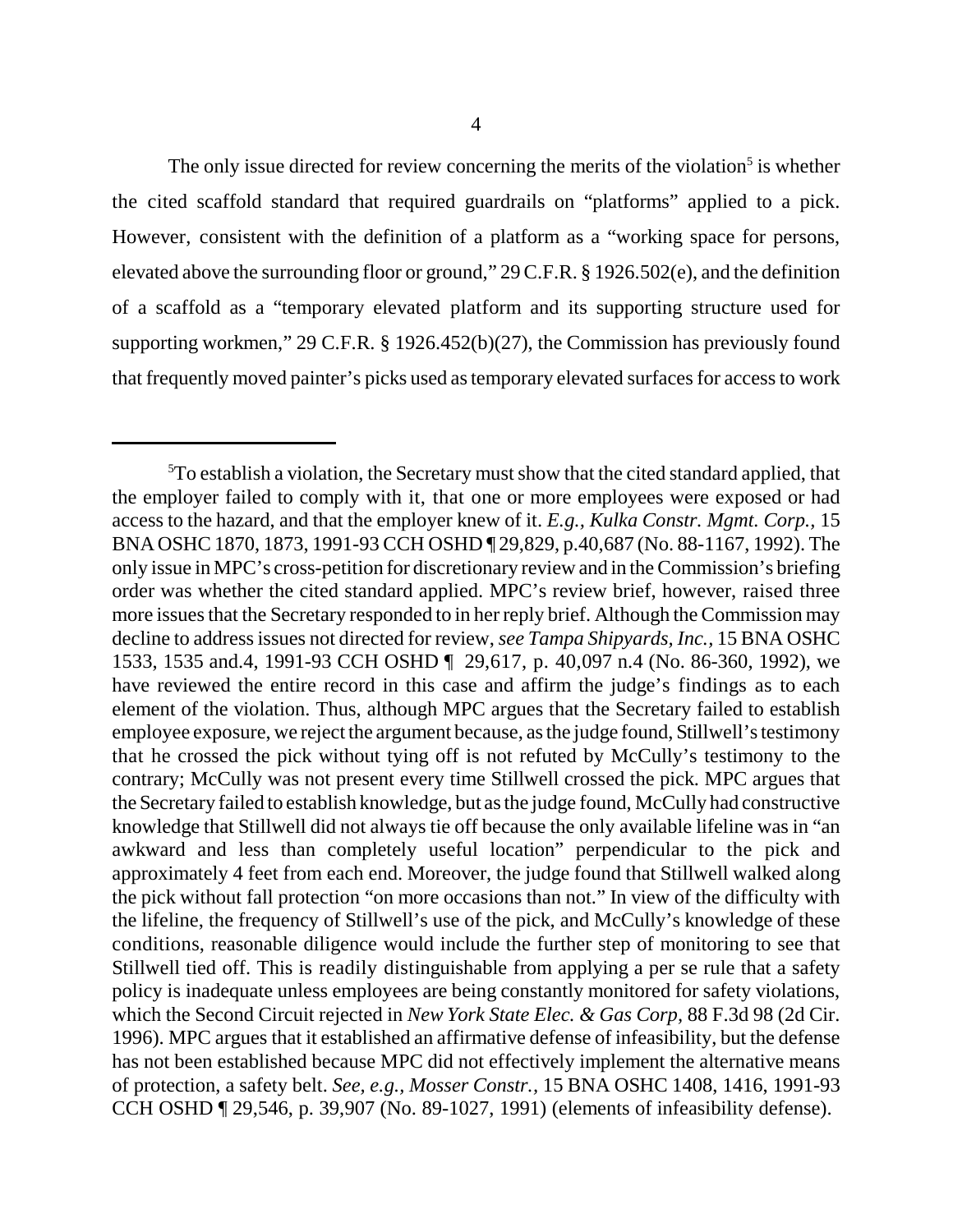are scaffolds and has applied the cited standard, § 1926.451(a)(4), to them. *Armstrong Steel Erectors, Inc.,* 17 BNA OSHC 1385, 1389-90, 1993-95 CCH OSHD ¶ 30,909, pp. 43,032-33 (No. 92-262, 1995). We therefore conclude that  $\S 1926.451(a)(4)$  applied to MPC's pick used for access to work,<sup>6</sup> and we affirm the judge in finding a serious violation.

In assessing a penalty, we consider the four penalty factors in section 17(j) of the Act, 29 U.S.C. § 666(j), which are the size of the company, its good faith, the gravity of the violation, and the company's history of violation. The gravity of this violation was high. Stillwell faced a high probability of serious injury or death because he could have fallen as much as 200 feet. MPC was a small employer with no prior fatalities, and it had a program of disciplinary measures for failure to obey safety rules, but it had prior citations for deficiencies in fall protection. Based on these facts, we find that a penalty of \$1,000 is appropriate for this item.7

<sup>7</sup>In citation 2, item 1, instance g, the Secretary alleged that MPC violated 29 C.F.R. § 1926.105(a) by failing to require Stillwell to use a tied-off safety belt while securing the same pick at issue here to the temporary cable on the outside of the bridge trusswork. (continued...)

<sup>6</sup> MPC argues that the pick was a "catenary" scaffold, *i.e.,* a kind of suspension scaffold that consists of a platform secured to two parallel horizontal cables. *See* 29 C.F.R. § 1926.450(b) (1996) (revised scaffold standard defining "[c]atenary scaffold"). We agree with the judge, however, that MPC's pick was not a catenary scaffold because one end rested on a permanent catwalk, not a horizontal cable. Moreover, the standard cited here was a general standard that applied to all scaffolds, such as catenary scaffolds, that were not addressed by a particular standard. While the cited general standard did not specifically address catenary scaffolds, it did not exempt them. MPC points to OSHA's new standard on scaffolds that only requires safety belts for fall protection on catenary scaffolds. *See* 29 C.F.R.  $\S$  1926.451(g)(1)(1996) (personal fall arrest system required for catenary scaffolds). We note first that the revised standard was not yet in effect when the citations here issued. In addition, under the cited standard, MPC was not required to install guardrails if they were infeasible and MPC implemented safety belts instead as an alternative means of fall protection. *See, e.g., Mosser,* 15 BNA OSHC at 1416, 1991-93 CCH OSHD at p. 39,907 (affirmative defense of infeasibility of compliance). As we found earlier, however, MPC did not effectively implement safety belts at this location and thus would not have been in compliance under the new standard even if it did apply.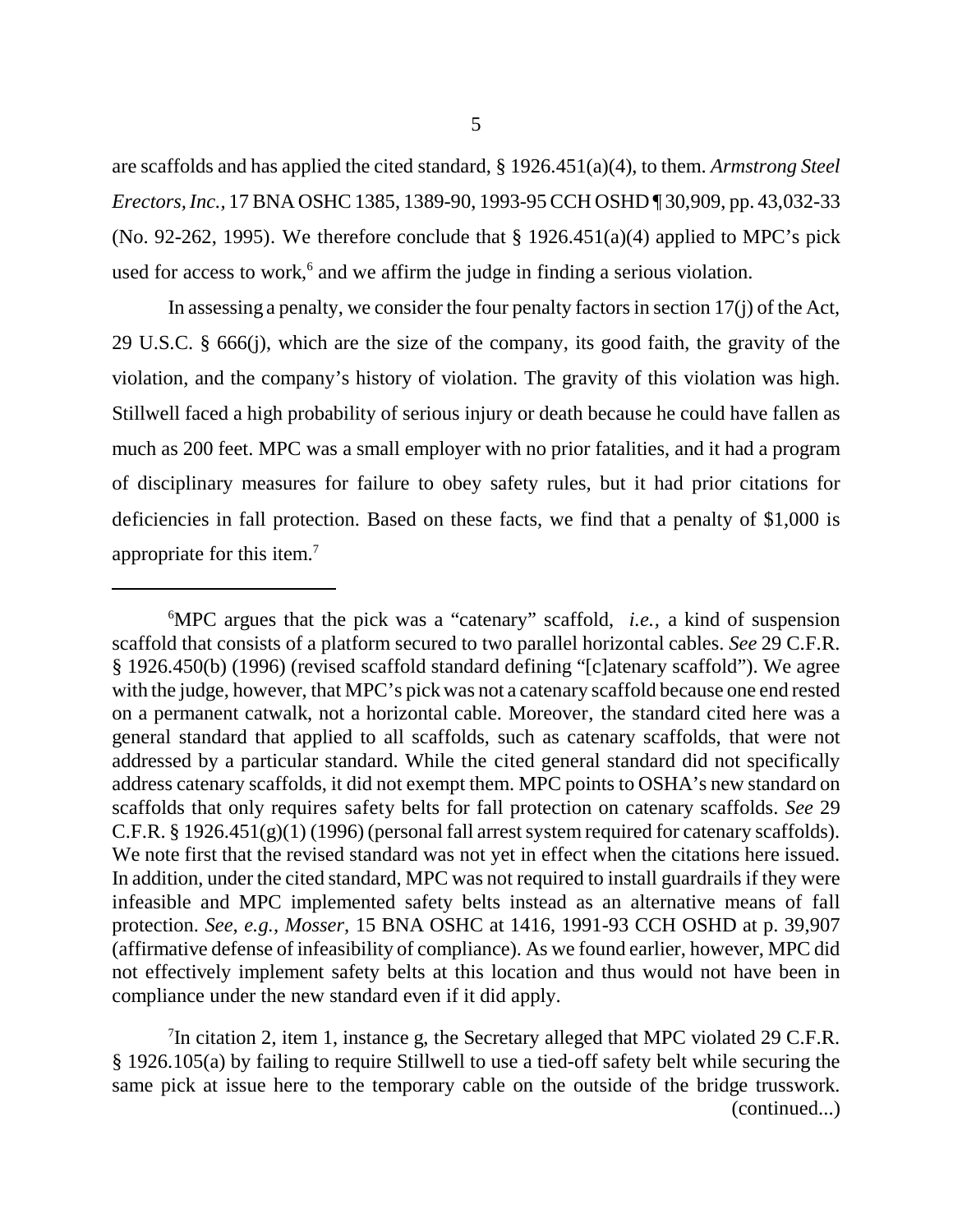# *Improper Use of Safety Belts (Citation 2, Item 1, Instances a, b, c)*

The fall protection used by MPC's painter-sandblasters while sandblasting or stringing cables for safety nets consisted of clipping their lanyard hooks onto the lower edge or flange of large oblong holes in the beams of the trusswork. The lanyard hooks were snap hooks with a "keeper" that was intended to snap shut on an "anchor device." The Secretary cited MPC for violating 29 C.F.R.  $\S$  1926.105(a)<sup>8</sup> because, as the compliance officer claimed, clipping the snap hooks onto the flanges could cause the hooks to "roll out" and become disengaged because the keepers were not in contact with the anchor devices.

We agree with the judge that this method does not provide adequate fall protection to employees and that MPC failed to comply with the standard by using it. *Brock v. L.R. Willson & Sons, Inc.,* 773 F.2d 1377, 1384 (D.C. Cir. 1985). The judge relied on witness demonstrations during the hearing<sup>9</sup> to find that the method was "only partially effective in that the hook was secure only when the employee leaned or shifted his weight in such a

<sup>9</sup>The Secretary asked certain painters and MPC employees including Stillwell, McCully, William Miller and Alan Trevino, to demonstrate the clipping-off method on a demonstrative prop consisting of a board cut by Mr. Medlock to have a hole in it with the dimensions he had measured in the trusswork beams at the site.

 $7$ (...continued)

However, the same abatement would alleviate the fall hazards involved in both citation items. Accordingly, we exercise our discretion to assess a single penalty of \$1,000 for citation 1, item 1, and citation 2, item 2, instance g. *See H.H. Hall Constr. Co.,* 10 BNA OSHC 1042, 1046, 1981 CCH OSHD ¶ 25,712, p. 32,056 (No. 76-4765, 1981).

<sup>&</sup>lt;sup>8</sup>Section 1926.105(a) states: "Safety nets shall be provided when workplaces are more than 25 feet above the ground or water surface, or other surfaces where the use of ladders, scaffolds, catch platforms, temporary floors, safety lines, or safety belts is impractical." The Secretary also argues on review that MPC violated 29 C.F.R. § 1926.28(a), which she cited in the alternative. This standard requires personal protective equipment "where there is an exposure to hazardous conditions or where this part indicates the need for using such equipment to reduce the hazards." However, the judge only found a violation of § 1926.105(a) and did not address § 1926.28(a). We will confine our analysis to § 1926.105(a) because we agree that it was violated.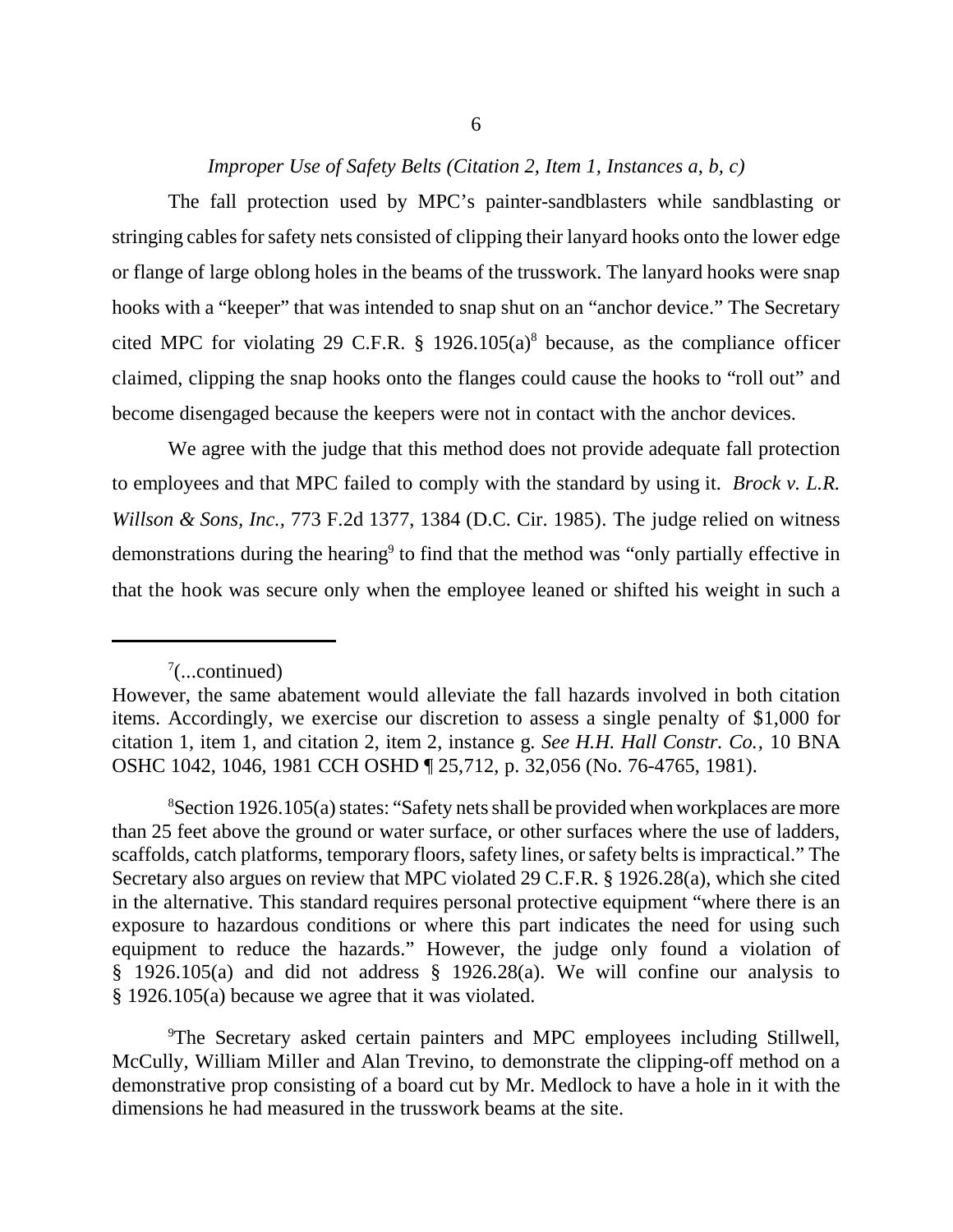manner as to produce tension on the lanyard." Testimony provides further support for the judge's finding. Nicholas Manganas conceded that an employee would not "have weight on his hook when he was climbing" from one porthole to another. Stillwell testified that he sometimes moved the hook down to the porthole where he was standing before he climbed out of the porthole to move down to the next one. Medlock testified that the hook could come loose because, among other possibilities, the employee could kick the hook out as he climbed out. McCully testified that the way the hook stays in place is that the employee keeps it "firm . . . . like a balance." The judge therefore found that this method was "only partially effective in that the hook was secure only when the employee leaned or shifted his weight in such a manner as to produce tension on the lanyard." The judge also found that the Secretary's lifelines would have "provided a higher degree of fall protection." These findings based on courtroom observation and witness testimony must be given considerable weight. *Cf. Hamilton Fixture,* 16 BNA OSHC 1073, 1080, 1993-95 CCH OSHD ¶ 30,034, pp. 41,175-76 (No. 88-1720, 1993) (deference to credibility findings that rest on matters peculiarly observable by judge), *aff'd without published opinion*, 28 F.3d 1213 (6<sup>th</sup> Cir. 1994).

Having found that MPC was not in compliance, we turn to the question of whether the Secretary established a violation. When the Secretary cites § 1926.105(a) to require a device other than safety nets, $^{10}$  she has the burden of (1) proving where and how the device could have been used and (2) overcoming the employer's evidence that use of the device was impractical, including industry custom and practice. *Falcon Steel Co.,* 16 BNA OSHC 1179, 1189-90, 1993-95 CCH OSHD ¶ 30,059, pp. 41,338-39 (No. 89-2883, 1993).

<sup>&</sup>lt;sup>10</sup>The Secretary erroneously relies on *GEM Indus, Inc.*, 17 BNA OSHC 1861, 1863, 1995-97 CCH OSHD ¶ 31,197, p. 43,688 (No. 93-1122, 1996), *aff'd without published opinion*, 149 F.3d 1183 (6th Cir. 1998), where the prima facie case is different because the citation involved a lack of safety nets for work being performed without any fall protection.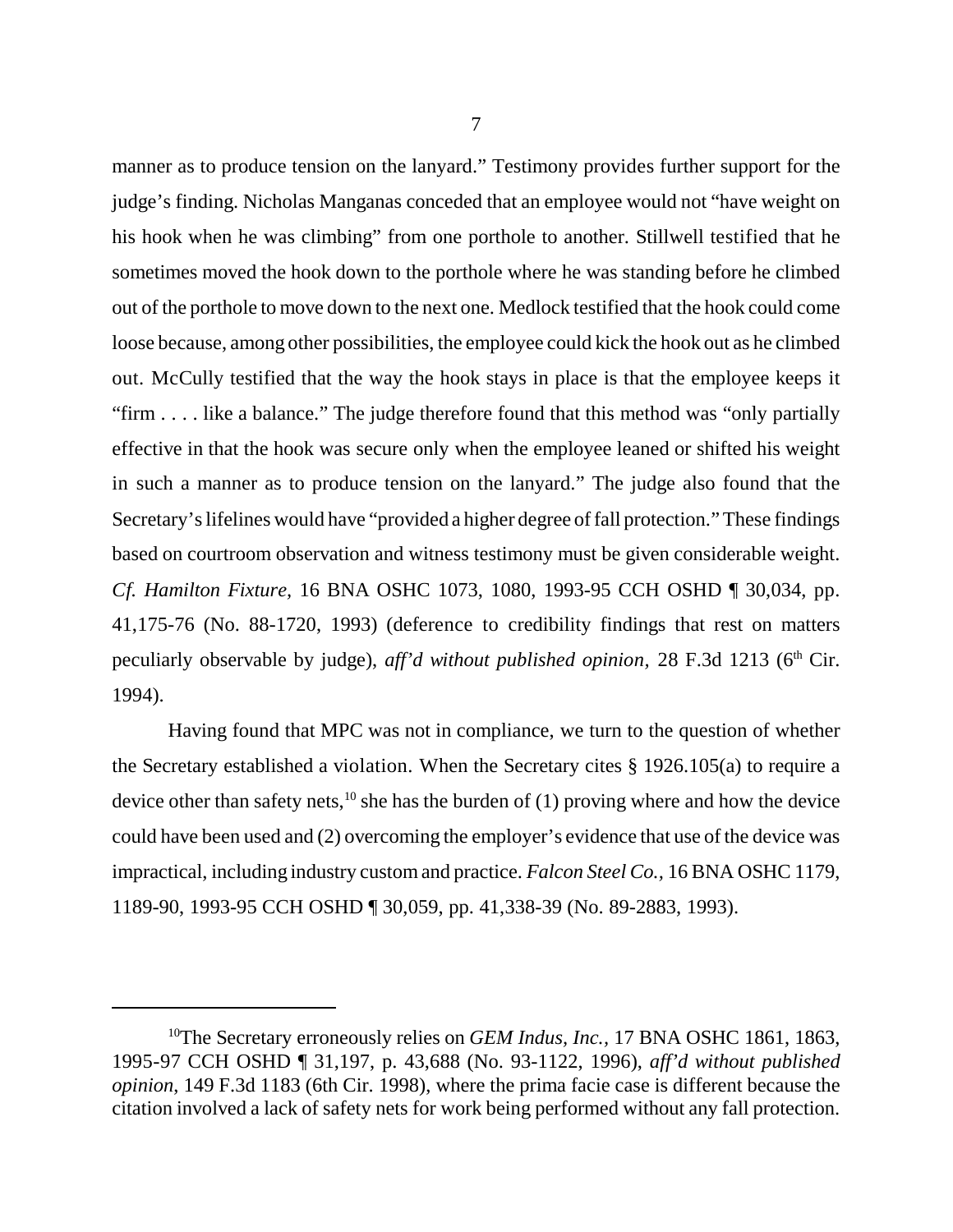Compliance officer Medlock testified where and how snap hook lanyards could have been used here. He stated that vertical lifelines could have been anchored to the upper trusswork beams above employee work locations or anchored on the bridge deck and dropped over the sides to employee work locations. Medlock saw employees of Ahern & Associates, MPC's subcontractor, tied off to vertical lifelines, and a photograph in evidence shows Ahern's employees tied off to vertical lifelines anchored above their work location.

Nicholas Manganas, MPC's president, and Andrew Manganas, vice-president and project superintendent, testified that lifelines anchored on the bridge deck and dropped over the sides would have had to be angled toward the trusswork and that angled lifelines could have pulled the employees off the trusswork, then swung them back into it, possibly injuring and paralyzing them. However, MPC did not present any evidence to rebut the Secretary's evidence regarding the possibility of anchoring lifelines to the upper trusswork beams.

Nor is the Secretary's case rebutted by the industry custom and practice evidence in this case. There is evidence that the practice of clipping the snap hooks of lanyards to holes in steel beams was a traditional industry practice. The record as a whole establishes, however, that clipping the snap hooks onto lifelines has also become industry practice, as demonstrated by subcontractor Ahern's use of them and MPC's plans to use them. We therefore find that the Secretary overcame MPC's industry practice evidence and established the practicality of vertical lifelines for the snap hook lanyards. $11$ 

<sup>&</sup>lt;sup>11</sup>MPC argues that it complied with the standard because the lanyards provided fall protection for a "substantial portion of the workday" even without the keeper properly engaged all the time. We note that "the issue of whether employees were protected for a substantial portion of the workday is only relevant were the employees are temporarily unable to tie off because of 'unexpected or unusual circumstances' and the Secretary claims that the employer should have used alternative fall protection in addition to the safety belts." *Armstrong Steel Erectors, Inc.,* 18 BNA OSHC 1630, 1632, 1999 CCH OSHD ¶ 31,758, p. 46,422 (No. 97-250, 1999) (citations omitted). As the Commission found in *Armstrong,* "those circumstances clearly were not present here. . . . [Rather, the Secretary has established] that safety belts were practical for 100 percent of the workday." *Id.*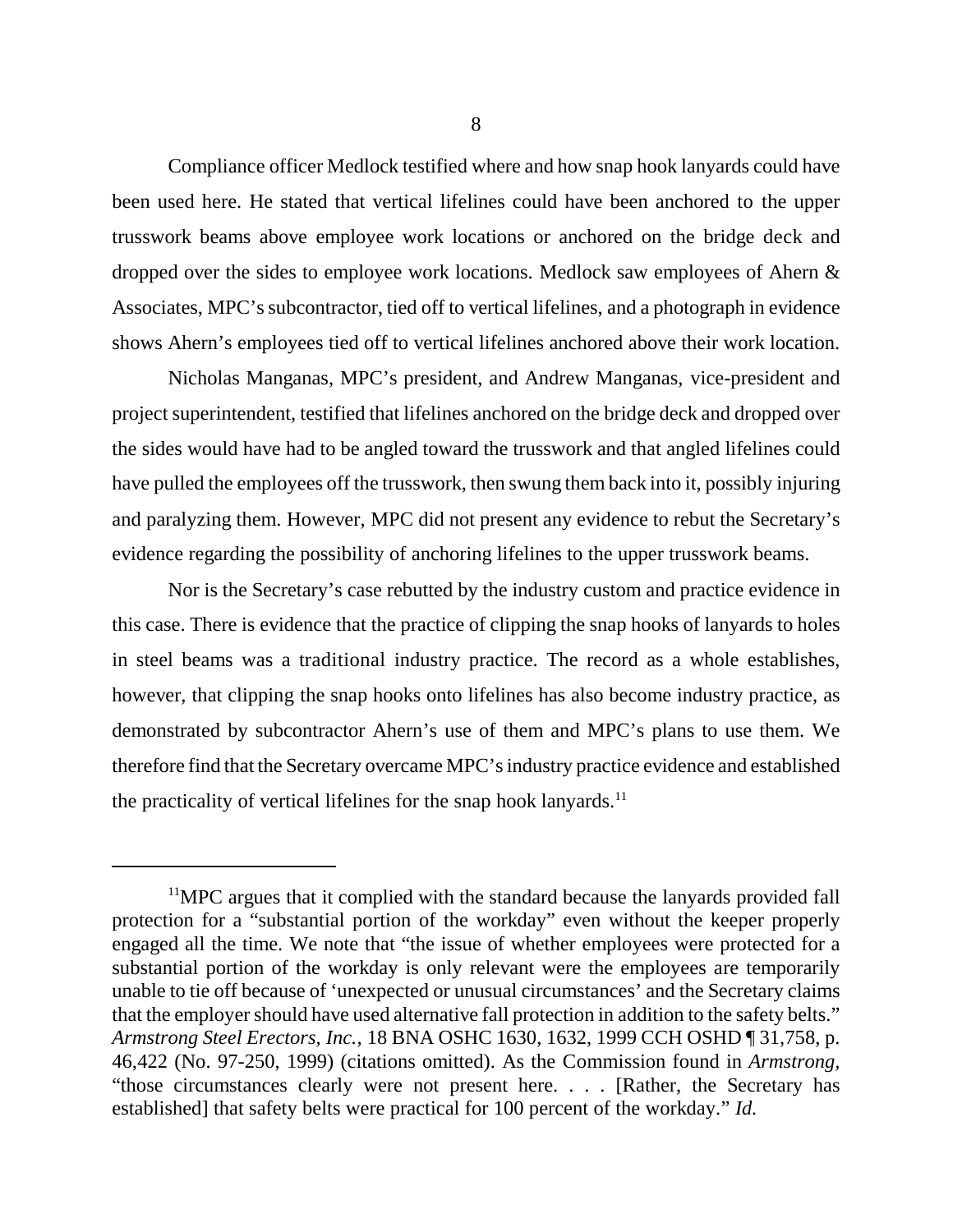Accordingly, we find that the Secretary established that the device could have been used and that it was practical. Accordingly, we affirm the alleged violations of  $§$  1926.105(a).<sup>12</sup>

## *Classification of the § 1926.105(a) Violations as Repeated*

Under *Potlatch Corp.,* 7 BNA OSHC 1061, 1063, 1979 CCH OSHD ¶ 23,294, p. 28,171 (No. 16183, 1979), a violation is repeated<sup>13</sup> if, at the time of the alleged repeated violation, there was a Commission final order against the same employer for a substantially similar violation. The Secretary can make a prima facie case of substantial similarity by showing that "the prior and present violations are for failure to comply with the same standard." *Amerisig Southeast, Inc.,* 17 BNA OSHC 1659, 1660-61, 1995-97 CCH OSHD ¶ 31,081, p. 43,364 (No. 93-1429, 1996), *aff'd without published opinion,* 117 F.3d 1433 (11th Cir. 1997); *see also Secretary of Labor v. D.M. Sabia Co.*, 90 F.3d 854 (3d Cir. 1996).14 Here, a prima facie case of substantial similarity was established by the evidence

 $13$ The judge erroneously determined that the Secretary did not argue for a repeated classification in her posthearing brief, and concluded that she had abandoned the allegation.

<sup>14</sup>In *Sabia*, which issued shortly after Judge Schoenfeld issued his decision in this case, the Third Circuit, one of the circuits to which this case is appealable, disavowed its (continued...)

<sup>&</sup>lt;sup>12</sup>MPC's claim that § 1926.105(a) is unenforceably vague when used to penalize its method for using the snap hook lanyards fails to take into account that § 1926.105(a) has long been held to provide clear notice of a duty to provide protection that eliminates the fall hazard to the extent possible. *See Corbesco, Inc. v. Secretary,* 926 F.2d 422, 428 (5th Cir. 1991) (notice from case precedent that roof where employees are working does not constitute temporary floor for fall protection from edge of roof); *Willson III*, 773 F.2d at 1384 (employer cannot simply choose device without regard to whether it provides adequate fall protection). We also reject MPC's claim that the Secretary's new fall protection standard addressing snap hook disengagement problems proves that § 1926.105(a) does not address how snap hook lanyards must be used. Because the Secretary promulgated her standard after the inspection in this case and because it does not purport to interpret § 1926.105(a) in any way, it is irrelevant to MPC's case. The inquiry here is whether MPC's method of hooking eliminated the hazard as § 1926.105(a) requires.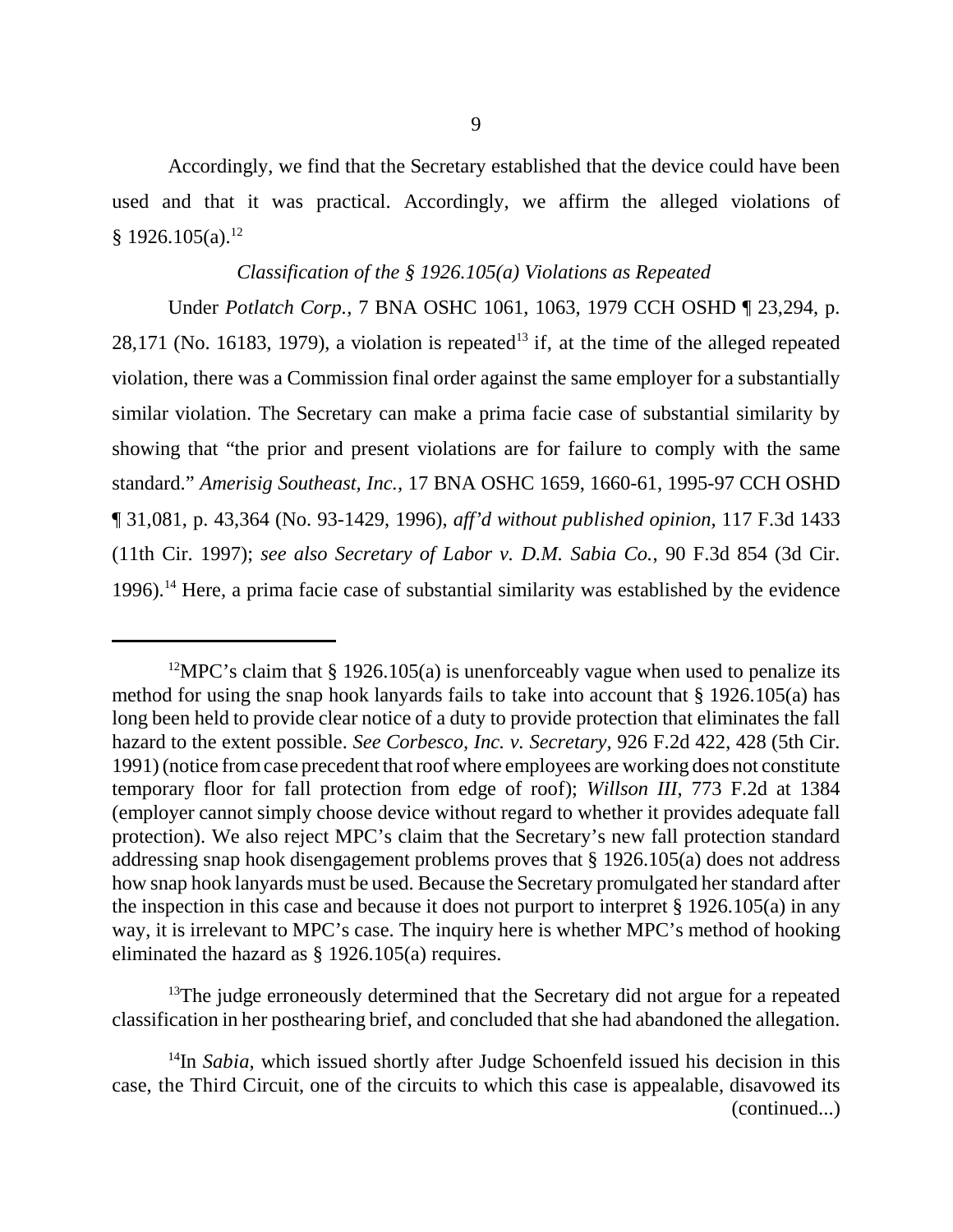of a prior final order against MPC for a § 1926.105(a) violation on a bridge-painting job. MPC argues that it rebutted the Secretary's prima facie case. MPC describes the prior violation as "employees tying off to cables under the picks instead of securing to safety lines installed above their heads" and argues that it therefore was not substantially similar to the violations that the Secretary characterizes as repeated. We disagree. All the violations in both cases concerned failure to tie off to safety lines located above the employees' work locations and presented nearly identical fall hazards. *Amerisig,* 17 BNA OSHC at 1661, 1995-97 CCH OSHD at p.43,364 (substantial similarity based on substantially similar hazards). We therefore affirm the Secretary's repeated classification for citation 2, item 1, instances a, b and c, which are the violations of § 1926.105(a) involving the improper use of snap hook lanyards.

The Secretary proposed a penalty of \$15,000 for citation 2, item 1, instances a, b, c, d, e, f and g. The Secretary asks us to assess this amount on review. However, instances d, e and f were vacated by the judge and are not on review, and we have combined instance g with item 1 of citation 1, for penalty purposes. The remaining instances a, b and c present a high probability of serious injury or death because the employees could have fallen approximately 200 feet. As we have noted, MPC was a small employer with no prior fatalities, and MPC had purchased new fall protection equipment for this job and had repeatedly instructed the employees to tie off.15 However, MPC had prior citations for failure to tie off, failed to instruct employees to tie off completely through the holes, and failed to install a sufficient number of vertical lifelines before sandblasting work began. In these

 $14$ (...continued)

prior view that a repeated violation requires "proof of flaunting" and instead adopted the Secretary's interpretation set forth in *Potlatch.*

<sup>&</sup>lt;sup>15</sup>Specifically, MPC had purchased new scaffolds, safety nets, safety belts, lanyards, and safety cables or lifelines and had instructed the employees to tie off at all times or suffer discipline, *i.e.*, a verbal warning, written reprimand, termination of employment.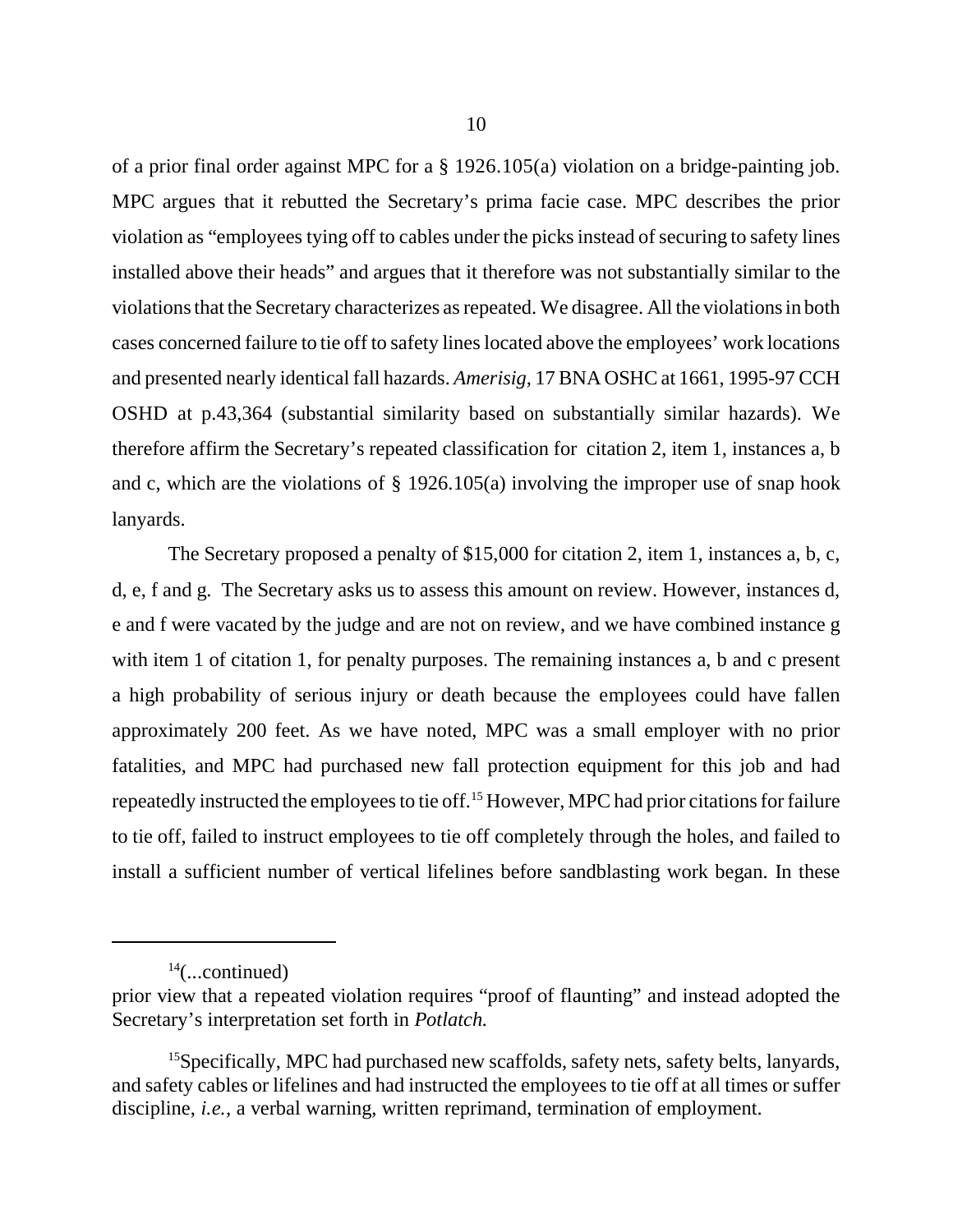circumstances and considering the section 17(j) factors, we assess a penalty of \$9,000 for citation 2, item 1, instances a, b and c.

# *Order*

We affirm item 1 of citation 1. We combine instance g of item 1 of citation 2 with item 1 of citation 1 for penalty purposes and assess \$1,000 for both violations. We affirm instances a, b and c of item 1 of citation 2 as repeated violations and assess \$9,000.

 $\sqrt{s/2}$ 

 $\frac{S}{S}$ Thomasina V. Rogers Chairman

/s/

Stuart E. Weisberg Commissioner

Dated: September 27, 2000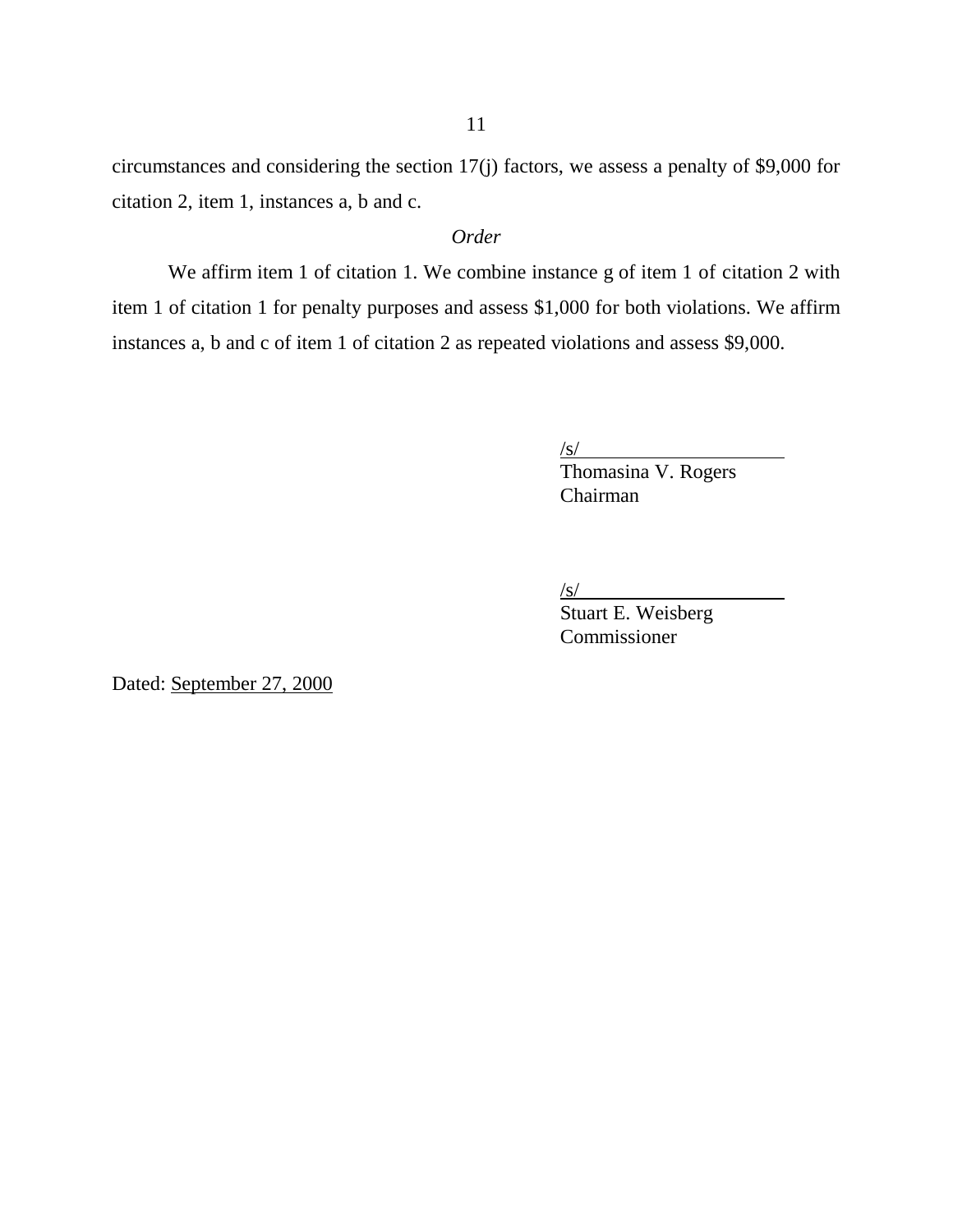VISSCHER, Commissioner, concurring in part, dissenting in part:

I agree with the majority that the Manganas Painting Company ("MPC") violated 29 C.F.R. § 1926.105(a) by allowing its employees to clip their lanyard hooks onto the lower edge of the holes of the beams of the trusswork. The judge found that clipping the lanyard hooks in this way did not provide a secure connection for the lanyard because the hooks could become loose when the tension on the lanyard was reduced. Thus the means of fall protection being used did not provide adequate protection for MPC's employees. *RGM Constr. Co*., 17 BNA OSHC 1229, 1232, 1993-95 CCH OSHD ¶ 30,754, p. 42,727 (No. 91-2107, 1995). I also agree with the majority's determination that these violations (Citation 2, Item 1, Instances a, b, and c) are properly classified as repeat violations.

MPC was also cited for failing to have guardrails on a painter's pick which was being used as a type of scaffold suspended between a fixed catwalk and a cable strung along the outside of the trusswork (Citation 1, Item 1), and for an employee to walk across the painter's pick to secure the end of the pick to the cable without tying off (Citation 2, Item 1, instance g). I disagree with my colleagues that the Secretary has established these violations.

MPC raised two arguments with regard to Citation 1, Item 1: the inapplicability of the standard,<sup>1</sup> and the infeasibility of compliance. The majority appears to accept MPC's argument that putting guardrails on the painter's pick was infeasible. However, they indicate that MPC failed to establish the defense of infeasibility because it did not show that it provided alternative protection. The alternative protection that the majority finds was required was that MPC employees walking or working on the painter's pick use safety belts for fall protection. As the very same violative conduct, and the very same abatement requirement, is alleged in Citation 2, Item 1, instance g, I would vacate Citation 2, Item 1,

<sup>1</sup> In my view, MPC's argument that this was a "catenary scaffold" and that the language of 29 C.F.R. § 1926.452 that was in effect at the time of this inspection did not apply to such scaffolds has considerable merit. However, the question of the application of the standard cited here to such scaffolds would have no bearing on future cases since application of the scaffold standard to catenary scaffolds has now been addressed in the revised scaffold standard [see 29 C.F.R. § 1926.451(g)(I)], and, in any case, I would vacate for the reasons discussed.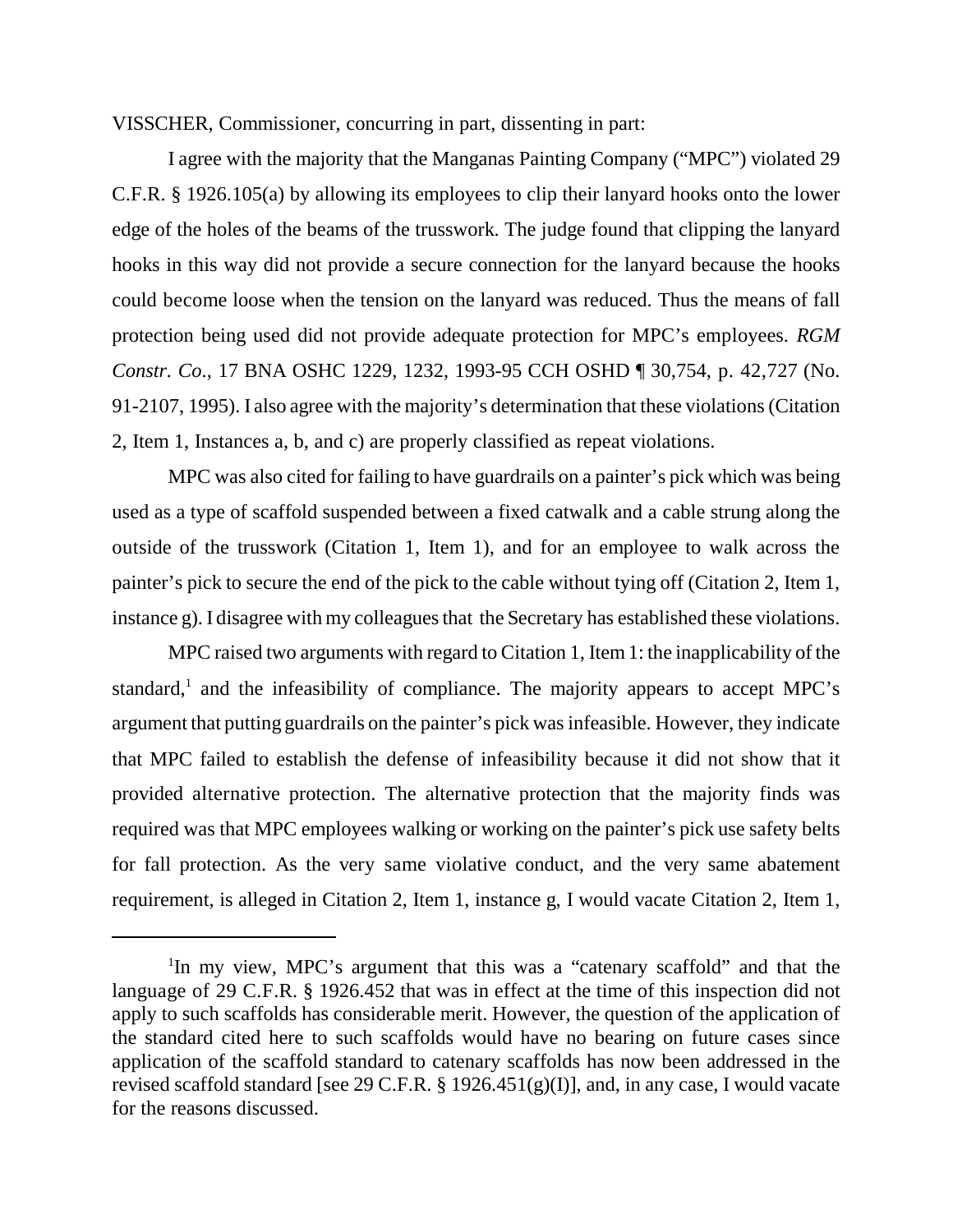instance g as duplicative. *See Capform, Inc.*, 13 BNA OSHC 2219, 2224, 1987-90 CCH OSHD ¶ 28,503, p. 37,778 (No. 84-0556, 1989), *aff'd without published opinion*, 901 F.2d 1112 (5th Cir. 1990)(Commission vacated a violation of the trenching standard as duplicative of one it had affirmed, since both citations addressed the same hazard and required the same abatement)*. Cf. Cleveland Consol., Inc.*, 13 BNA OSHC 1114, 1118, 1986-87 CCH OSHD ¶ 27,829, p. 36,430 (No. 84-696, 1987)(two citation items involving substantially the same violative conduct held to be single violation and single penalty assessed); *Alpha Poster Service, Inc.*, 4 BNA OSHC 1883, 1884, 1976-77 CCH OSHD ¶ 21,354, p. 25,644 (No. 7869, 1976)(two items involving substantially the same violative conduct merged into single violation). $2$ 

As for Citation 1, Item 1, this alleged violation was based on the statement of MPC employee Stillwell, who, when asked by the compliance officer how he accessed the painter's pick, stated that he walked across it without tying off. In reviewing the evidence, the judge thought it most likely "that Stillwell used his lanyard at times and not at others." Furthermore, the judge found no evidence that MPC had actual knowledge that Stillwell sometimes walked across the painter's pick without tying off. The majority has adopted the judge's finding that MPC nonetheless had constructive knowledge of Stillwell's actions. This is based on the failure of supervisor McCulley to consistently observe Stillwell, and from the fact that, in the judge's opinion, the horizontal lifeline to which Stillwell could have tied off was in "an awkward and less than completely useful" location. But, as the courts have said, an employer may not be required to provide constant supervision, and the Secretary may not rely on lack of constant supervision to establish an employer's constructive knowledge of a

<sup>&</sup>lt;sup>2</sup>I would further note that the Second Circuit Court of Appeals has disallowed safety belts as an alternative means of means of protection under guardrail standards. *See Spancrete Northeast, Inc. v. OSHRC*, 905 F.2d 589, 593-94 (2d Cir. 1990)(as safety belt violations must be separately cited under personal protective equipment standard, safety belts may not be treated by Secretary as an "equivalent" alternative to guardrails where guardrails are infeasible).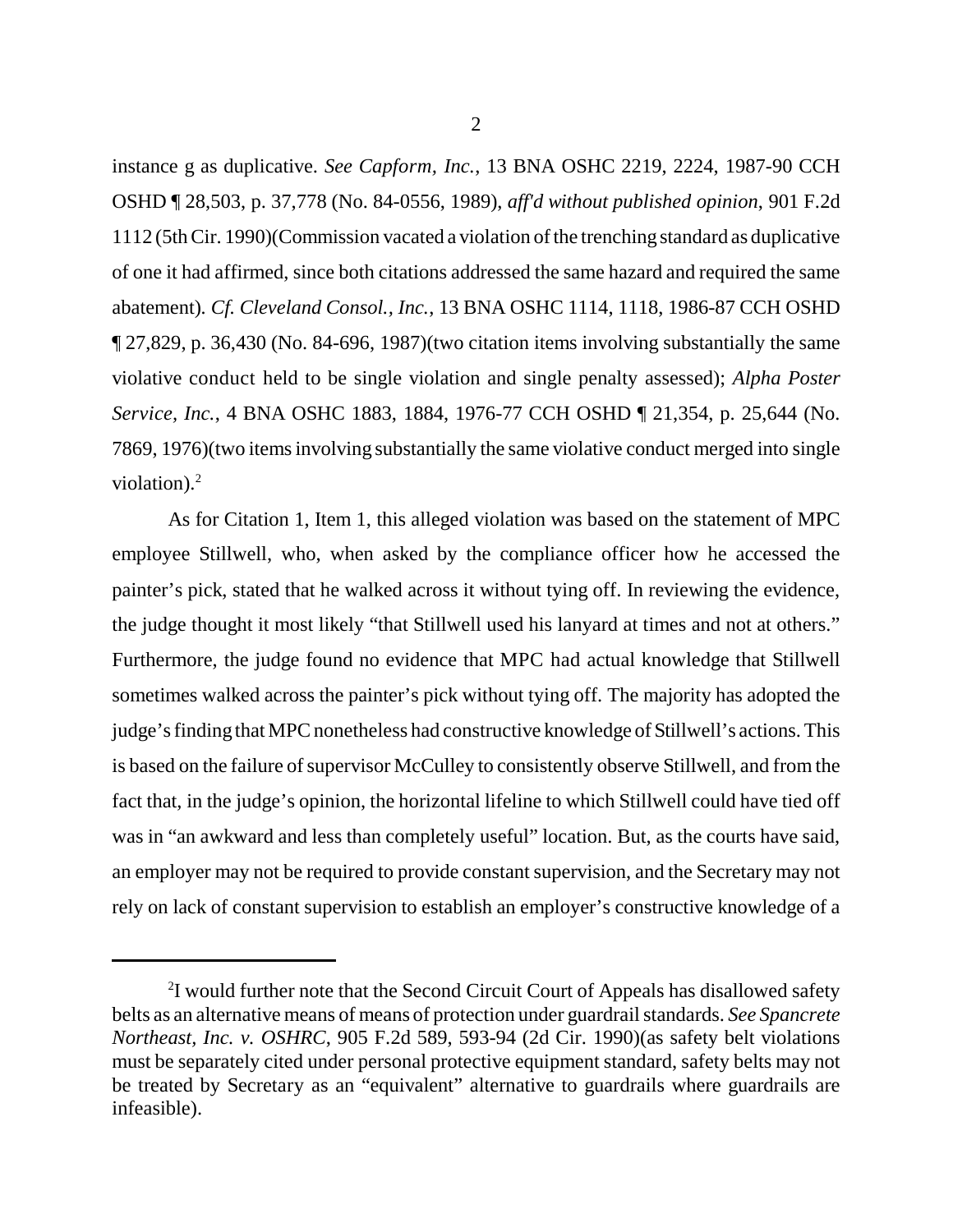violation. *See, e.g., New York State Electric & Gas Corp. v. Secretary of Labor*, 88 F.3d 98, 109 (2nd Cir. 1996). On the question of whether it was unduly difficult for Stillwell to reach the lifeline, the judge based his conclusion at least in part on his opinion that the company should have suspended lifelines from the outer edge of the bridge surface. In the judge's opinion, Stillwell could have tied to such lifelines while he was securing the outer edge of the painter's pick to the cable. But as MPC pointed out, lifelines suspended that far from the end of the pick would actually tend to pull the employee off the end of the pick. The exhibits show various features to which Stillwell might have tied off while walking across the painter's pick or while working to secure the pick to the cable. In any event, Stillwell himself did not say that tying off was unduly difficult, and the record indicates that there were occasions when Stillwell did in fact tie off when walking across the pick. As a result, I do not find that the Secretary established that MPC had either actual or constructive knowledge that Stillwell did not always tie off when walking or working on the painter's pick. I would therefore vacate instance g of Item 1, Citation 2.

> /s/ Gary L. Visscher

Commissioner

Date: September 27, 2000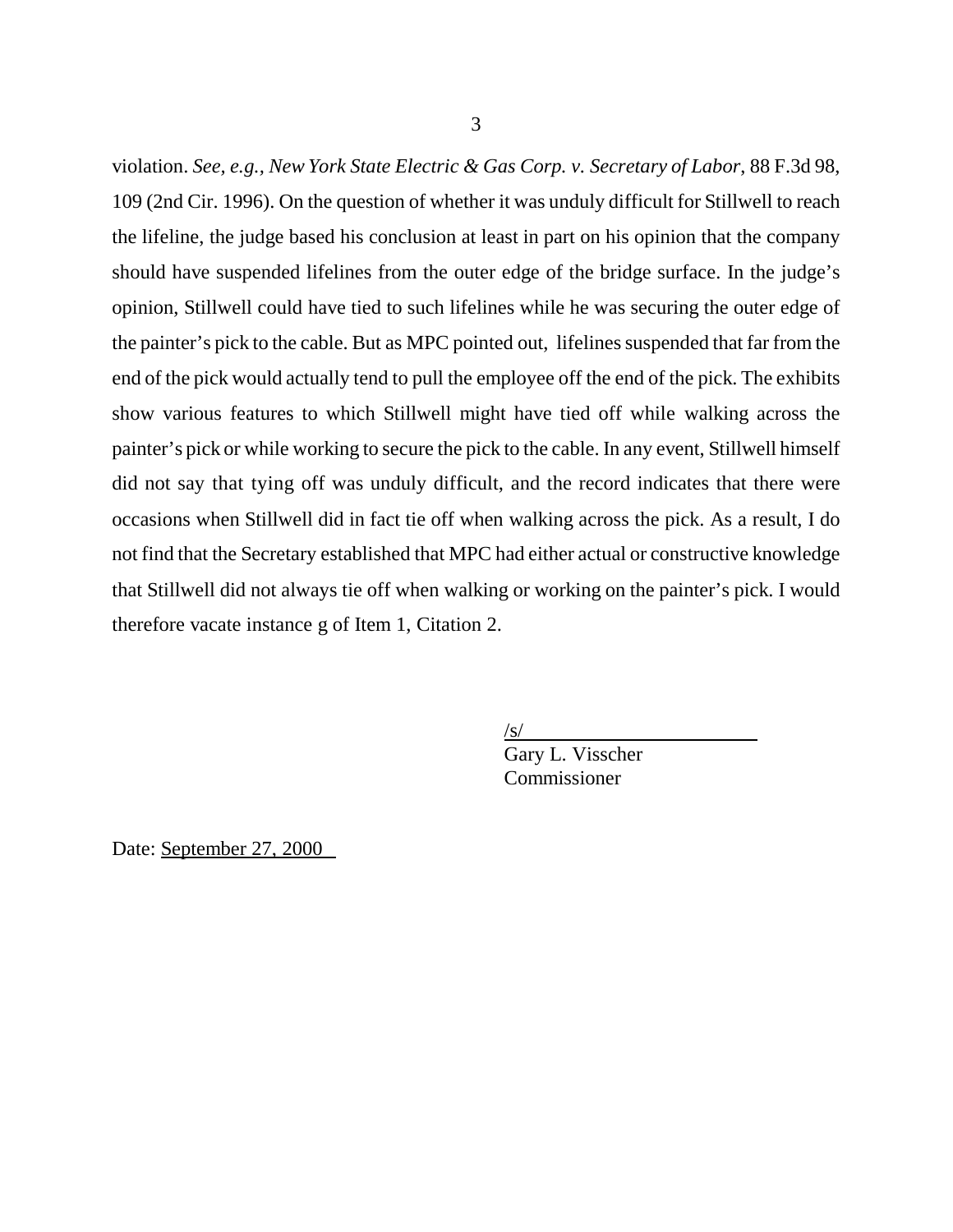# UNITED STATES OF AMERICA OCCUPATIONAL SAFETY AND HEALTH REVIEW COMMISSION

SECRETARY OF LABOR,

Complainant,

v. <u>DOCKET NOS.</u> 93-1612 AND 93-3362

MANGANAS PAINTING COMPANY, INC.,

Respondent.

Appearances: Patrick M. Zohn

Office of the Solicitor U. S. Department of Labor For Complainant

Roger L. Sabo Schottenstein, Zox & Dun Columbus, Ohio For Respondent

BEFORE: MICHAEL H. SCHOENFELD, Administrative Law Judge

# **DECISION AND ORDER**

*Background and Procedural History*

This case arises under the Occupational Safety and Health Act of 1970, 29 U.S.C. § § 651 - 678 (1970) ("the Act").

Respondent's worksite was inspected by a Compliance Officer of the Occupational Safety and Health Administration, Manganas Painting Company, Inc., ("Respondent") several times. This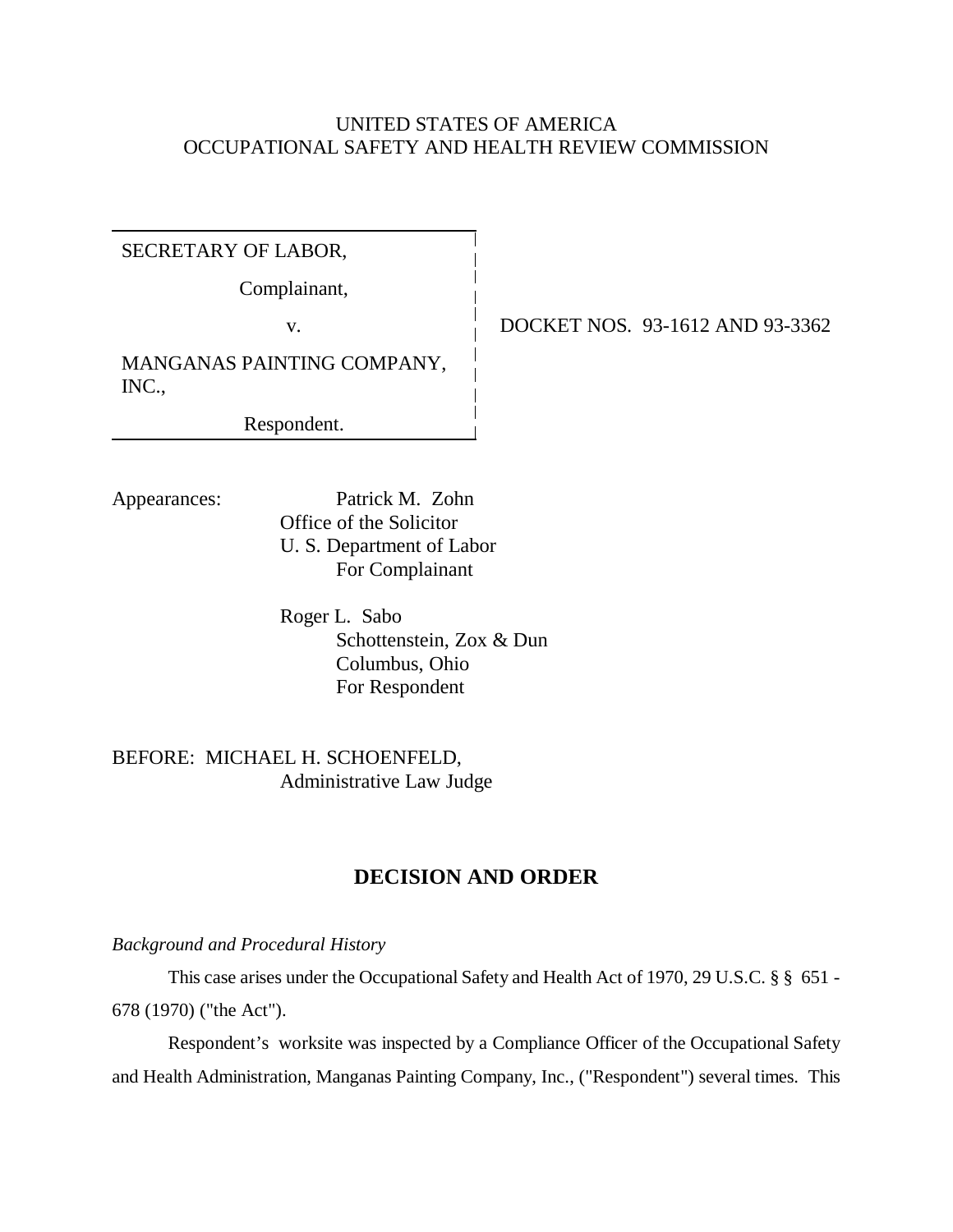case arises out of inspections conducted in April and September of 1993. As a result of the April inspection two citations, one alleging three serious and one alleging a repeat violation were issued to Respondent. Civil penalties in the amount of \$22,500 were proposed by OSHA. (Docket No. 93-1612). As a result of the September 1993 inspection one citation, one alleging a serious violation was issued to Respondent. A civil penalty in the amount of \$3,000 were proposed Respondent timely contested both citations. (Docket No. 93-3362) Following the filing of complaints and answers the cases were consolidated for purposes of hearing and decisions. and pursuant to a notice of hearing, the case came on to be heard in Columbus, Ohio. No affected employees sought to assert party status. Both parties have filed post-hearing briefs.

### *Jurisdiction*

Complainant alleges and Respondent does not deny that it is an employer engaged in Industrial Painting. It is undisputed that at the time of this inspection Respondent was sandblasting and repainting a highway bridge. Respondent does not deny that it uses tools, equipment and supplies which have moved in interstate commerce. I find that Respondent is engaged in a business affecting interstate commerce.

Based on the above finding, I conclude that Respondent is an employer within the meaning of § 3(5) of the Act.<sup>3</sup> Accordingly, the Commission has jurisdiction over the subject matter and the parties.

#### *Setting*

Respondent, an industrial painting company, was engaged by the Ohio Department of Transportation ("ODOT") as a result of competitive bidding, to re-paint (including blasting to remove old paint and repainting) a highway bridge known as the Jeremiah Morrow Bridge ("The Bridge"). The company had performed similar work in the past but this project was the largest ever undertaken by Respondent. The bridge is actually a pair of parallel bridges spanning a gorge which included the Little Miami River. The bridge provide the river crossings for Interstate Highway 71. The structure is two spans each a concrete road bed 36 feet wide supported by steel structure framework below. The steel framework had an overall width of 24 feet.

3 Title 29 U.S.C. § 652(5).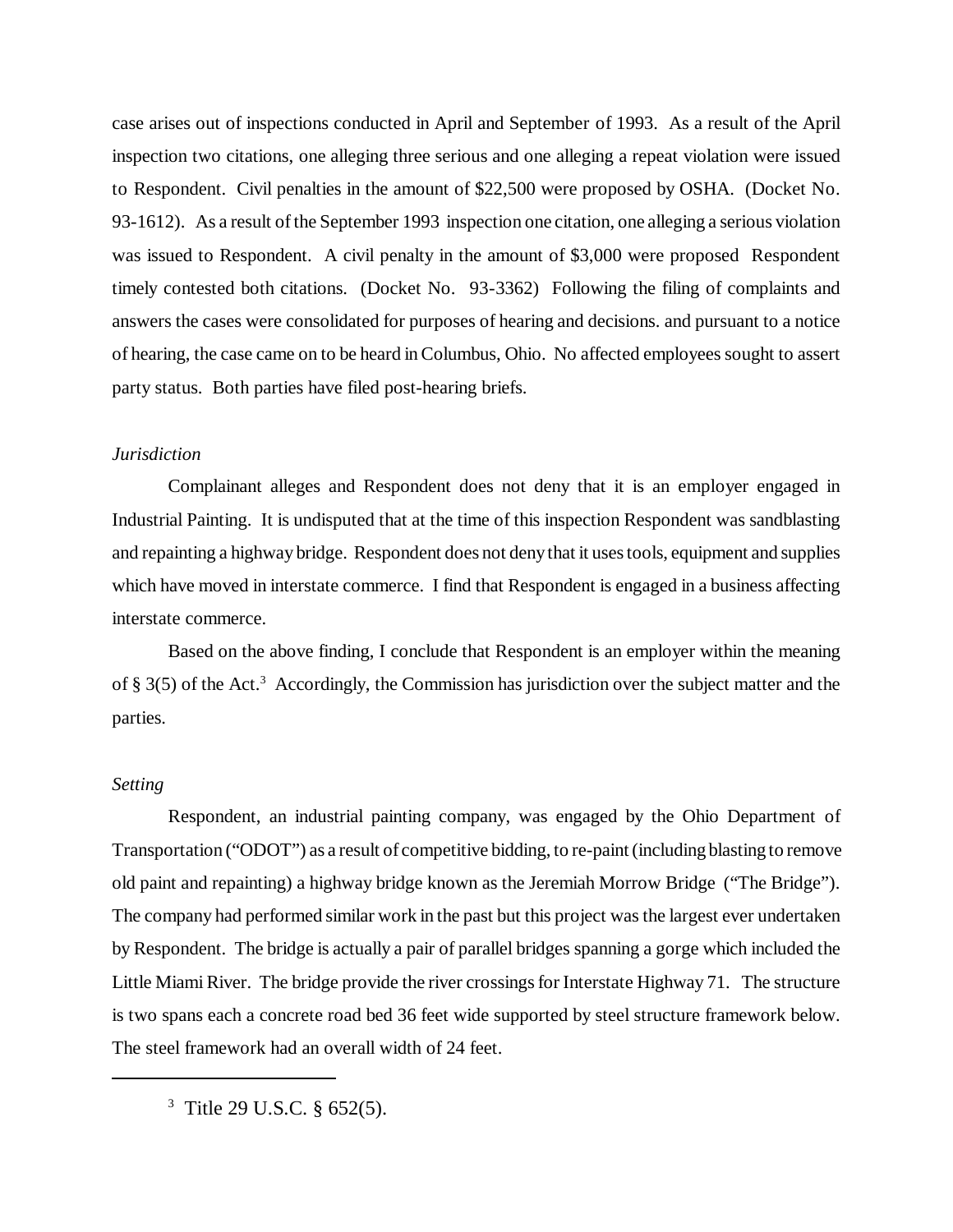Respondent's overall plan was to install (rig) steel cables which would then be used to support safety nets below the steel framework and canvas "containments."<sup>4</sup> Respondent began actual work on the bridge in March of 1993. (Tr. 528). The first cable installed was a safety line directly underneath the roadbed ("deck"). A permanently installed catwalk ran the entire length of the bridge centered underneath the deck. From this catwalk, Respondent's employees, primarily experienced bridge painters, obtained access to their specific work areas amongst the steel framework.

### *Docket No. 93-1612*

Citation 1, Item 1 - 29 C.F.R. § 1926.451(a) Guardrails and toeboards on platforms.

It is alleged in the citation as amended that;

an employee was working from a pick scaffold without standard guardrails and/or adequately secured lanyard/safety in that, the lanyard hook was just clipped to a column flange exposing the employee to a potential [fall] in excess of 200'.

The standard cited,  $\S$  1926.451(a)(4), provides;

Guardrails and toeboards shall be installed on all open sides and ends of platforms more than 10 feet above the ground or floor, except needle beam scaffolds and floats (see paragraphs (p) and (w) of this section). Scaffolds 4 feet to 10 feet in height, having a minimum horizontal dimension in either direction of less than 45 inches, shall have standard guardrails installed on all open sides and ends of the platform.

An employee of Respondent, Alvin Stillwell, who worked on the bridge testified that he had been performing blasting on the diagonal steel members (the "45s") on the outer-most structural steel work below the roadbed. In order to reach the outer-most steel structures he walked on the surface of a collapsible or extendable "scaffold pick" ("pick"). The pick was set up by carrying it to the proper location along a permanent catwalk located underneath and running along the entire length of the middle of the bridge. The pick was then extended out through the permanent handrail of the catwalk so that its outside end rested on a cable running horizontally along the outside of the bridge.

<sup>&</sup>lt;sup>4</sup> A containment is a tent-like temporary structure suspended underneath the roadbed which would totally enclose an area of the steel framework. The purpose was to provide an environmental barrier against the atmospheric distribution of the airborne materials generated by the blasting and painting taking place inside.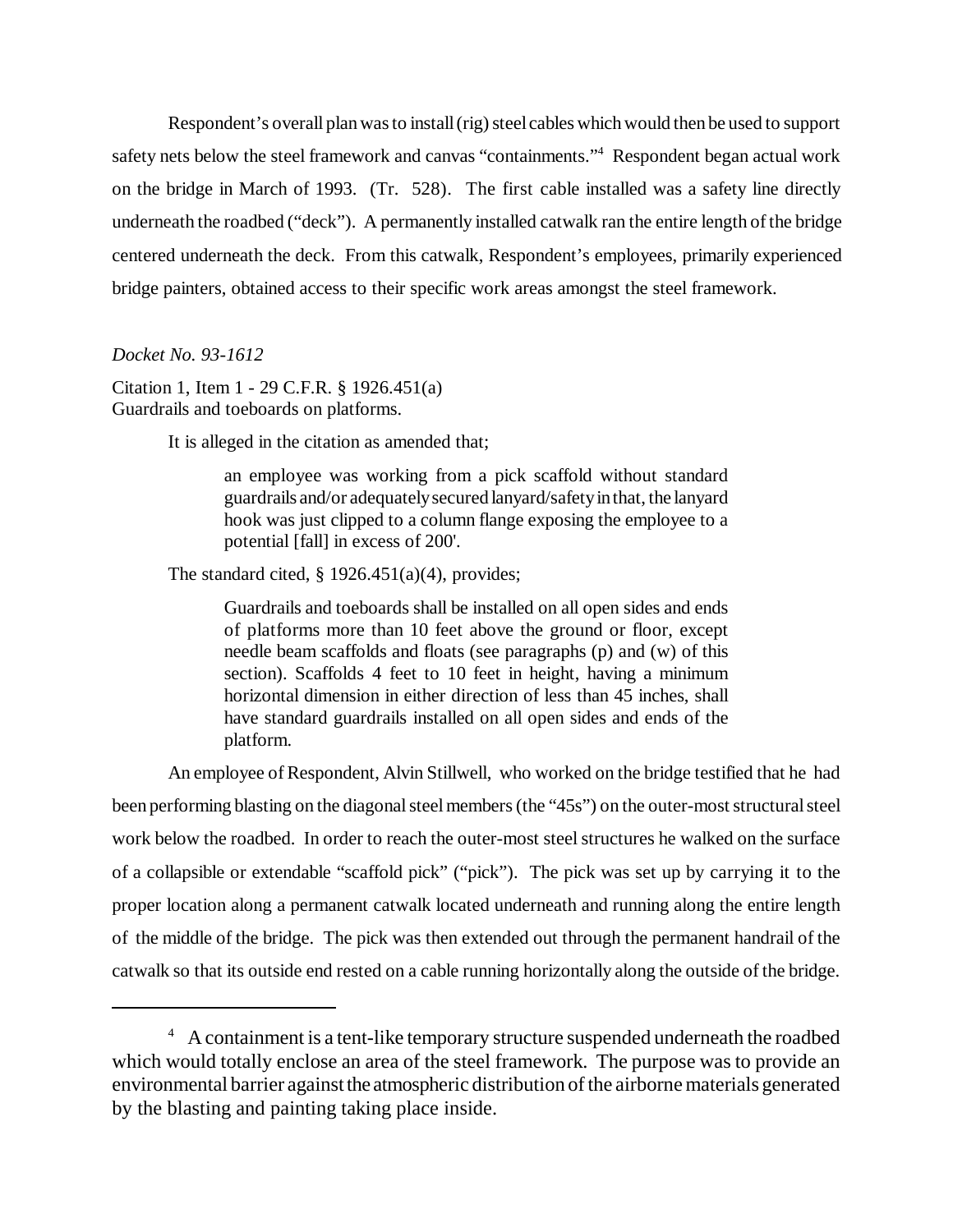The pick would then be tied off to the catwalk handrail. A foreman, Tim McCulley, would occasionally assist Stillwell up to this point in placing and setting up the pick. (Tr, 30-31.) The outer end of the pick which was resting on top of the cable was then tied down to the cable. To get from the catwalk to the outer end of the pick in order to tie it down or to access his work area, Stillwell climbed over the handrail of the permanent catwalk and walked along the surface of the pick, a distance he described as "a matter of three steps." (Tr, 32.) A Manganas foreman estimated the same distance to be 8 feet. (Tr. 537) There were no guardrails or toeboards on the picks nor was there a safety net below. Stillwell stated that he did not make use of or tie-off the lanyard attached to the safety belt he was wearing when he walked along the pick. (Tr. 31). The areas involved were more than 10' above the ground or surface of the water below. (Tr. 49-50.)

In general, to prove a violation of a standard, the Secretary must demonstrate by a preponderance of the evidence (1) that the cited standard applies, (2) non-compliance with the terms of the standard, (3) employee exposure or access to the hazard created by the non-compliance, and (4) the employer knew or, with the exercise of reasonable diligence, could have known of the condition. *Astra Pharmaceutical Products, Inc.*, 9 BNA OSHC 2126, 2129 (No. 78-6247, 1981); *Dun-Par Engineered Form Co.*, 12 BNA OSHC 1949 (No. 79-2553), *rev'd & remanded on other grounds*, 843 F.2d 1135 (8th Cir. 1988), *decision on remand* 13 BNA OSHC 2147 (1989).

Respondent argues that the cited standard does not apply. Its argument is rejected. Respondent, in its post-hearing brief (p. 19) acknowledges that the Commission, in *Armstrong Steel Erectors, Inc.,* 17 BNA OSHC 1385 (No. 92-0262, 1995) reviewed the applicability of the standard at 29 C.F.R. § 1926.451(a)(4). It is clear from that decision that the standard applies to the picks in this case in that an examination of the characteristics of the surface of the picks as used in this case fit within the parameters of 29 C.F.R. § 1926.502(c) which defines "platform" as "a working space for persons, elevated above the surrounding floor or ground." Stillwell was required to walk along the surface of the picks in order to reach his job station and did so as an integral and necessary part of accomplishing the tasks assigned to him as his job responsibilities. In walking upon the surface of the pick from the permanent catwalk to the location of his job assignment, Mr. Stillwell was "working." The surface of the pick was thus a working space within the meaning of the cited standard. The fact that proposed rulemaking mentions and perhaps defines catenary scaffolding in a certain manner does not afford relief to Respondent. First, the picks in this case do not fall under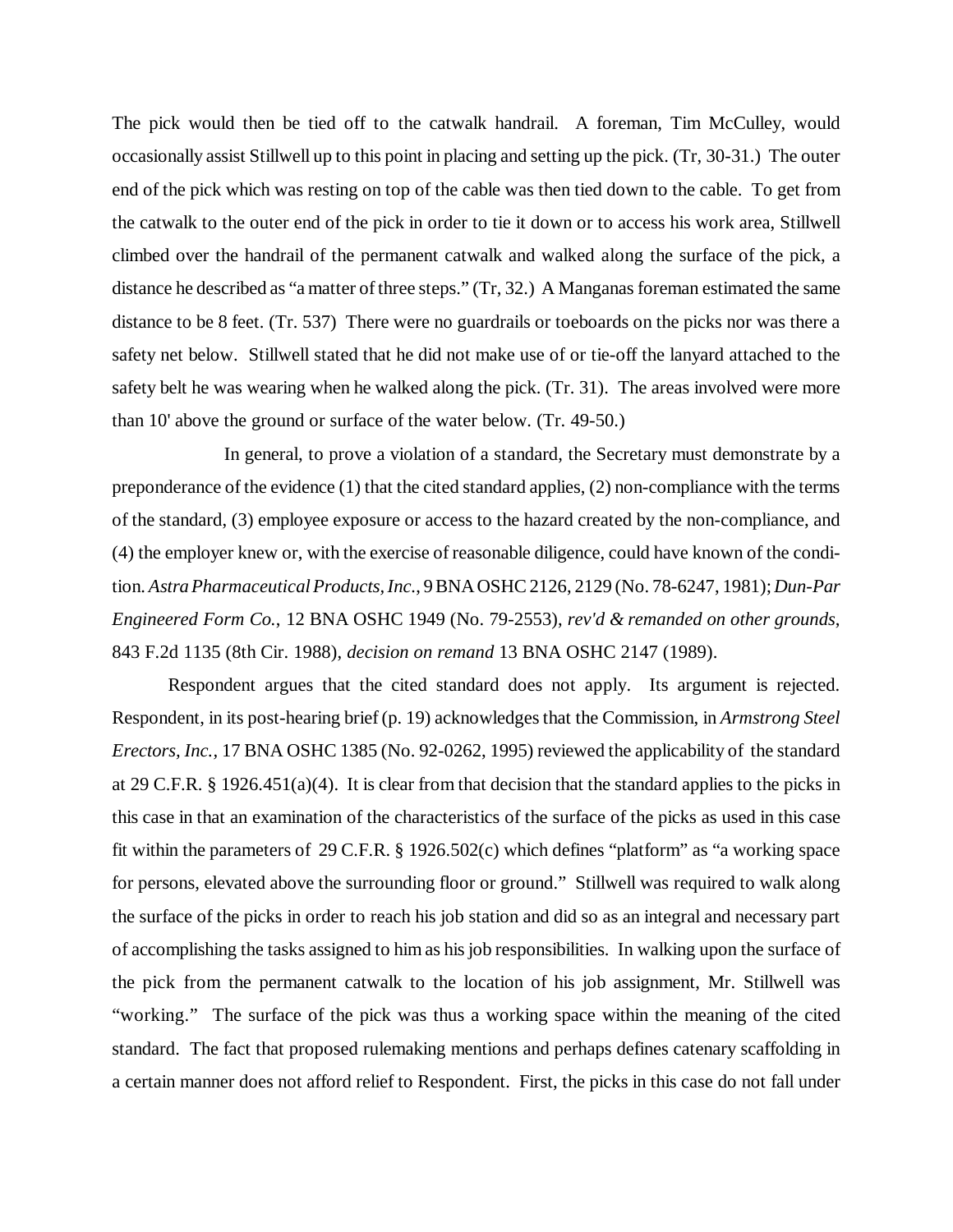the proposed definition of catenary scaffolding because only one end of each pick as used by Manganas was secured to a rope or cable. The other end was secured to the handrail of the catwalk which is a permanent structural member. Second, Respondent has not specifically shown, as did the employer in *Baker Concrete Construction Co.,* 17 BNA OSHC 1236 (No. 93-0606, 1995), that it was aware of and in fact relied on "OSHA pronouncements", *Id.* at 1238. I thus find the cited standard to be applicable.

Respondent is silent as to the existence of the condition and employee exposure except to suggest that Stillwell used his safety belt and lanyard while on the picks Respondent also appears to make an argument which goes to its state of knowledge of the violative condition

There is no dispute that McCulley, one of Respondent's foremen, knew that the picks lacked guardrails and that he occasionally assisted Stillwell in moving and placing the picks into position. McCulley's testimony is not, however, crystal clear as to his observations of Stillwell's use or non-use of safety belts. At one point McCulley seems to say that he never saw Stillwell walk along a pick. (Tr. 521, Lines 21-25). A bit later he responded in the affirmative when asked if he "would watch him (Stillwell) walk the scaffold pick out and then tie off into the 45-degree (steel member) and start sandblasting." (Tr. 522, Lines 7-16). He finally agreed that he had not seen Stillwell walk a pick without tying off his safety lanyard (apparently to a cable which had been installed overhead). (Tr. 524, Lines 1-16; Tr. 525, Lines 18-25 to Tr. 526, Lines 1-3). Such testimony does not absolutely contradict Stillwell's statements that he walked picks without using the safety lanyard unless Stillwell's statement is viewed as claiming that he never tied off his safety belt when walking along a pick. For the following reasons, it is more reasonable to infer that Stillwell used his safety lanyard at times and not at others.

There is no evidence that McCulley was present every time Stillwell walked across a pick. On the other hand, there is evidence which raises the reasonable inference that McCulley frequently or even routinely left the area after helping Stillwell locate, extend and secure the end of the pick to the catwalk guardrail. (Tr. 31, Lines 1-8). Also, the cable to which Stillwell would have had tie off in order to walk across the pick from the catwalk to the exterior steel works was in an awkward and less than completely useful location in that it was one-half way across the plank and ran perpendicular to the pick (Tr. 538-541). Thus, in order for Stillwell to secure his lanyard to the only safety line nearby before getting on to the pick from the catwalk he would have had to reach up and out 4'.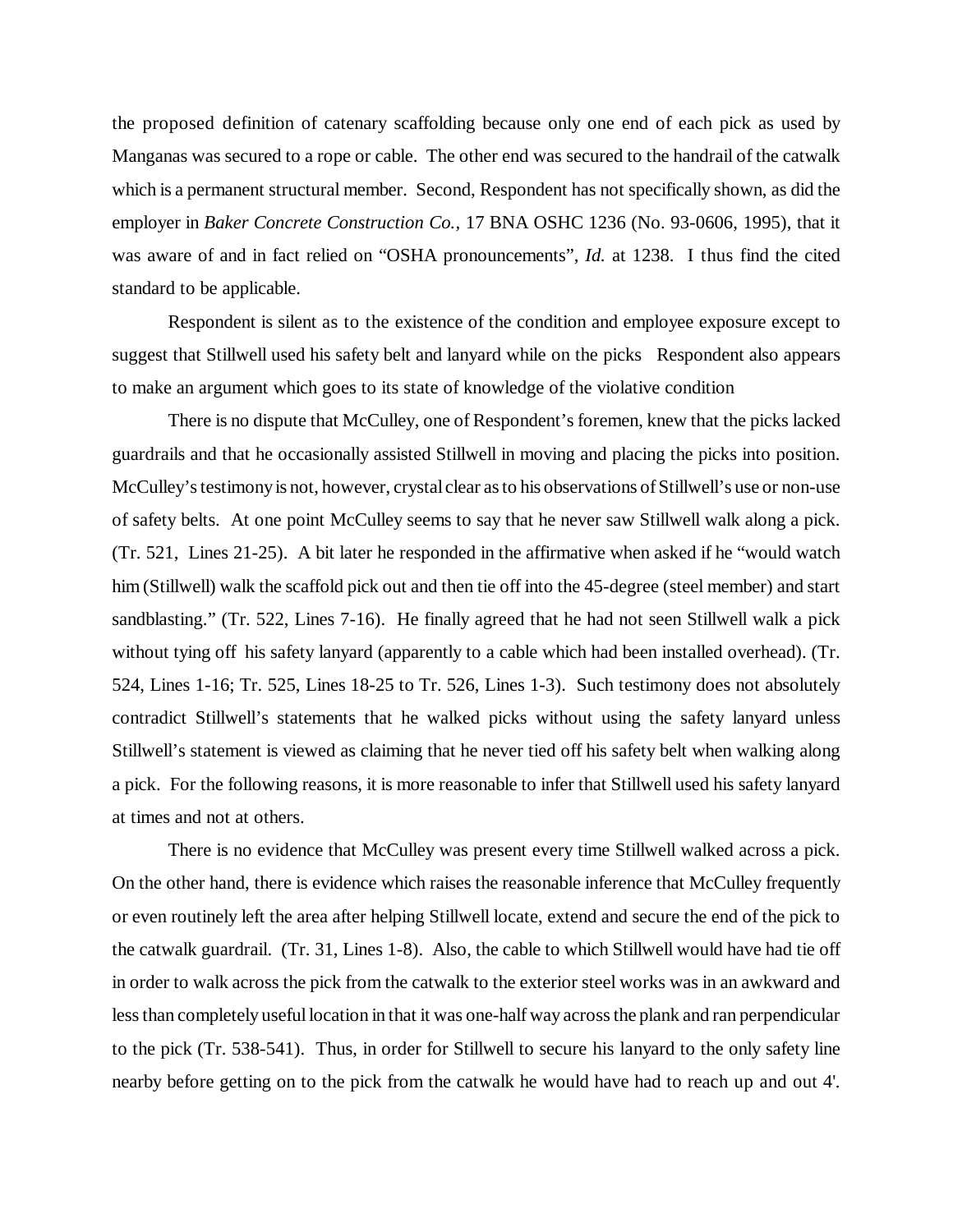Moreover, after doing so, he could not slide the hook across the safety line because the line ran parallel to the length of the bridge, which was perpendicular to the length of the pick. In addition, if the consistent use of safety belts was as high a concern to McCulley as he has claimed, it would be reasonable to expect that after helping Stillwell move, place and secure a pick that he would have made it a point to remain in the area long enough to watch Stillwell walk the length of the pick, secure the outer end and start his work. I thus find that it is more likely than not that Stillwell walked along the picks from the catwalk to the outer steel without tying off his safety belt on more occasions than not.

Finally, in a case where the employer argued that its employees working on picks without any guardrails always tied off their safety belts the Commission stated that even if it were so factually, "safety belts are not 'equivalent protection' when the standard requires guardrails." *Armstrong Steel Erectors, Inc.*, 17 BNA OSHC 1385, 1389 (No. 92-0262, 1995)(Citations omitted.). Thus, even if there were safety lines in place to which Stillwell could have and did tie off (See, Tr. 535, Lines 4- 23), a violation of the cited standard would have to be found due to the lack of guardrails. Based on the above, I find that Respondent failed to comply with terms of the standard, an employee was exposed to the hazard created by the non-compliance, and that Respondent knew or, with the exercise of reasonable diligence, could have known of the condition. The Secretary has thus made out a *prime facie* case.

Respondent maintains that "guardrails on the scaffold was infeasible." (R. Brief, p. 20). It points to testimony by McCulley, that there were locations where the picks were used at which "[g]uardrails wouldn't be feasible." (Tr. 516). Referring to two photographs (Ex. C-19  $& 20$ ), he pointed out locations on the outer most steel structures where there was not enough room between the diagonal (45s) and vertical (90s) to fit a pick with guardrails or where, if a pick with guardrails were used, the employee would not have enough room to "be able to work, or move, because you wouldn't have access to his work." (Tr. 517). I conclude that this evidence is not sufficient to demonstrate infeasibility.

The Commission, in *Seibel Modern Manufacturing & Welding Corp.,* 15 BNA OSHC 1219 (No 88-821, 1991) ("*Seibel*") reviewed the history of the infeasibility defense including *Dun-Par Engineered Form Co.*, 12 BNA OSHC 1949 (No. 79-2553, 1986), *rev'd in part, sub nom*, *Secretary v. Dun-Par Engineered Form Co.*, 843 F.2d 1135 (8th Cir. 1988), ("*Dun-Par I*") and *Dun-Par*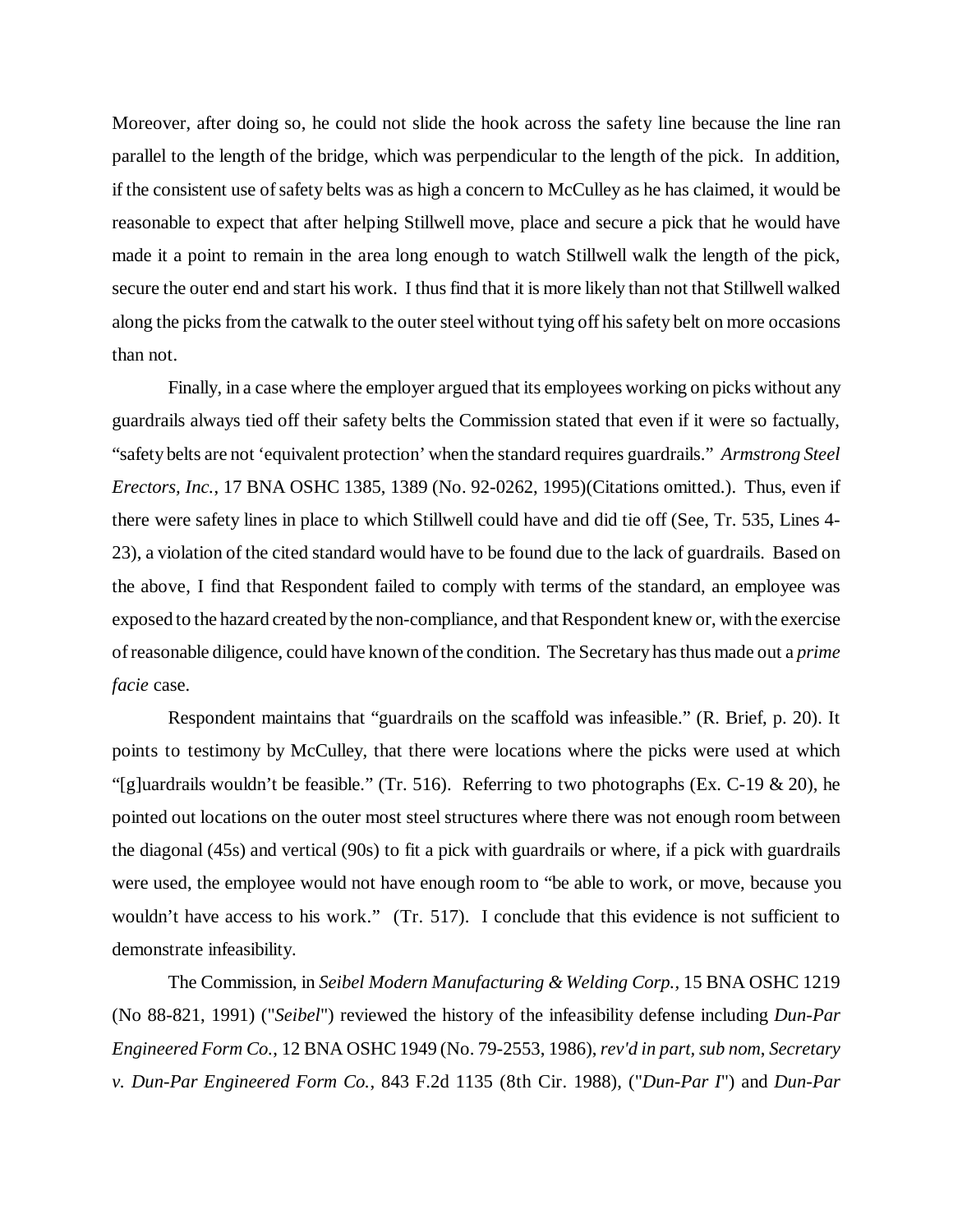*Engineered Form Co.*, 12 BNA OSHC 1962 (No. 82-0928, 1986) ("*Dun-Par II*"). In order to prevail on this defense, a Respondent must demonstrate that 1) compliance with the standard's requirements would "not be practical or reasonable in the circumstances." *Dun-Par II,* supra, 12 BNA OSHC at p. 1966, and 2) "that an alternative protective measure was used or that there was no feasible alternative measure." *Seibel*, supra, 15 BNA OSHC at 1228. The Commission said in *Dun-Par II*, 12 BNA OSHC at p.1996, that infeasibility includes "considerations of reasonableness, common sense, and practicality." Moreover, where an employer cannot fully comply with the literal requirements of a standard, it must nevertheless comply to the extent that compliance is feasible. *Bratton Furniture Manufacturing Co.,* 11 BNA OSHC 1433, 1434 (No. 81-799-S, 1983).

The evidence of record does not show that the use of picks with guardrails would have been infeasible, difficult or even problematic at all locations throughout the bridge where picks were needed or actually used. McCully's testimony, at most, was to the effect that using picks with guardrails in some locations on the bridge would have presented problems. Respondent used no picks with guardrails at all. The configuration of the members which composed the outer-most steel structure, a series of 45 degree and 90 degree columns between essentially horizontal beams, created angular "corners" resulting in constricted spaces only where a 45 degree column was joined to a 90 degree column or a horizontal member. Even if the use of picks with guardrails was found to be infeasible in this particular type of location (which was the only type of area identified by McCulley), there is nothing on this record to indicate that picks with guardrails could not have been used elsewhere and still provided access for the employees to their work areas. On this basis, I find that Respondent has not shown that the use of picks with guardrails would have been impossible or that their use would have precluded performance of the work required. Respondent has thus not demonstrated the infeasibility of using picks with guardrails under the circumstances of this case. Moreover, the record supports an affirmative finding that the use of picks with guardrails was feasible. An examination of the same photographs referred to by McCulley (Ex. C-19 and -20) as well as sketches (C-7) and drawings of the bridge (C-9) reasonably shows areas between the 45s and 90s with a sufficient amount of room to accommodate the end of a guardrail equipped pick. I so find. On this evidence, I find that the use of picks with guardrails in these areas was feasible.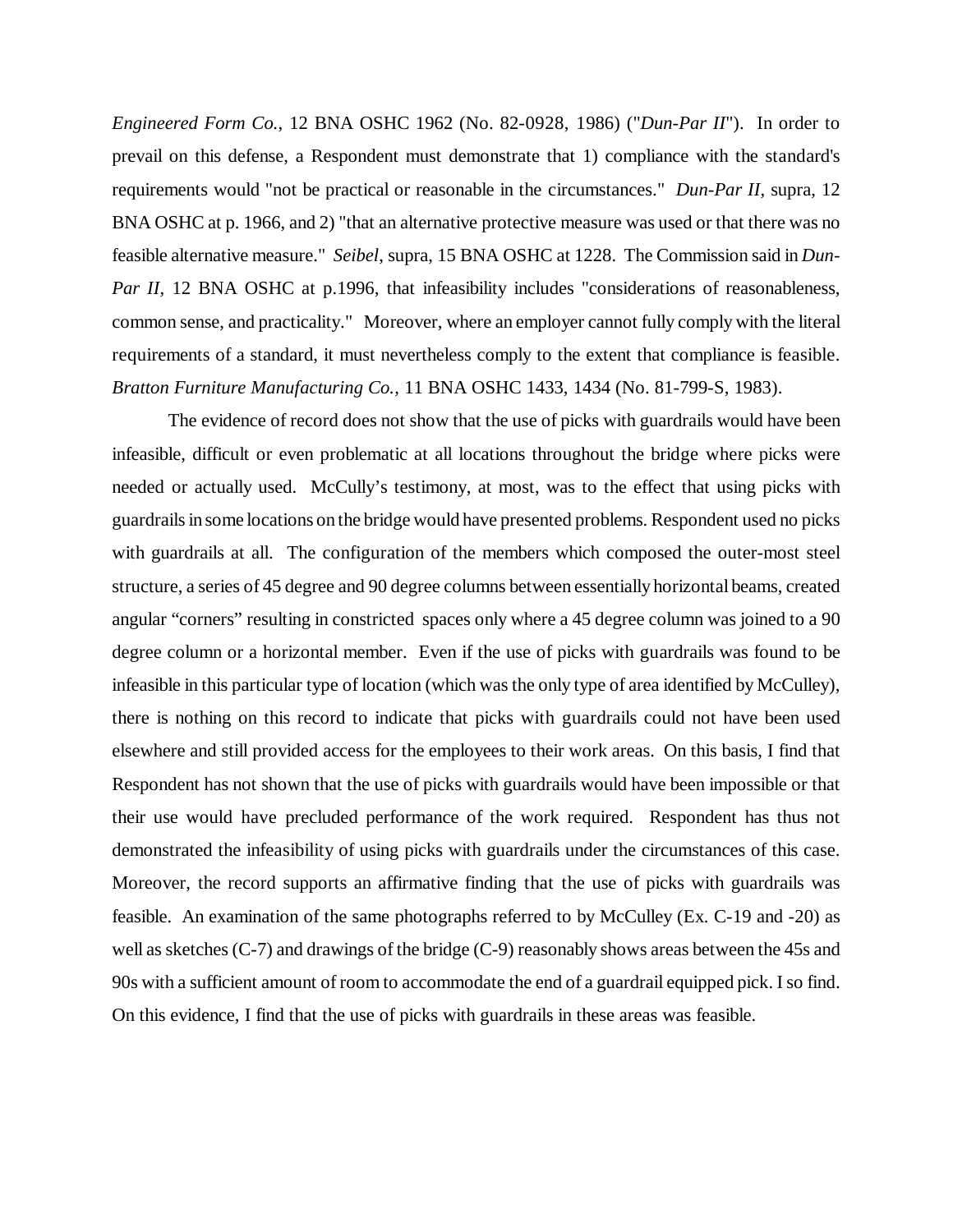Having found that the Secretary demonstrated the applicability of the standard, the existence of a violative condition, and the employer's knowledge of the condition and also having found that compliance with the cited standard was feasible, the alleged violation is affirmed.

The violation is alleged to be serious, that is, if the employee were subjected to the hazard created by the violation, the result would likely be serious physical harm or death. Act, § 17(k), 29 U.S.C. 666(j). Here, given the possibility of a fall of 10' to 200' to the ground or surface below, the violation is plainly serious within the meaning of the Act.

The Secretary has proposed a penalty of \$3000 (amended citation). The Commission has often held that in determining appropriate penalties for violations" due consideration" must be given to the four criteria under section 17(j) of the Act, 29 U.S.C. 666(j). Those factors include; the size of the employer's business, gravity of the violation, good faith and prior history. While the Commission has noted that the gravity of the violation is generally "the primary element in the penalty assessment," it also recognizes that the factors "are not necessarily accorded equal weight." An administrative law judge is required "to state an adequate factual basis for his assessment of a penalty...." *J.A. Jones Construction Co.,* 15 BNA OSHC 2201, 2214 (No. 87-2059, 1993). The facts in this case are that Respondent provided no guardrails on any of its picks. There was, however, low employee exposure shown on this record. There is evidence before me only to the effect that one employee, Stillwell, used such picks without his safety belt anchored. The degree of Stillwell's exposure was limited to "a matter of three steps." The frequency of such exposure, when Stillwell secured the outer end of a newly placed pick, went from the catwalk to his working area, or when he returned from his work area appears to be several times per working day. Finally, while a fall of 10' might or might not cause a death, a fall of '200 almost assuredly would. In balance, considering the above as well as the size of Respondent and its cluttered history of prior violations of a very similar nature, a penalty of \$1,000 is found to be appropriate.

Accordingly, based on the above, Citation No. 1, Item 1 is AFFIRMED as a serious violation. A penalty of \$1,000 is assessed.

Citation 1, Item 3 - 29 C.F.R. 1926.1052(c) Stairway without handrail.

Item 3 of Citation No. 1 alleges that;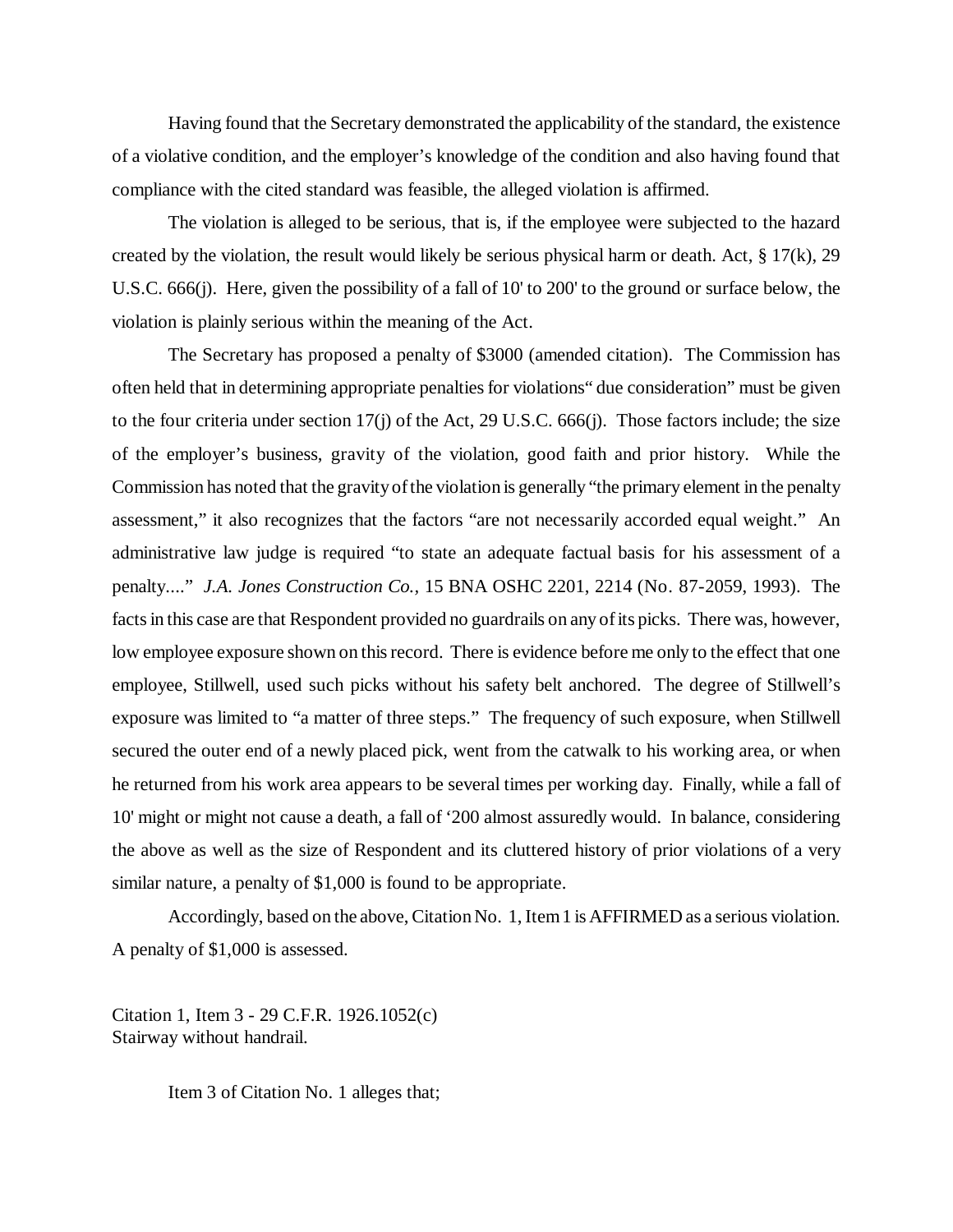[a]long the south end of the I-71 Bridge employees were observed gaining access to an office/break trailer by using a 4 step 45" high set of stairs which was not protected by stair railings on each open side.

The condition described allegedly violates the standard at 29 C.F.R. § 1926.1052(c)(1) which provides;

> c) *Stairrails and handrails*. The following requirements apply to all stairways as indicated:

> (1) Stairways having four or more risers or rising more than 30 inches(76 cm), whichever is less, shall be equipped with:

> (i) At least one handrail; and (ii) One stairrail system along each unprotected side or edge.

The Secretary relies in the testimony of CO Medlock as to his observations of the condition and use of a job-constructed wooden stairway at the entrance to a job-site trailer Respondent used as an office and brake area. The stairs were lacking a mid-rail on one side and had no railing at all on the other (Tr. 168-169; Ex. G-24). Medlock testified that he observed Respondent's employees using the stairs. (Tr. 169). On cross examination Medlock conceded that he did not know how long the trailer had been at the project at the time of his inspection. (Tr. 332). The Secretary maintains that the existence of references to the standard and its requirements for handrails in Respondent's written safety program demonstrates that Respondent knew of the requirements.

The employee who constructed the stairs, Bill Miller, testified that the stairs were not completed at the time of the inspection because he did not have enough lumber on hand to complete the task. (Tr. 434-436) Respondent's vice-president, Andy Manganas, claimed that if the Secretary's photograph (Ex. G-24) had included a greater area, it would have shown Miller in the process of cutting lumber as part of his building the stairs at the time of the inspection.

Respondent maintains that no violation existed because the stairs were under construction at the time of the inspection. (R. Brief, p. 26). It also argues that as an employee climbed the stairs he "would naturally hold on to the handrail with his left hand and reach up toward the door and push [pull] it (open) to the right." (*Id*.) Since the handrail that was missing was on the right side of the stairs, the door to the trailer which opened to the right, would have afforded some fall protection to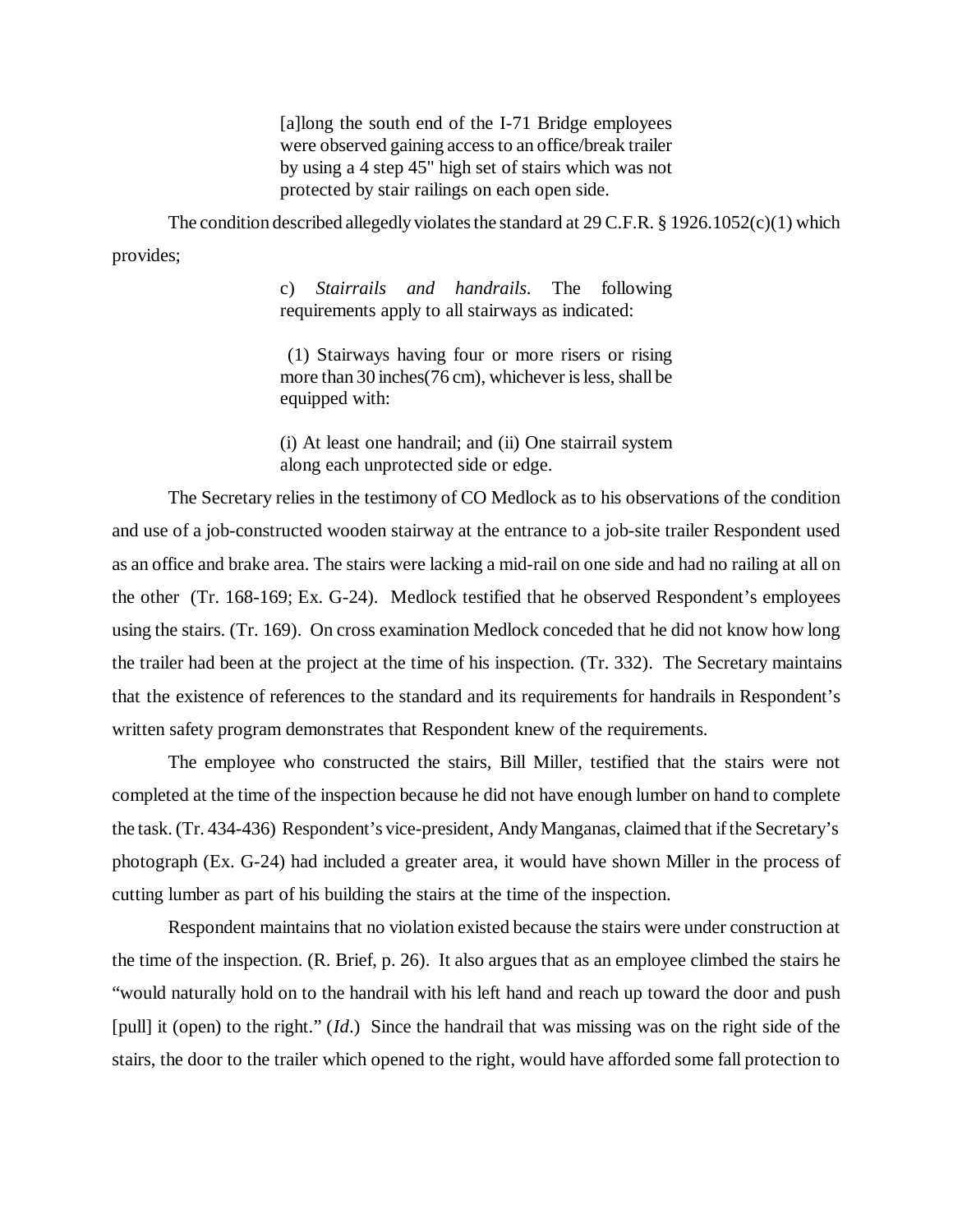any employee entering or leafing the trailer, argues Respondent. Respondent's arguments are rejected.

While it is logical to conclude that a full and complete set of railings could not exist while a stairway such as this was actually under construction, there is no evidence on this record that such is the case here. Respondent claims that construction of the stairs was underway at the time of the inspection. Since it does not challenge the existence of the non-complying condition at the time of the inspection, the burden of going forward with evidence to explain why the non-complying condition should not be found to be a violation falls upon Respondent. Here, Respondent's explanation falls short of persuasive. Miller's testimony was that he started and then stopped building the stairway. He said that he did not have enough wood of sufficient width. (Tr. 436). Most importantly, Miller did not remember how long the trailer stairs remained in the partially completed condition depicted in Ex. G-24. (Tr. 437). He appears to begin to say that he "just never got--" around to completing the stairs. (Tr. 437, lines 20-12).

Where a respondent makes the claim that a lack of guardrails on a scaffold existed only during the erection or dismantling of a scaffold, it has the burden of showing that actual erection or dismantling was underway. *See, R.G. Friday Masonry, Inc.*, 17 BNA OSHC 1070, 1071-1072 (Nos. 91-1873 & 91-2027, 1959.) (Whether an employer is actually in the process of abatement (compliance) is to be viewed in terms of the reasonableness of the circumstances.) The same logic is applicable to the construction of a temporary wooden stairway which is found by an OSHA inspection to be in non-compliance on the day of the inspection. Thus, even if I were to conclude that as a matter of law a short hiatus in the construction of the stairs which was required in order to resupply the carpenter with the appropriate sized lumber is included within a reasonable time allowed for the "construction" of the stairs, such is not the evidence here. There is no showing that completion of the stair railings proceeded with due diligence. Miller's testimony does not establish that the needed lumber was supplied within a reasonable time, or at any time for that matter. He made no statement as to how long the non-complying condition existed or when the work on the stairway started again. Thus, I find that the stairway was not under construction at the time of the inspection.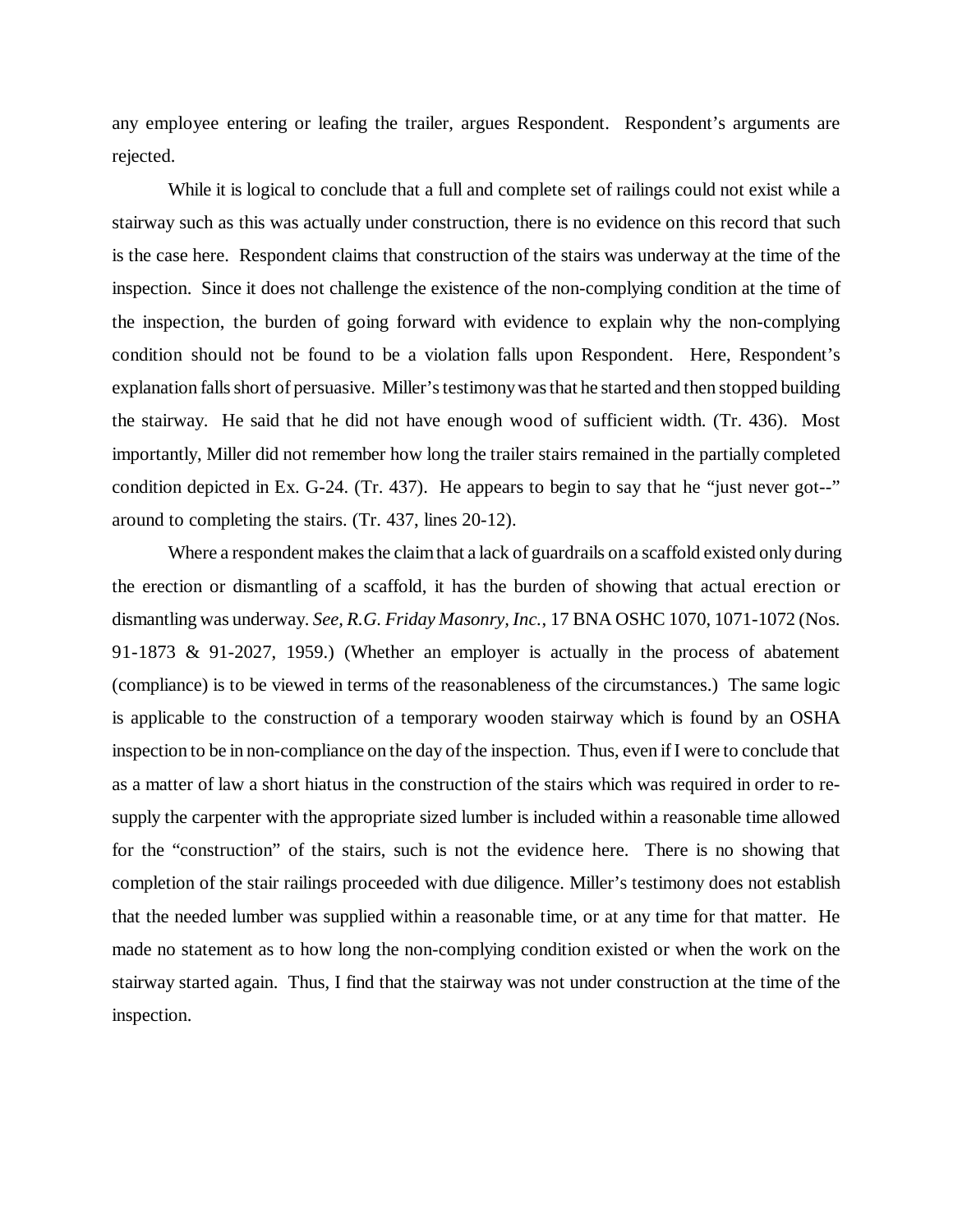Respondent does not challenge the Secretary's claim that employees were exposed and that Respondent knew or should have known of the violative condition. Accordingly, I conclude that Respondent violated the cited standard in the manner alleged.

Respondent challenges the classification of the violation as serious, saying that the CO "was never able to explain how such a violation...could lead to an injury of a serious nature." (R. Brief, p. 26). Medlock did state that in his opinion a fall of 4½' could result in a "simple fracture." (Tr. 172). The Commission has held serious violations to have been demonstrated under circumstances where the hazard was a fall of ten to fifteen feet. *Brown-McKee, Inc.,* 8 BNA OSHC 1247 (No. 76-982, 1980). A fall of 4½' is, however, quite different. There is no reason to find, on this record, that the worst case example the CO could conjure up, "a simple fracture", was the likely or even probable result of a fall off the uppermost step. A possible result is not a likely or probable result. A possible result thus does not support a finding of serious. I conclude that the violation was other-than-serious.

The history, size and good faith of Respondent are considered, More importantly, however, given the scope of the violative condition, particularly the existence of a handrail on one side and the position of the trailer door when open, on the other, as well as the absence of any evidence as to frequency or duration of employee exposure (the burden of which is upon the Secretary), I find that a penalty of \$100 is appropriate for the violation.

Accordingly, based on the above, Citation 1, Item 3 is AFFIRMED as an other-than-serious violation. A penalty of \$ 100 is assessed.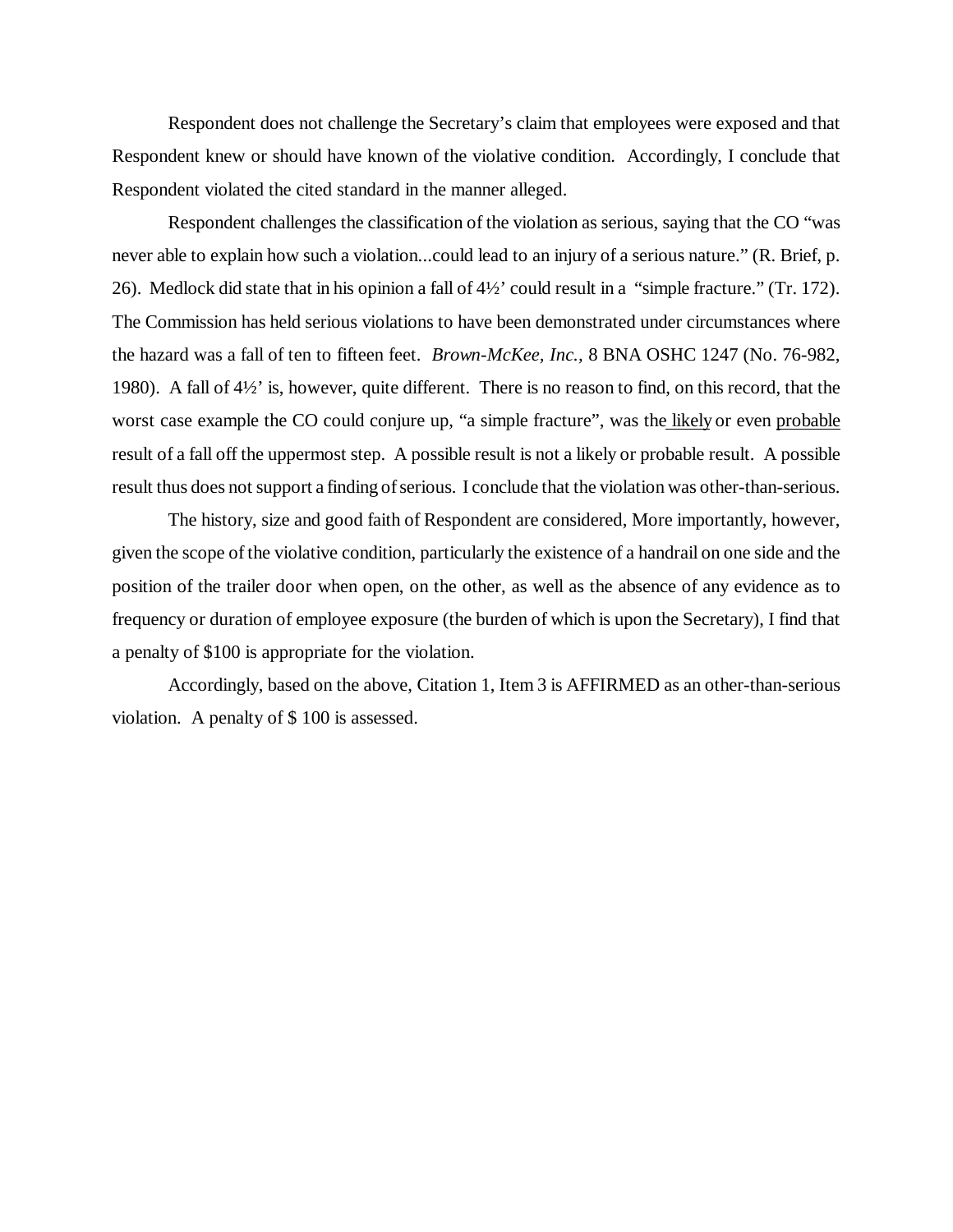*Citation 2, Item 1 - 29 C.F.R. § 1926.105(a) Fall Protection*

I Fall Protection Generally

The standard cited, 29 C.F.R. § 1926.105(a), states that;

safety nets shall be provided when workplaces are more than 25 feet above the ground or water surface, or other surfaces where the use of ladders, scaffolds, catch platforms, temporary floors, safety lines, or safety belts is impractical.

Item 1 of Citation 2 alleges seven instances (a through g) which describe varying conditions or actions allegedly violative of the cited standard. All of the instances took place in the absence of safety nets.<sup>5</sup> Briefly stated, instances a, b and c describe situations in which employees used safety belts and lanyards but did so in a manner which the Secretary maintains was "inadequate."6 Instances d, e, f and g describe somewhat different circumstances -- those in which the employees did not use their safety belts and lanyards at all.<sup>7</sup>

<sup>6</sup> Instance a refers to a particular employee "shot blasting in a stationary position on a 45 degree beam" while his "safety belts lanyard hook was just clipped to the flange...." Instance b describes "[a]n employee...in a stationary post setting pick cables on 90 degree columns" while his "safety belts lanyard hook was just clipped to the flange...." Instance c portrays "[a]n employee in a stationary position...securing sna[t]ch blocks for pick cables on 90 degree columns...and the safety belts lanyard hook was clipped to the flange."

<sup>7</sup> Instance d describes "an employee walking across the lower beam to gain access to next work location without fall protection devices or systems being utilized." The next instance, e, refers to "employees setting 5/8" cable for safety nets were cooning and walking lower beams without fall protection systems or devices being utilized...." Similarly, instance f mentions "employees setting pick and safety cables were cooning beams without fall protection devices or systems being utilized...." Finally, instance g describes "an employee...working from an unprotected scaffold pick to secure picks to cable without fall (continued...)

<sup>&</sup>lt;sup>5</sup> By the time of the inspection safety nets were in place. (Tr. 282).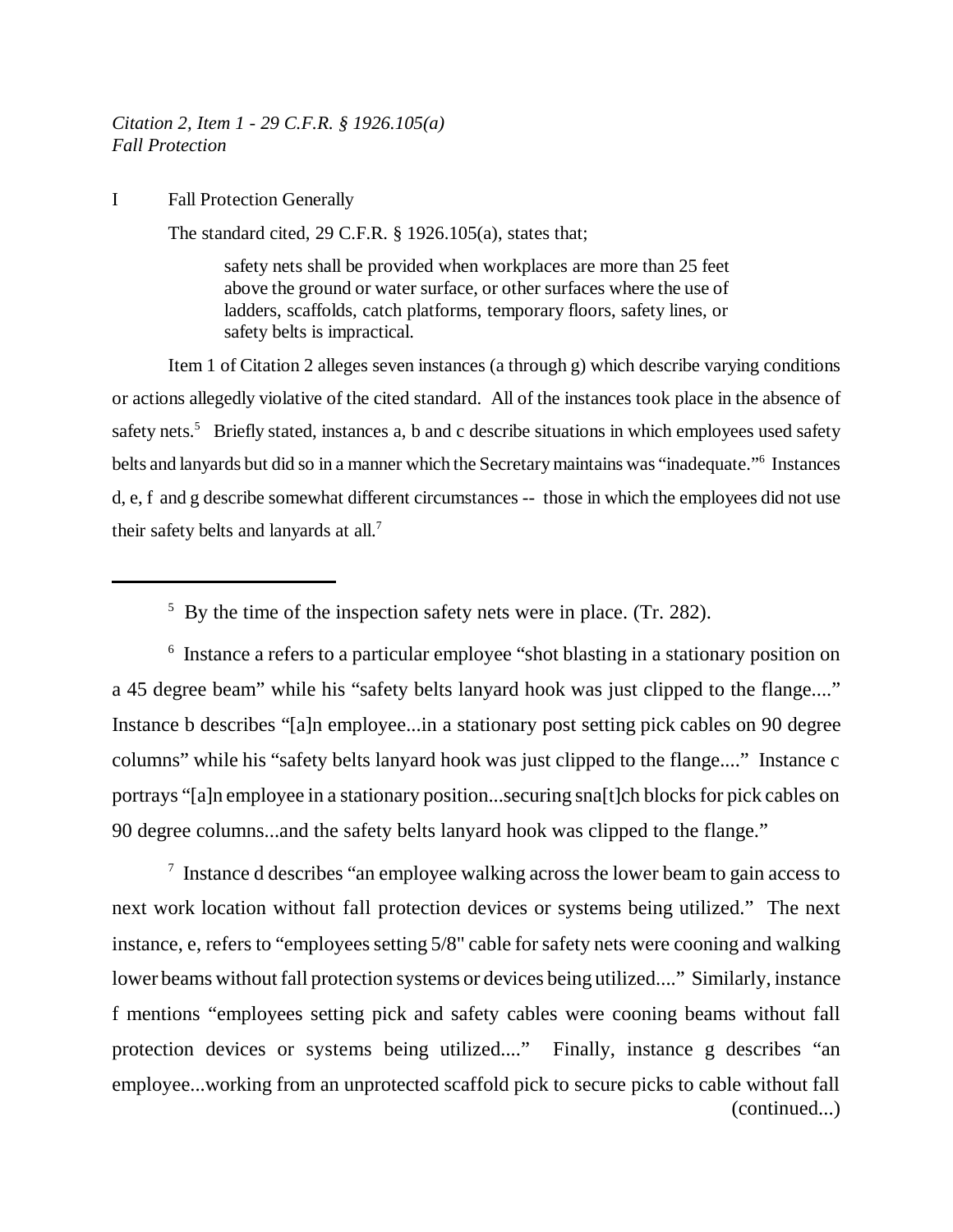In general, to prove a violation of a standard under  $\S$  5(a)(2) of the Act, 29 U.S.C.  $\S$  654a(2), the Secretary must demonstrate by a preponderance of the evidence (1) that the cited standard applies, (2) non-compliance with the terms of the standard, (3) employee exposure or access to the hazard created by the non-compliance, and (4) the employer knew or, with the exercise of reasonable diligence, could have known of the condition. *Astra Pharmaceutical Products, Inc.*, supra.; *Dun-Par Engineered Form Co.*, supra.

"[T]he cited standard (29 C.F.R. § 1926.105(a) ) requires the use of one of the enumerated methods of fall protection." *RMG Construction Co.,* 17 BNA OSHC 1229, 1232 (No. 91-2107, 1995). The Commission has held that the Secretary establishes a *prima facie* case of non-compliance with 29 C.F.R. § 1926.105(a) by showing that Respondent's employees were subject to falls of twenty-five feet or more;

> and that none of the other safety devices listed in the standard were practical -- meaning that they are either not in use or are in use but not practical because they do not protect against the cited fall hazard for a substantial portion of the workday.

 *American Bridge/Laschon, J.V.,*16 BNA OSHC1867 (No. 91-0663, 1994), *aff'd, American Bridge/Laschon, A Joint Venture v. Secretary of Labor,* 70 F.3d 131 (D.C.Cir. 1995) ("*American Bridge"*). Thus, showing that none of the devices listed in the standard were in use where employees could fall over twenty-five feet constitutes a *prima facie* showing of a violation. *John H. Quinlan* d/b/a *Quinlan Enterprises*, 17 BNA OSHC 1194, 1195 (No. 92-0576, 1995) ("*Quinlan*"). Where, however, some form of fall protection was in use, the Commission will examine the evidence about the fall protection actually adopted by the employer to determine whether the employees were adequately protected. *American Bridge, supra.* Once a *prime facie* case is made under this standard, a Respondent may raise one of the affirmative defenses recognized by the Commission.

There is no challenge by Respondent to the applicability of the standard. Respondent was engaged in construction and the potential fall distance was greater than twenty-five feet. I thus find that the standard is applicable.

Respondent complains that the Secretary relies on hearsay in that the Compliance Officer personally observed none of these alleged violations but rather reached the conclusion that they had

 $7$ (...continued) protection devices or systems being utilized."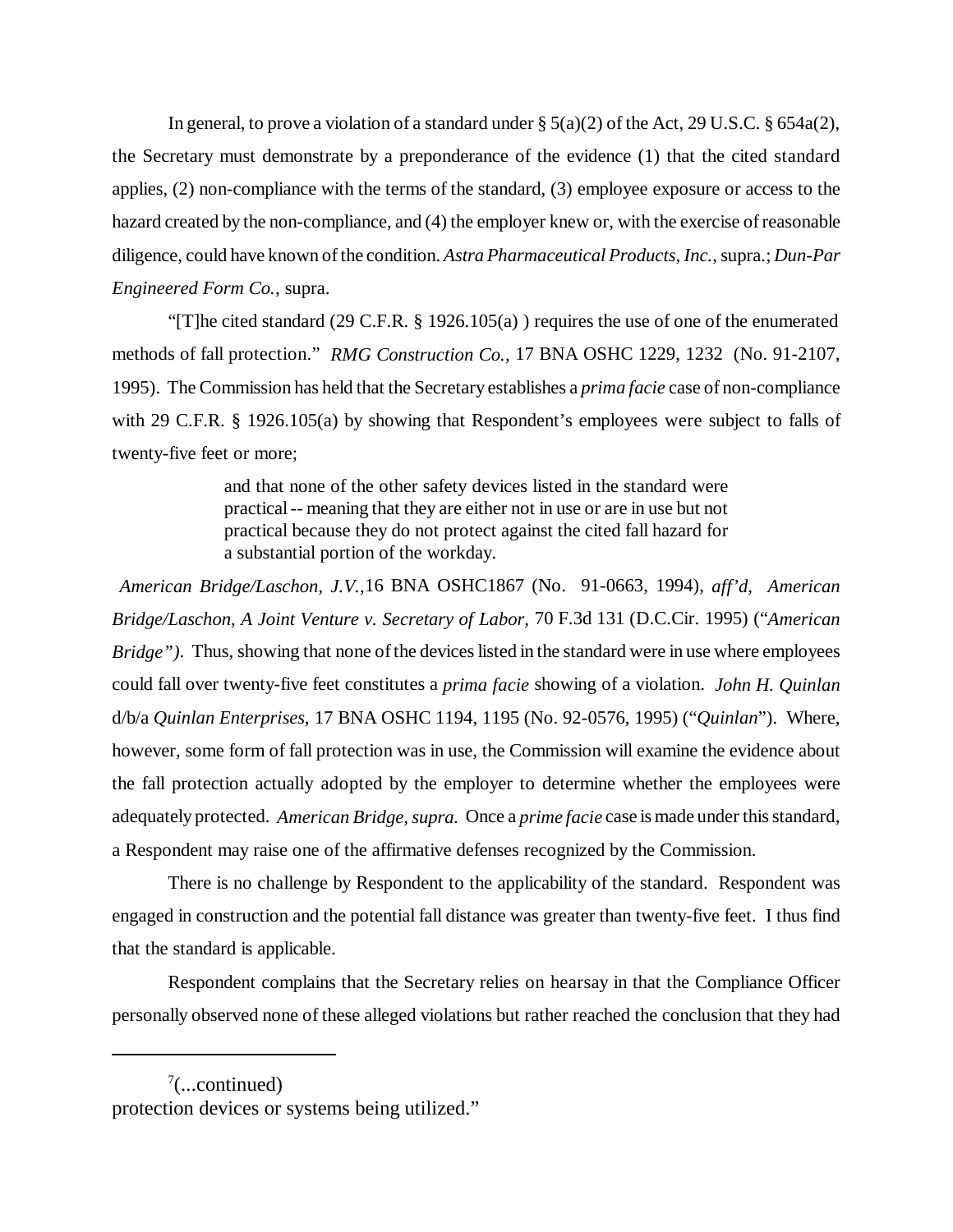occurred based solely upon his questioning employees and reviewing audio tapes of the interviews (Tr 351-352). While attacking the credibility and expertise of the Compliance Officer, Respondent's arguments present no persuasive reason to find unreliable the Compliance Officer's depiction of his conversations with and tapes of employee interviews. Such statements are not only admissible as statements made to the Compliance Officer by employees relating to their employment, but may be relied upon by the Commission as the basis of finding a violation of the Act. The evidentiary weight and reliability of the statements as depicted by the Compliance Officer are enhanced because they corroborate one another due to their concordance. More importantly, their content, as described by the Compliance Officer, is essentially consistent with the testimony given by the same employees at the hearing.

Determining whether there was non-compliance with the terms of the standard as alleged in the several instances in this case, requires two separate analyses because there are two types of violations alleged, those where the employees were allegedly totally unprotected and those where there was employee protection but of a type which was not considered by the Secretary to be adequate.

### *IA Instances a, b and c - Alleged violations and infeasibility*

The violations alleged in instances a, b and c rest upon the theory that in the absence of safety nets, where another method of fall protection is actually used, that method must be "practical" - meaning that the method of fall protection which was actually used must have provided adequate protection.

Respondent in this case was in the very process of installing safety nets. I thus find that the use of safety nets during the installation of safety nets would have been technologically infeasible. Thus, the question here narrows down to whether the method of protection used (safety lanyards tied off by clipping on to the flange of beams or the edges of portholes) adequately protected the employees against the cited fall hazard. Precisely what constitutes an adequate means of protection is the chestnut of this matter.

In this case, the Secretary argues that;

If the Court believes that the method of clipping into the portholes and flanges does not constitute adequate fall protection then the Secretary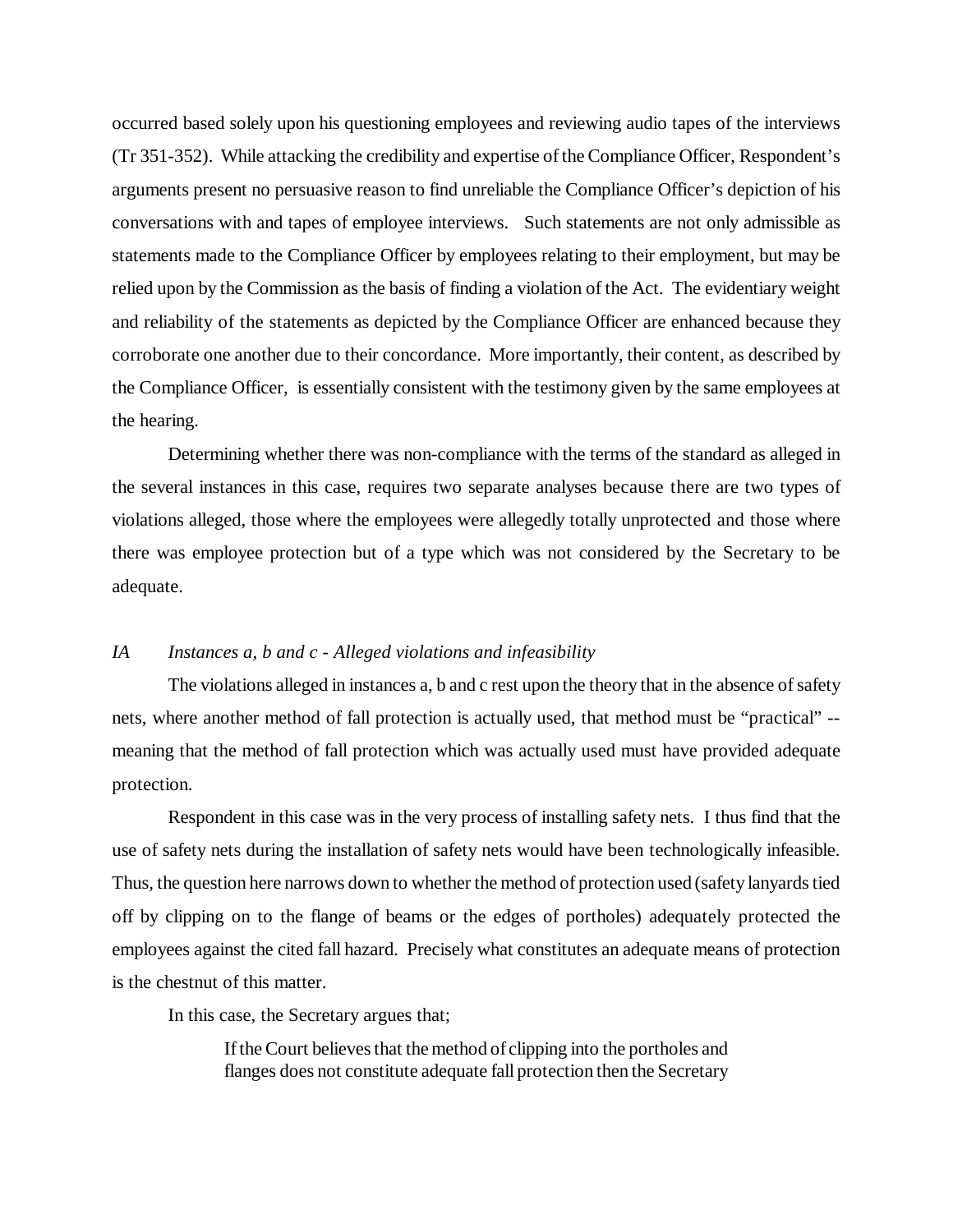should prevail. If the opposite is concluded, then the Secretary will lose.

The Secretary's statement of the issue is not quiet accurate. The question which must be answered to resolve instances a, b and c, is whether the evidence of record demonstrates that the method of clipping off safety belt lanyards into the portholes and flanges is "adequate" fall protection and if not, whether any other method of fall protection (short of safety nets) which would have provided greater protection to the employees was feasible.

For the reasons which follow, I find as fact that the evidence on this record as a whole, as it pertains to instances a, b and c, demonstrates that clipping off to a flange or porthole edge, the method relied upon by Respondent for fall protection for its employees, was less than adequate because the method used left gaps in employee protection and because another method of fall protection which would have provided a higher degree of fall protection to employees was feasible.

First, as observed first hand by the Administrative Law Judge as a result of several demonstrations during the hearing, clipping off to a flange or the edge of a porthole as was done by Respondent's employees on the job, was only partially effective in that the hook was secure only when the employee leaned or shifted his weight in such a manner as to produce tension on the lanyard which, in turn, held the clip in place. It was apparent upon observation of the demonstrations that with every shift in weight or leaning, loosening, sliding or moving the clip to another location, fall protection lapsed. There were lapses in fall protection even when the employee was in a relatively stationary working position such as on a 45 degree beam and not in the process of moving from one work location to another. (See, Tr. 638). Such observations coincide with logic. It is reasonable to infer that a person who is not moving from place to place (sliding along a beam, climbing up or down a 45 degree beam) but remains in a relatively stationary work position would, in order to accomplish his tasks, have to shift his weight, reach and pull and, in general, change positions. In doing so, a safety device which is dependent upon the worker continuously leaning back to keeping his weight and tension on the lanyard in order to keep the clip in place cannot be providing full protection at all times.

Second, the testimony of a number of employees acknowledged that there were times when they did, or could have but did not, obtain full fall protection by passing their lanyards completely around the beam they were working on or passing the lanyard completely through a porthole, around the beam and clipping off back to the lanyard itself or to the safety belt. (Tr. 186, 190-191, 279, 363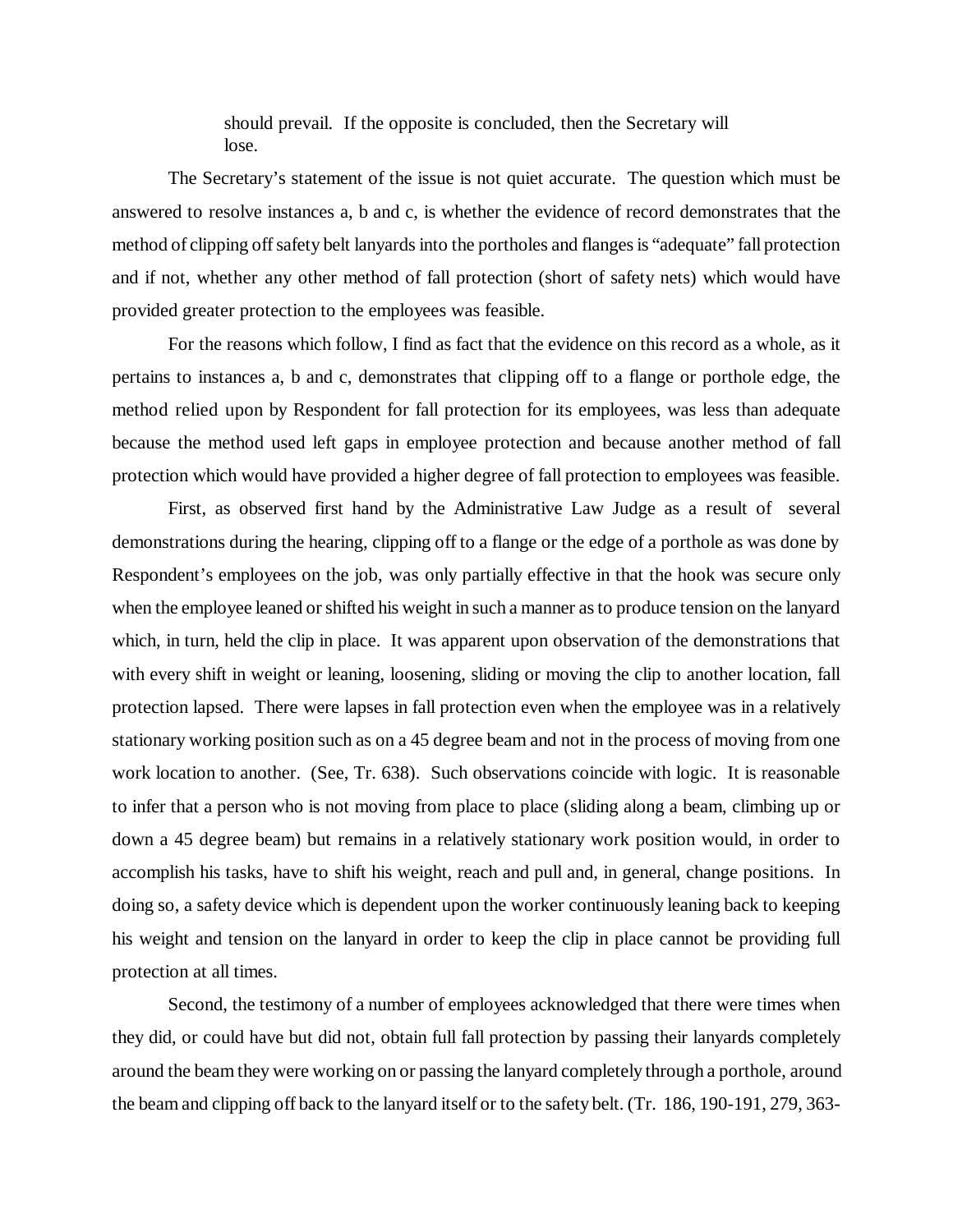364, 457-458, 605-605) There were, however, some times or conditions under which the employee could not tie off back to his own lanyard or safety belt. (Tr. 442, 605-606).

Third, the evidence is unequivocal that lifelines hung vertically from above could have been used by those employees working in a relatively stationary position and those who are the subject of instances a, b and c.<sup>8</sup> At least one photograph in evidence (Ex. G-12) shows employees of a subcontractor working from a scaffold in or near the areas where the identified employees of Respondent referred to by instances a, b and c worked. The contractor's employees were protected by safety belts with their lanyards tied off to vertical lifelines anchored somewhere above their work location. (Tr. 182, 209; Ex. G-12). Had such vertical lifelines been installed earlier, Respondent's employees could have had secure places to which they could have tied off. Moreover, the evidence that employees of another contractor were protected in this manner is an ample basis for rejection of the contentions of both Andy and Nick Manganas that vertical safety lines dropped over the sides of the bridge from the roadway above could not be used. (Tr. 564-566, 646-647). The lifelines shown to be in use by the contractor's employees were either dropped over the side of the bridge or anchored elsewhere above the working areas. If the former, the Manganas' opinions and reasoning must be incorrect or, if the later, there was a better method of employee protection not used by Respondent.

Under these circumstances, I find that the clipping off of safety belt lanyards to flanges or porthole edges is not "adequate."<sup>9</sup> I conclude that Respondent was in violation of the standard as alleged in instances a, b and c.

### *IB Instances d, e, f and g - Alleged violations and infeasibility.*

<sup>&</sup>lt;sup>8</sup> Respondent eventually installed horizontal cables along the outside of the outer most columns of structural steel as part of its rigging plan. (Tr. 493-494).

<sup>&</sup>lt;sup>9</sup> The Compliance Officer's testimony and attempt to rely on ANSI standards or OSHA standards published after the inspection in this case is misplaced. Such pronouncements are irrelevant to the conditions as they existed at the time of the alleged violations.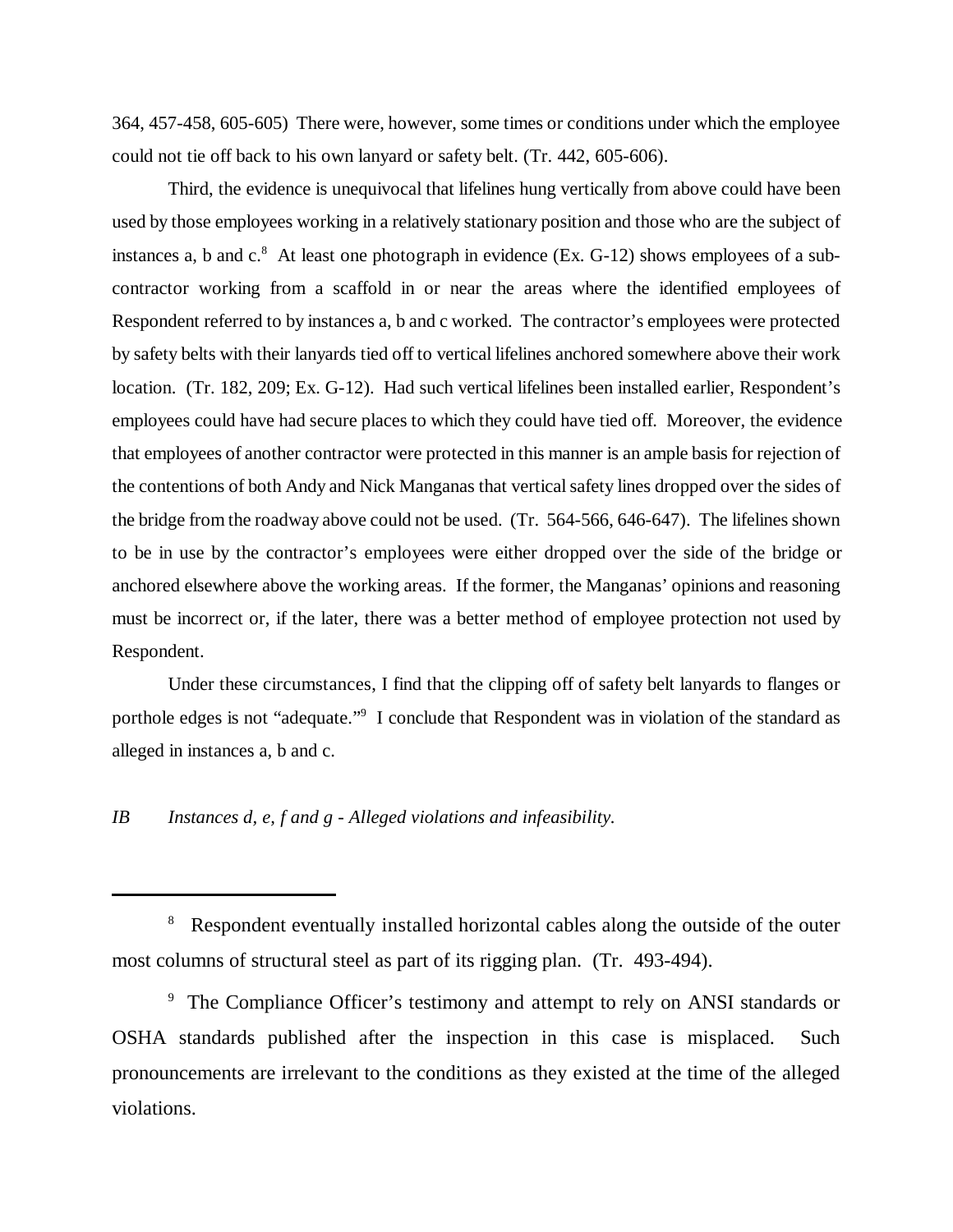Instances d, e and f allege violations regarding activities identified in the citation as "walking" or "cooning" (or both) on various beams while not being protected by any fall protection. Instance g describes an employee "working from an unprotected scaffold pick" without any fall protection.10 It is undisputed that safety nets were not yet in place. It is also undisputed on this record that at least on some occasions, employees would move about the beams (and in one case, a scaffold) from location to location, whether walking, climbing or cooning, while not tied off. (Tr. 48-49, 430, 440, 463, 606-607, 614). Based on this evidence, I find that the employees of Respondent identified in citation 2, item 1, instances d, e, f and g were subject to fall hazards of 25 feet or more under conditions in which no fall protection at all was in use. This is sufficient to conclude that the Secretary has made out a *prime facie* case of violations in instances d,e, f and g. *American Bridge,* Supra., *Quinlan,* Supra.

Respondent raises the affirmative defense that compliance with the standard was infeasible.

 In order to prevail on this defense, a Respondent must demonstrate that: 1) compliance with the standard's requirements would "not be practical or reasonable in the circumstances." *Dun-Par II, supra, 12 BNA OSHC at p. 1966*, and 2) "that an alternative protective measure was used or that there was no feasible alternative measure." *Seibel*, supra, 15 BNA OSHC at 1228. *See also, Kunz Construction Co.*, 15 BNA OSHC 1331, 1333 (No. 90-2369-S, 1991) (ALJ). Infeasibility, said the Commission, in *Dun-Par II*, 12 BNA OSHC at p. 1996, includes "considerations of reasonableness, common sense, and practicality." *Id.* Moreover, where an employer cannot fully comply with the literal requirements of a standard, it must nevertheless comply to the extent that compliance is feasible. *Bratton Furniture Manufacturing Co.,* 11 BNA OSHC 1433, 1434 (No. 81-799-S, 1983). Most recently, the Commission articulated the defense as follows:

> In order to establish the affirmative defense of infeasibility, an employer must prove that (1) the means of compliance prescribed by the applicable standard would have been infeasible under the circumstances in that (a) its implementation would have been technologically or economically infeasible, or (b) necessary work

<sup>&</sup>lt;sup>10</sup> Instance g is not duplicative of Citation No. 1, item 1 because the Commission has held that "safety belts are not 'equivalent protection' when the standard requires guardrails." *Armstrong Steel Erectors, Inc.*, 17 BNA OSHC 1385, 1389 (No. 92-0262, 1995)(Citations omitted.).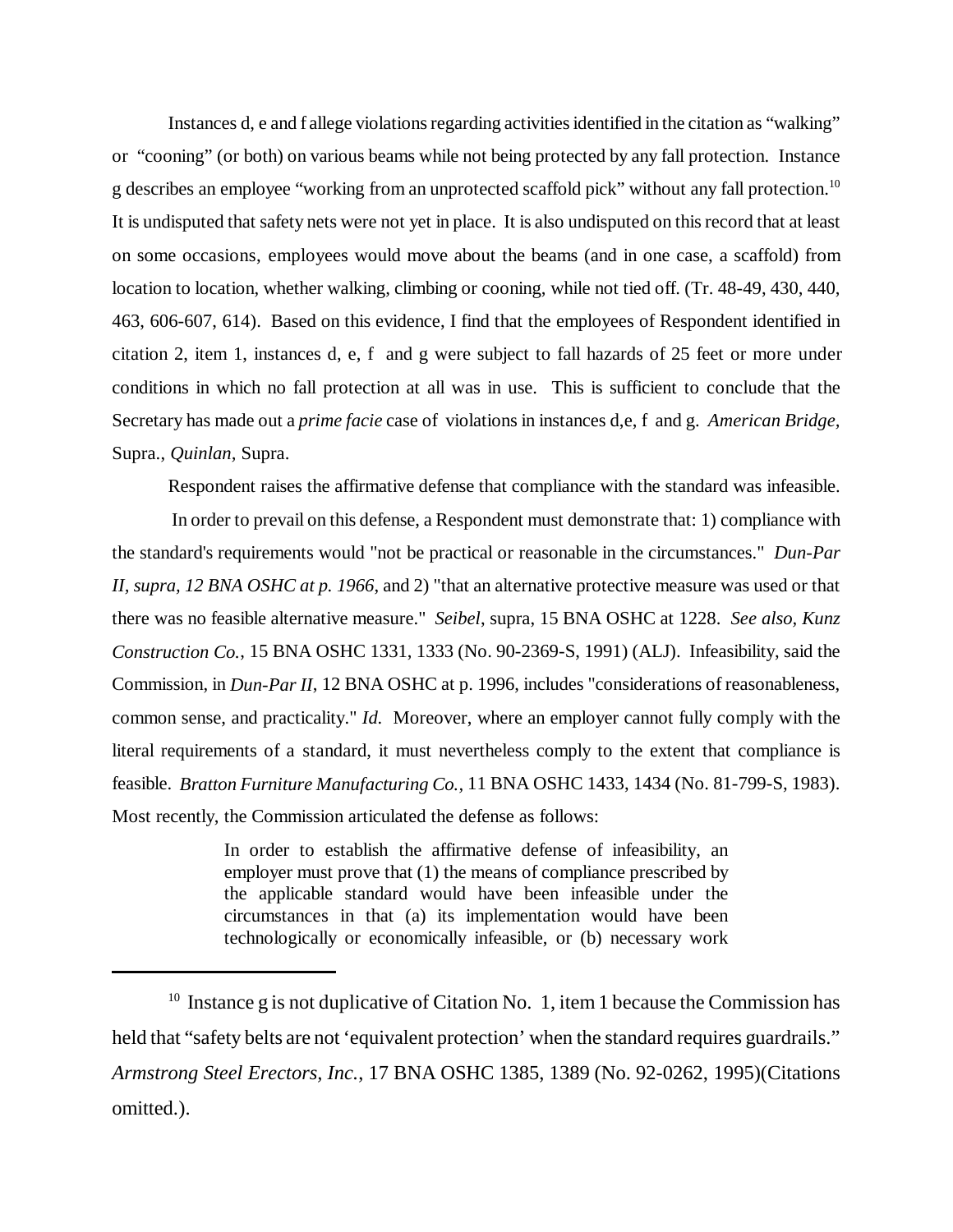operations would have been technologically or economically infeasible after its implementation and (2) either (a) an alternative method of protection was used, of (b) there was no feasible alternative means of protection.

### *Armstrong Steel Erectors, Inc.,* 17 BNA 1385, 1387 (No. 92-0262, 1995).

The record does not support a finding that there was a feasible way to provide fall protection for the employees portrayed in instances d, e and f. In regard to a suggested abatement method for instance d, the Compliance Officer spoke of "retractables, life lines from above, the nets or a static line along that area." (Tr. 193). He identified "beam strap(s)" "cross arm strap(s)" and "static line(s)" as methods to abate in instances e and f (Tr. 196).

Logic, the photographs in evidence and reasonable inferences arising from the record as a whole warrant rejecting such testimony. At some point in time in the complex process of rigging a bridge for painting as was being done at the time of the alleged violations, the first outside horizontal cable must be installed. In order to do so employees had to be on the lowermost horizontal beam on the outer steel structural works. In instances d and e the employees were moving horizontally along the lower beam (cord) from upright (90 degree) column to column as part of installing the first line running horizontally along the outside of the structural steel framework which would become a line supporting the safety nets which were installed later. In instance f, the employees were setting the first safety line itself and preparing for the setting of the outside horizontal lines which would eventually support the ends of the picks. Thus, the Compliance Officer's reference to "nets" or a "static line" which could be used makes no sense. In installing the first line safety line itself or the first horizontal lines to support picks and from which nets would eventually be hung there are, perforce, neither pre-existing other static lines nor earlier - installed nets for protection. Using "beam straps or cross arm straps" amounts to the same tautology. At some time, some employee must put in the first protective system. Unless it can be demonstrated that the safety line itself can be installed without any employee exposure to the hazard it is designed to protect against, there will be some employee exposure to that hazard. I thus find that while in the process of installing the first safety lines, employees who were cooning beams could not have feasibly been afforded more effective fall protection.

Lifelines hung vertically every six lateral feet which were secured somewhere above the work location were found to be feasible in relation to employees on the outer structural steel framework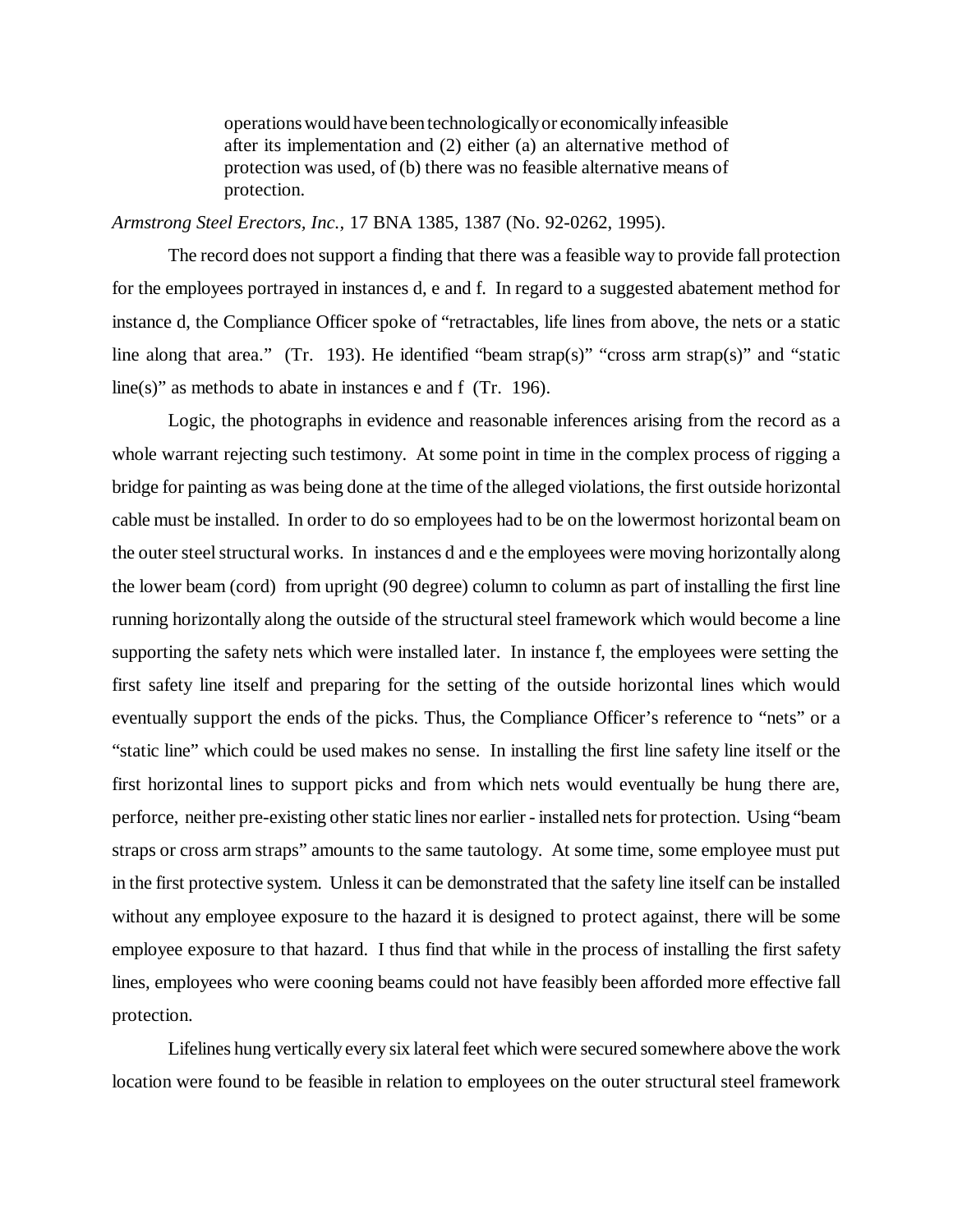performing stationary job duties at a later time. Indeed, such lines were put in later by Respondent. (Tr. 493-494). Installation of a sufficient number of vertical lifelines was, however, not feasible here. With lanyard lengths of no more than 6 feet, a separate vertical line would have to be dropped every three lateral feet or less to enable an employee moving horizontally along a beam to clip off, move a bit further, yet still be able to change his clip from one vertical line to the next before proceeding further. Hanging a vertical lifeline every three lateral feet is found to be unreasonable. I thus find that it was infeasible for Respondent to comply with the cited standard insofar as it is sought to be applied in instances d, e and f.

Instances d, e and f are accordingly VACATED.

I find that it was not infeasible to comply with the standard in a manner so as to provide fall protection for the employee as described in instance g. The employee referred to is Mr. Stillwell. As discussed in detail in regard to Citation No. 1, Item 1, supra., Mr. Stillwell walked across the pick from the catwalk to the far outside end of the pick which was resting on a cable running horizontally along the outside of the bridge. He then secured the end of the scaffold to the cable. Had Respondent installed the vertical lifelines at intervals along the outside of the bridge as discussed in regard to instances a, b and c, Stillwell would have had a stable and secure place to which he could tie off his lanyard once he arrived at the outside end of the scaffold and in a rather stationary position, secure the pick's end to the cable on which it rested. It is noted that even if Stillwell had tied off to the very horizontal line on which the pick rested he would have had greater fall protection than not having tied off at all. This is so even though tieing off to a horizontal cable below one's work station may not itself, be in compliance with OSHA requirements. Finally, the fact that securing the pick to the cable might not have taken very much time is no defense. Stillwell could have been afforded fall protection during that time and was not. Thus, compliance with the standard, under the circumstances depicted in instance g was not infeasible.

### *II Greater Hazard Defense*

Respondent's does little more than merely mention the greater hazard defense (apparently as to all instances) in its post-hearing brief. (Resp. brief, p. 21). Respondent recognizes that the defense places upon an employer the burden of showing by a preponderance of the evidence that (1) the hazards of compliance are greater than the hazards of non compliance, (2) alternative means of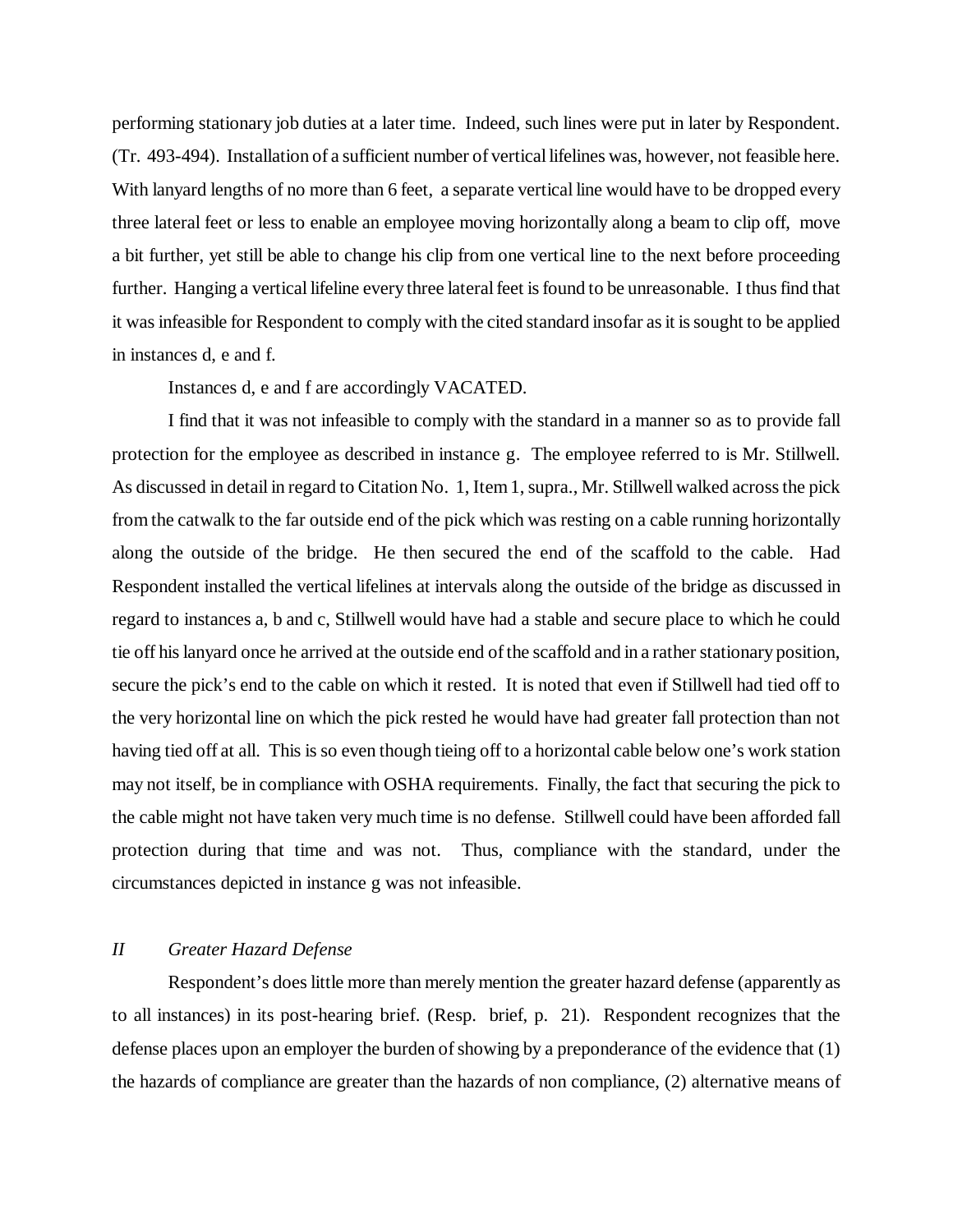protection are unavailable, and (3) a variance was unavailable or inappropriate. *Spancrete Northeast, Inc.*, 15 BNA OSHC 1020 (No. 86-521, 1991). Yet, it presents an argument only as to the variance aspect. It merely states that "[c]learly a greater hazard existed as to any other available means to protect employees, or to perform the work safely." (Brief, p. 22). Respondent's failure to identify evidence or present any argument furthering its mere statement of an affirmative defense constitutes, for all practical purposes an abandonment of the defense or, at least, a failure to carry its burden. The argument is rejected.

### *III Employee Misconduct Defense*

Respondent maintains that "[a]ny violations were due to employee misconduct." (Brief. p. 24).

The record is clear that Respondent's employees were fully aware that they were supposed to wear and to tie off their safety belt lanyards "wherever possible." Several admitted that there were times when they (and other) employees did not do so because they forgot or were simply in too much of a rush to do so. Several employees as well as supervisory personnel testified that Respondent had an established and known policy that violators of safety requirements would be warned orally, then in writing and then could be disciplined or fired. Indeed, there is some indication that after the inspection in this case, an employee was fired, at least in part, due to his unsafe work practices.

The Commission has long recognized an affirmative defense of unpreventable employee misconduct. It has consistently held that in order to prevail on this affirmative defense an employer must show by a preponderance of the evidence that; (1) it established work rules designed to prevent the violative conditions from occurring; (2) the work rules were adequately communicated to its employees; and (3) it took steps to discover violations of those rules; and (4) it has effectively enforced the rules when violations were discovered. *Jensen Construction Co., 7 BNA OSHC 1477, 1479 (No. 76-1538, 1979).*

Respondent's asserted employee misconduct defense fails in this case. First, it is irrelevant as to instances d, e and f, vacated on other grounds. Second, as to instances a, b and c there simply was no employee misconduct. In clipping off to the flanges and porthole openings, the employees were using their safety belts and lanyards as they had been instructed to by Respondent. Their actions were fully known, approved and supported by Respondent's supervisory and management personnel.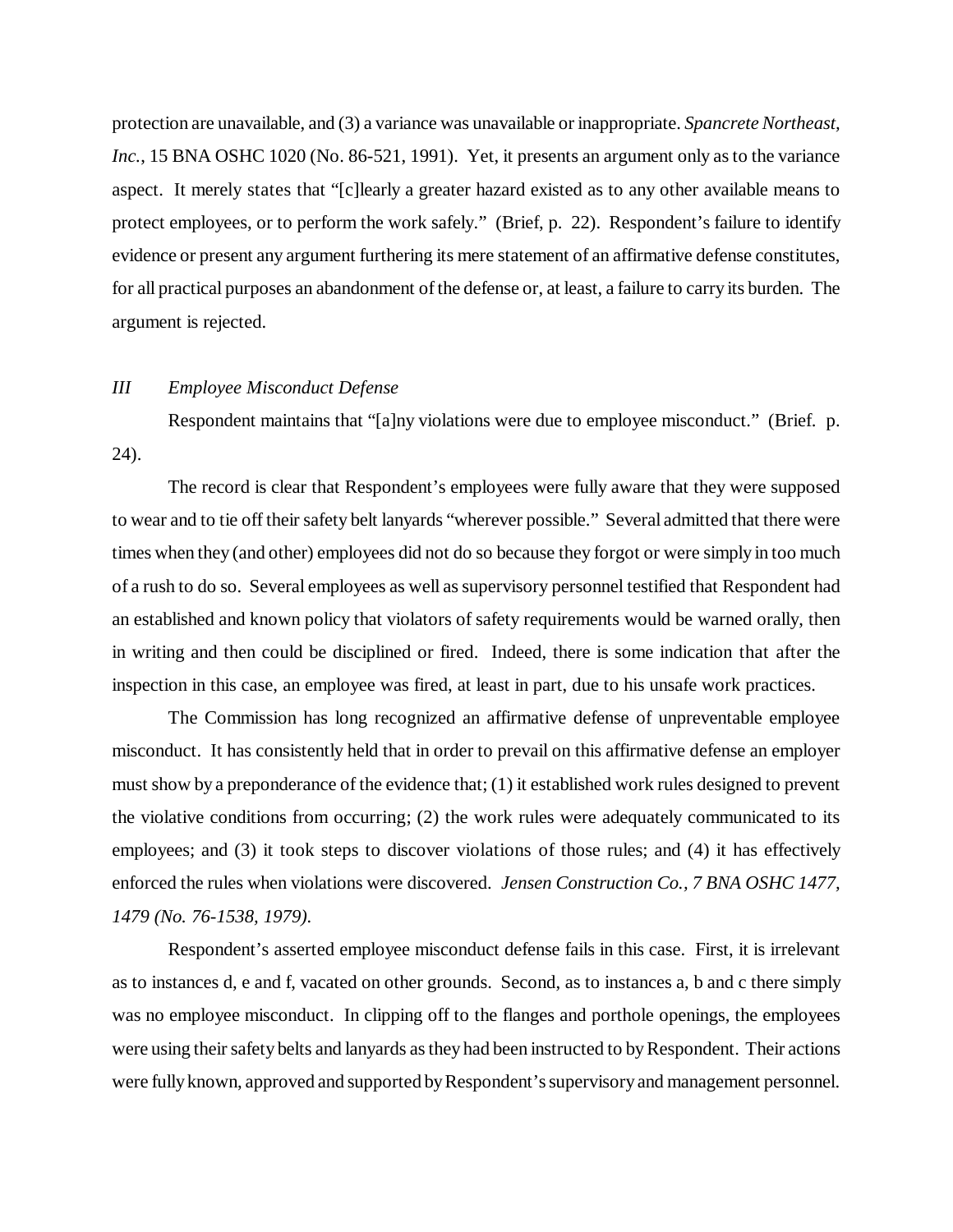Similarly, as to instance a, for all of the reasons discussed in regard to Citation No. 1, Item 1, foreman McCully knew or should have known that Stillwell, when he reached the outer end of the scaffold pick, worked to secure the pick without tieing off.

#### *IV Violations, Classifications and Penalties*

Based on the above, I concluded that instances a, b, c and g of Item 1, Citation No. 2 are violations of the cited standard.

Given the most likely consequences of falling the distances involved, I conclude that the violations are serious violations under section 17(j) of the Act, 29 U.S.C. § 666(j). *Brown-McKee, Inc.,* 8 BNA OSHC 1247 (No. 76-982, 1980); *P.P.G. Industries, Inc.,* 6 BNA OSHC 1050 (No. 15426, 1977).

Citation No.2, Item 1 alleges a repeat violation. I conclude that it is not. The Secretary, in his post-hearing brief, points to no facts and makes no argument supporting the repeated classification of the alleged violation. It is his burden to do so as the proponent of the classification which carries with it significantly higher possible civil penalties. (Act, § 17(a), 29 U.S.C. § 666(a). Complainant has thus abandoned the allegation. Moreover, what little relevant evidence of record exists as to the nature of prior violations of 29 C.F.R. § 1926.105(a) by Respondent would be insufficient to find any substantial similarity of past and present violations or flaunting of the requirements of the Act which might be necessary for concluding that the instant violations are repeated. *Potlach Corp.*, 7 BNA OSHC 1061 (No. 16183, 1979); *Austin Road Co.,* 8 BNA OSHC 1916, 1918 (No. 77-2752, 1980).

The Secretary proposed a penalty of \$15,000 or this alleged violation. Neither party sought to argue that any particular amount of penalty would be appropriate. Having concluded that four of the seven initially cited "instances" were violations of the Act and that none were repeated as alleged, the penalty proposed by the Secretary is excessive. The considerable fall distances involved with the concomitant results indicates a relatively high degree of gravity. On the other hand, Respondent's good faith is not challenged. It has a written safety program, conducts safety training and prior to starting work on this, its largest contract, it invested in and supplied much new equipment. While Respondent has a history of prior violations, it also has a history, according to Nick Manganas, of having never had a fatality. It is a family run company seasonally employing up to thirty-five individuals. Under these circumstances, I find that a penalty of \$1000 is appropriate for the serious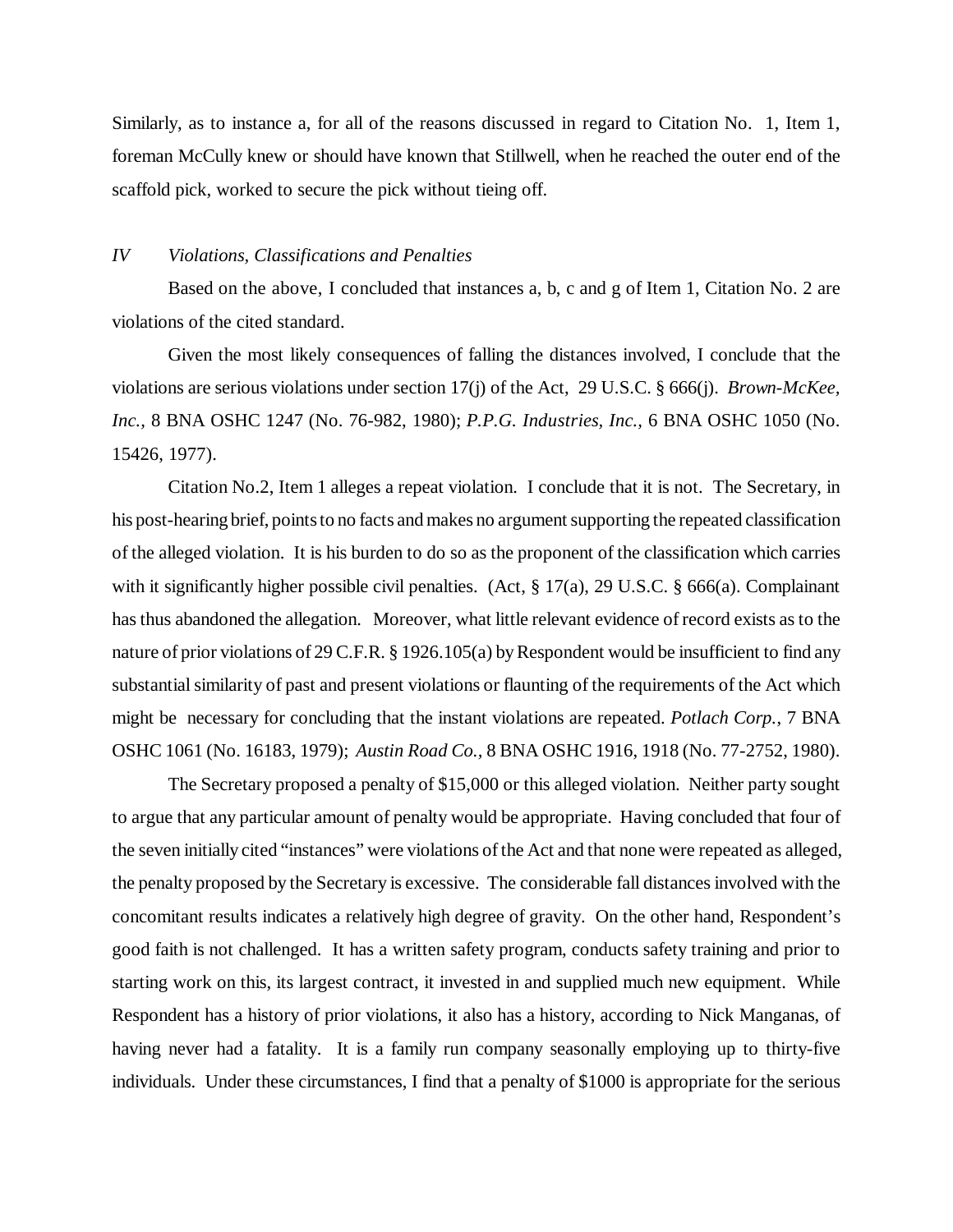violation of the Act occasioned by Respondent's failure to comply with the standard at 29 C.F.R. § 1926.105(a) found above.

Accordingly, Citation 2, Item 1, Instances a, b, c and g are AFFIRMED as a serious but not repeat violation. A civil penalty of \$1,000 is assessed. Citation 2, Item 1, Instances d, e and f are VACATED.

*Docket No. 93-3362*

Citation 1 Item 1- 29 C.F.R. 1926.602(c)(1)(iv) Unauthorized personnel allowed to ride on forklift.

This citation alleges that during the course of the inspection in September of 1993, "unauthorized employees were observed riding an Ingersoll Rand forklift and no safe place to ride was provided."

The standard allegedly violated, 29 C.F.R. § 1926.602(c)(1)(iv), requires that industrial trucks used meet the requirements of American National Standards Institute (ANSI) standard B56.1-1969, Safety Standards for Powered Industrial Trucks. Section 603 C of the ANSI standard provides:

> C. Unauthorized personnel shall not be permitted to ride on powered industrial trucks. A safe place to ride shall be provided where riding of trucks is authorized.

Compliance Officer Medlock testified that he observed the forklift in operation on several occasions during which there was, in addition to the operator, another employee riding the equipment. On one of those occasions, Mr. Andy Manganas was operating the lift. (Tr. 217, 229, 230). The Compliance Officer maintains that he brought it to the attention of Andy Manganas who responded by ordering the employee off the equipment, reprimanding him and telling him specifically that he (the employee) had previously been instructed not to ride the forklift. (Tr. 229). Observation and a photograph establish that there is only one cushioned seat on the lift. (Ex. C-25). In addition, he testified that there was a warning sticker on the cab to the effect that riders were not permitted. (Tr. 221, 222, 225; Ex. C-25c).

Respondent argues that the standard is not applicable because the OSHA standard "did not contemplate, nor require, what had to be done by employees insofar as safety of operation of the truck." (Resp. Brei, p. 28) Respondent relies on subsequent revisions of the standard made by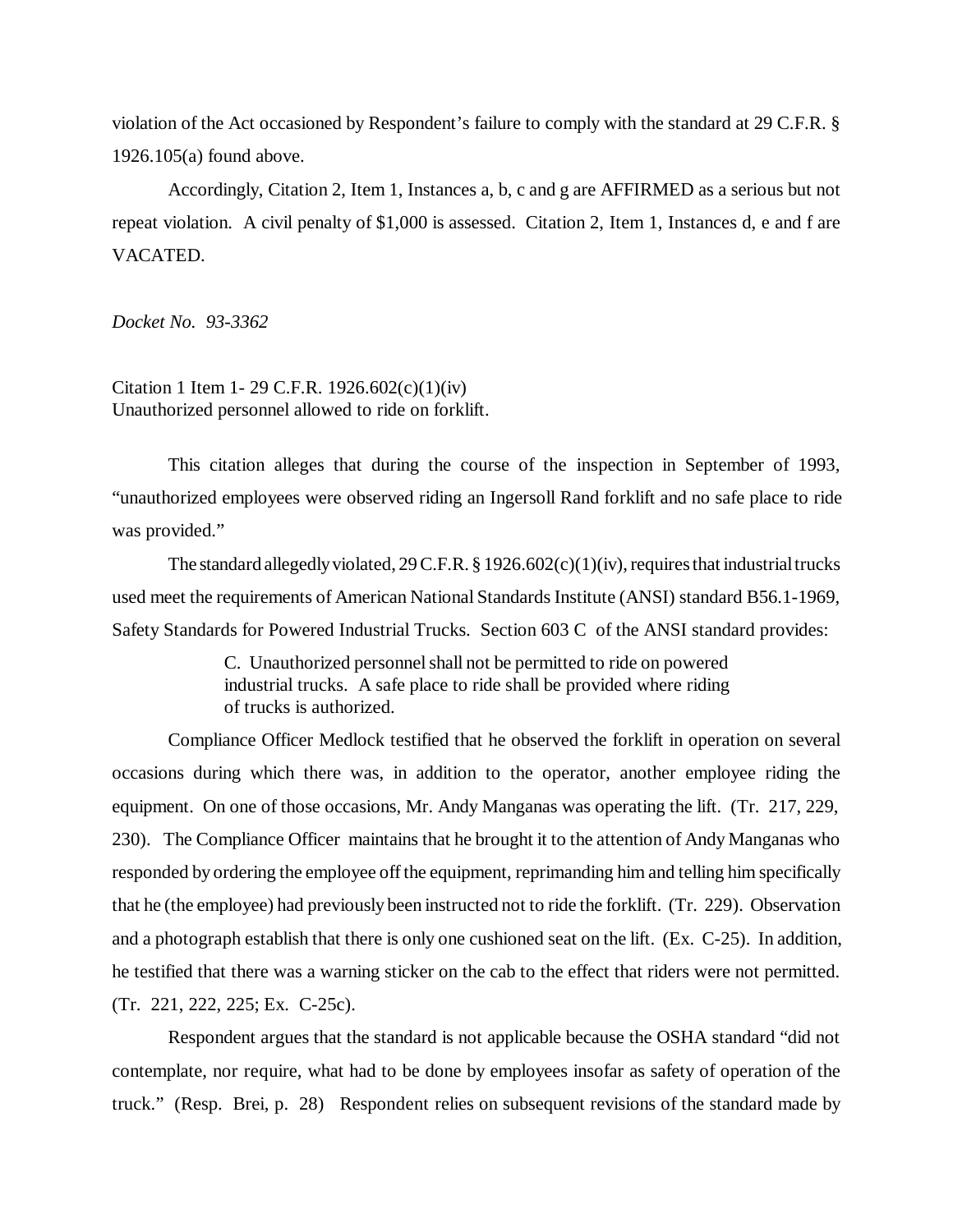OSHA which added more specific requirements regarding personnel protection. Respondent also notes that "the standard is not an outright prohibition against riding on lift trucks." (Brief, p. 29). Respondent concedes that employees rode on the forklift. It maintains, however, that employees were authorized to do so and that there were "safe places" for them to ride. Andy Manganas' description of his conversation at the site with the Compliance Officer differs from that of the Compliance Officer. According to Mr. Manganas, the conversation he had with the Compliance Officer was limited to a statement by the officer to the effect that he saw people riding on the forklift fender. He denies making any further statement (*e.g.* that employees, other than the operator were instructed not to ride the fork lift.) Respondent also points to testimony by Andy Manganas that there "was a bar to hold on to" on each of the fenders and that Mr. Manganas opined that someone could sit on the top of the fender on either side of the lift and ride safely. (Tr. 571-572).

As with other alleged violations of  $\S$  5(a)(2) of the Act, Complainant must show by a preponderance of the evidence that the standard is applicable, that there was a non-complying condition, that employees were exposed to the hazard which arose from the non-complying condition and that Respondent knew or reasonably should have known of the violative condition. *Astra Pharmaceutical Products, Inc.*, Supra.

Respondent's claim that the standard is not applicable is rejected. Where the wording of a standard is clear, as it is here, there is neither need nor reason to look to later OSHA amendments to "interpret" it. Moreover, even if a standard is amended after the inspection and issuance of a citation in a particular case, the mere fact that it was later amended , is not, by itself, necessarily evidence of what OSHA intended in the original standard.

The controlling issue here is whether the condition as it concededly existed failed to comply with the requirements of the standard. More specifically, when the employees rode on the fork lift were they provided a safe place to ride ? I find that they were not.

It is not the province of an administrative law judge to decide an alleged violation on his or her own notion of what would or would not have been safe. It is a matter of the weight of the evidence of record. Yet, an administrative law judge cannot ignore common knowledge or rational inferences arising from the evidence on the record. Nor can or should the judge ignore what is plainly evident in a photograph in evidence. In this case there was testimony by Andy Manganas that he thought the practice of allowing employees to ride the fenders of the forklift was a safe practice. The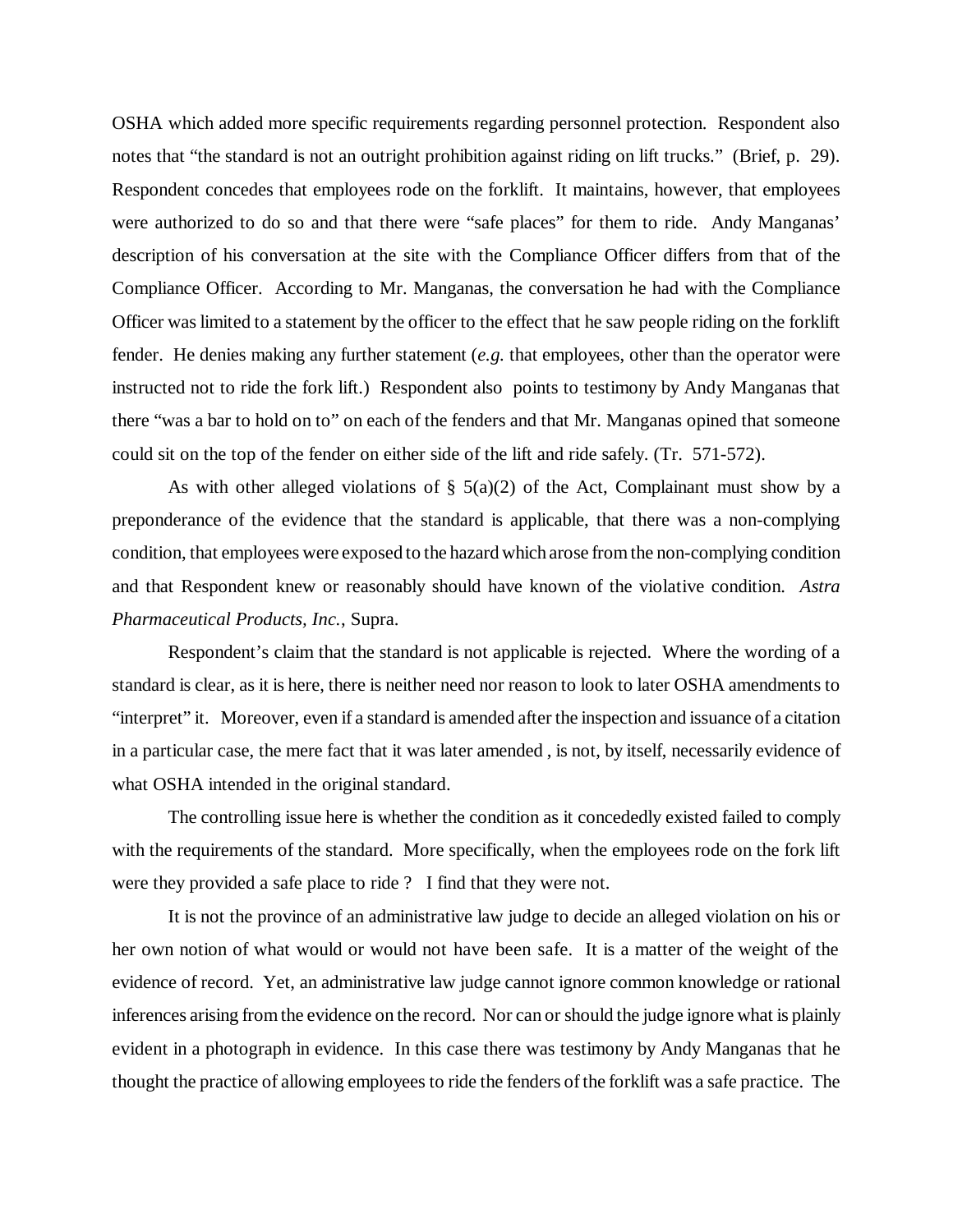Compliance Officer sought to present evidence which was rejected because it could not be shown to be applicable to the year, make and model of the fork lift in question. Nor was the proffered evidence claimed to be applicable to fork lifts in general. That evidentiary ruling is again affirmed. The photograph of the fork lift (Ex. C-25) does not reveal a platform, seat or handrails of any kind on the fender. Despite Andy Manganas' claim that employees sat there, it appears from the photograph that there was no such place established or demarcated by the manufacturer. The manufacturer installed one seat for an operator and no others. In addition, there is unrefuted evidence that employees were observed to ride as passengers while standing on the step area of the fork lift. (Tr. 217). Mr. Manganas did not claim that the step (as opposed to the fender) was a safe place to ride. Finally, there is no dispute that a "No Riders" sticker or decal was on the fork lift. Although equivocal whether the intent in putting the decal on the fork lift was to allow no riders at all or only those authorized, the presence of the decal nonetheless is consistent with either. Based on this evidence, I find that other than the driver's seat, there was no safe place to ride on the fork lift. Thus, Respondent's permitting employees to do so constitutes non-compliance with the requirements of the cited standard.

Employee exposure and Respondent's knowledge of the condition is clear and unrebutted. Accordingly, I find that Respondent violated the cited standard as alleged in Citation 1, Item 1, as alleged.<sup>11</sup>

In order to be classified as serious under  $\S 17(k)$  of the Act, supra., it must be established by the evidence as a whole that there is a substantial probability that death or serious physical harm could result from the violative condition. It is the likelihood of serious physical harm or death arising from an accident rather than the likelihood of the accident occurring which is considered in determining whether a violation is serious. In this case, neither party presents any argument (other than summary proposed findings) regarding either the classification of the alleged violation or the amount of penalty that might be appropriate.

There is opinion testimony from the Compliance Officer that if an employee riding on the fender or step fell off he could suffer broken bones or a concussion, or even death resulting from the

 $11$  Other affirmative defenses raised by Respondent in its answer were not carried forward with supporting evidence in the hearing nor are they argued in Respondent's posthearing brief. They are deemed to have been abandoned.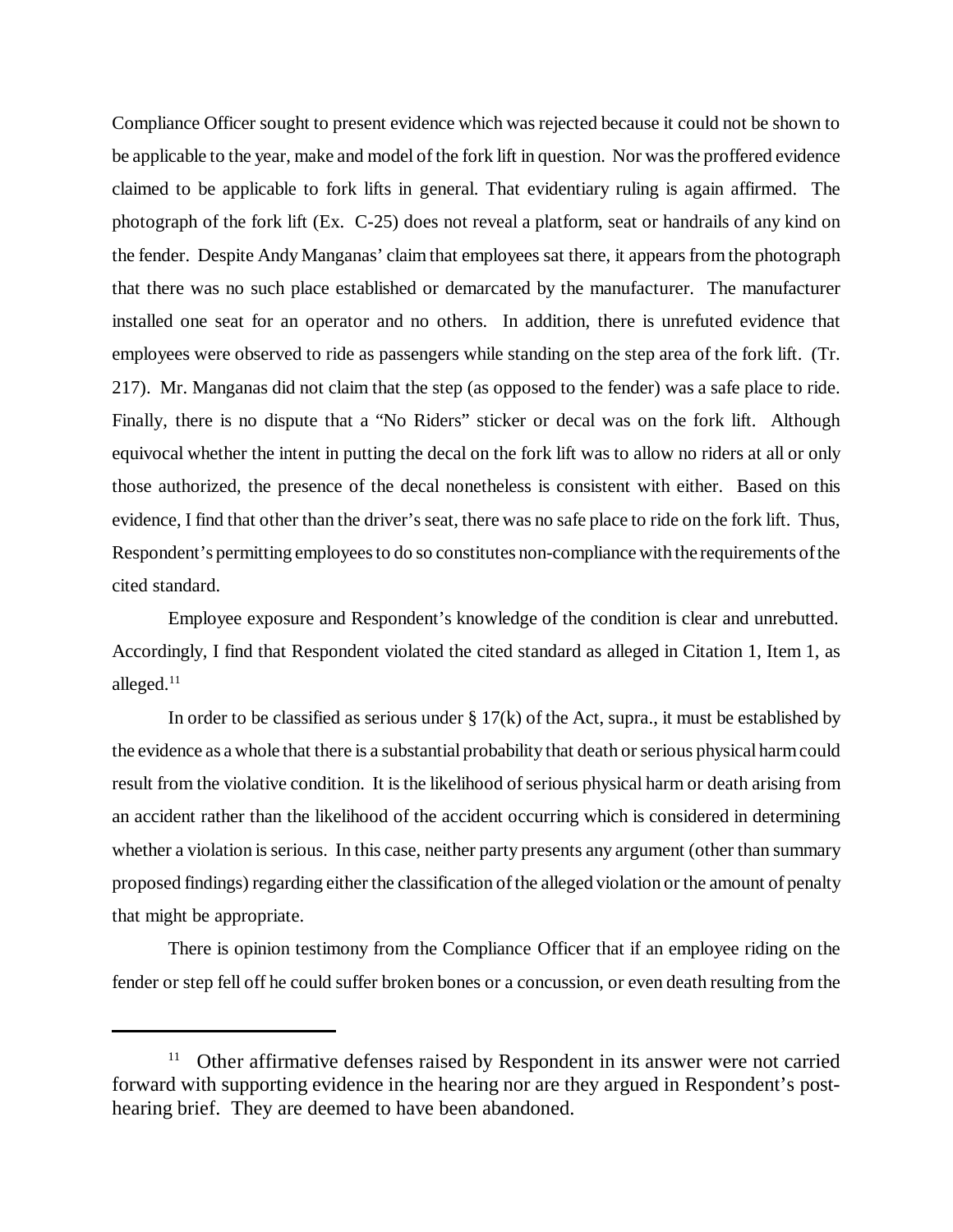fall or being run over by the fork lift. (Tr. 231) I find that there is little likelihood of a serious injury. The fall distances are just a few feet. While the lift is moving, it is doing so slowly. Employees on the site generally wore hardhats<sup>12</sup> significantly reducing, if not eliminating the Compliance Officer's concern as to concussions. In sum, the likelihood of a serious injury or death occurring as a result of a fall from the fork lift under the circumstances of this case is low. The likelihood of a serious injury occurring, even if the hazard comes to fruition, is so low that it cannot support finding a serious violation. Accordingly, I find that the violation was other than serious.

The penalty factors are not discussed by the parties in their briefs. While proposed to be \$3,000 in the initial citation and notification of proposed penalty, given all of the factors as discussed previously, I find that a penalty of \$500 is appropriate.

### *FINDINGS OF FACT*

All findings of fact necessary for a determination of all relevant issues have been made above. Fed. R. Civ. P. 52(a). All proposed findings of fact and conclusions of law inconsistent with this decision are hereby denied.

### *CONCLUSIONS OF LAW*

1. Respondent was, at all times pertinent hereto, an employer within the meaning of  $\S$  3(5) of the Occupational Safety and Health Act of 1970, 29 U. S. C. § § 651 - 678 (1970).

2. The Occupational Safety and Health Review Commission has jurisdiction over the parties and the subject matter.

*DOCKET NO. 93-1612*

<sup>&</sup>lt;sup>12</sup> Since the Compliance Officer stated that the only violation he found on this inspection was the one which was cited, it is reasonable to infer that Respondent was in compliance with all other applicable standards at that time.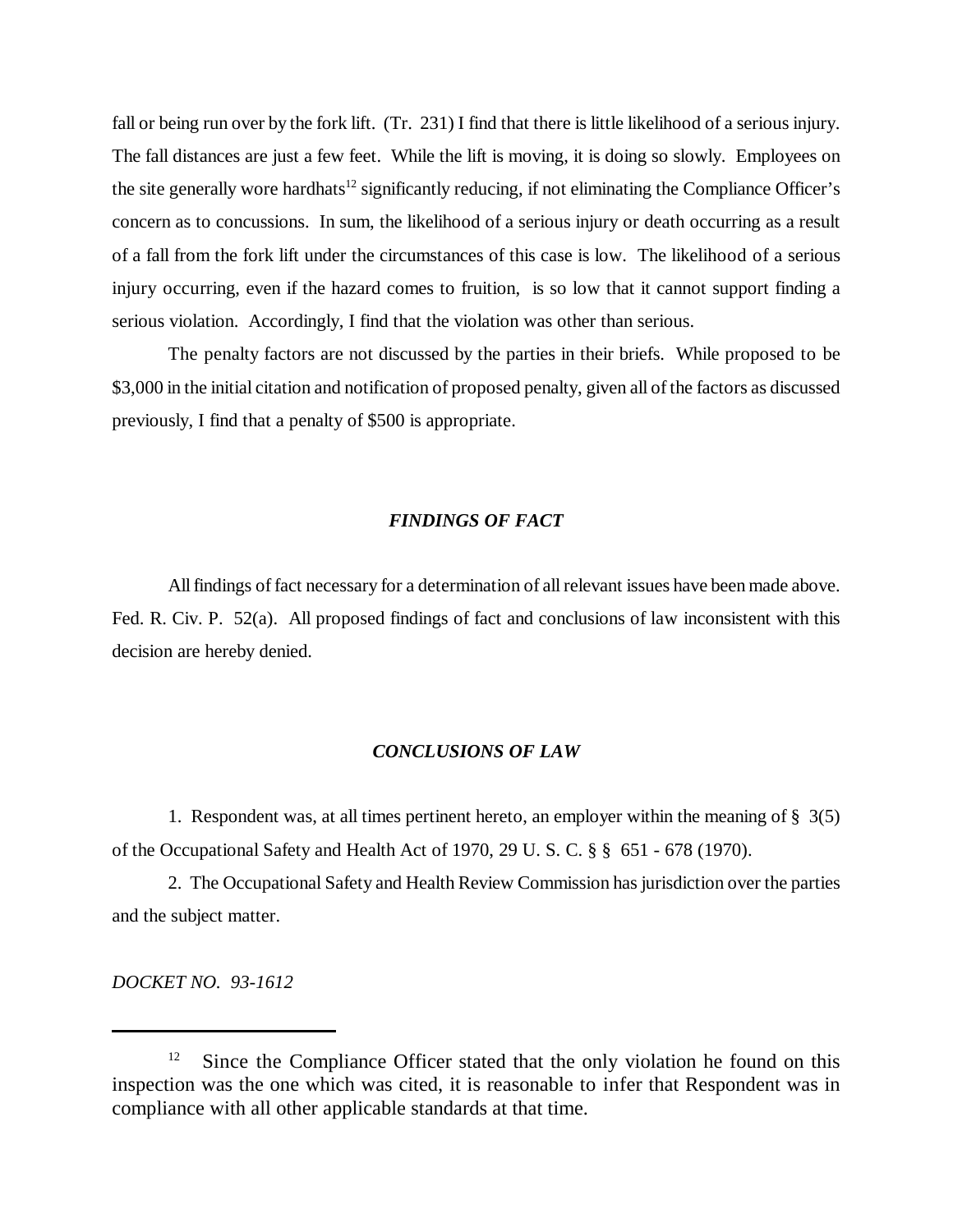3. Respondent was in serious violation of section 5(a)(2) of the Act in that it failed to comply with the standard at 29 C.F.R. § 1926.451(a)(4). A penalty of \$1,000 is appropriate therefor.

4. Respondent was in non-serious violation of section  $5(a)(2)$  of the Act in that it failed to comply with the standard at 29 C.F.R. § 1926.1052(c)(1). A penalty of \$100 is appropriate therefor.

5. Respondent was in serious but not repeated violation of section 5(a)(2) of the Act in that it failed to comply with the standard at 29 C.F.R. § 1926.105(a). A penalty of \$ 2,500 is appropriate therefor.